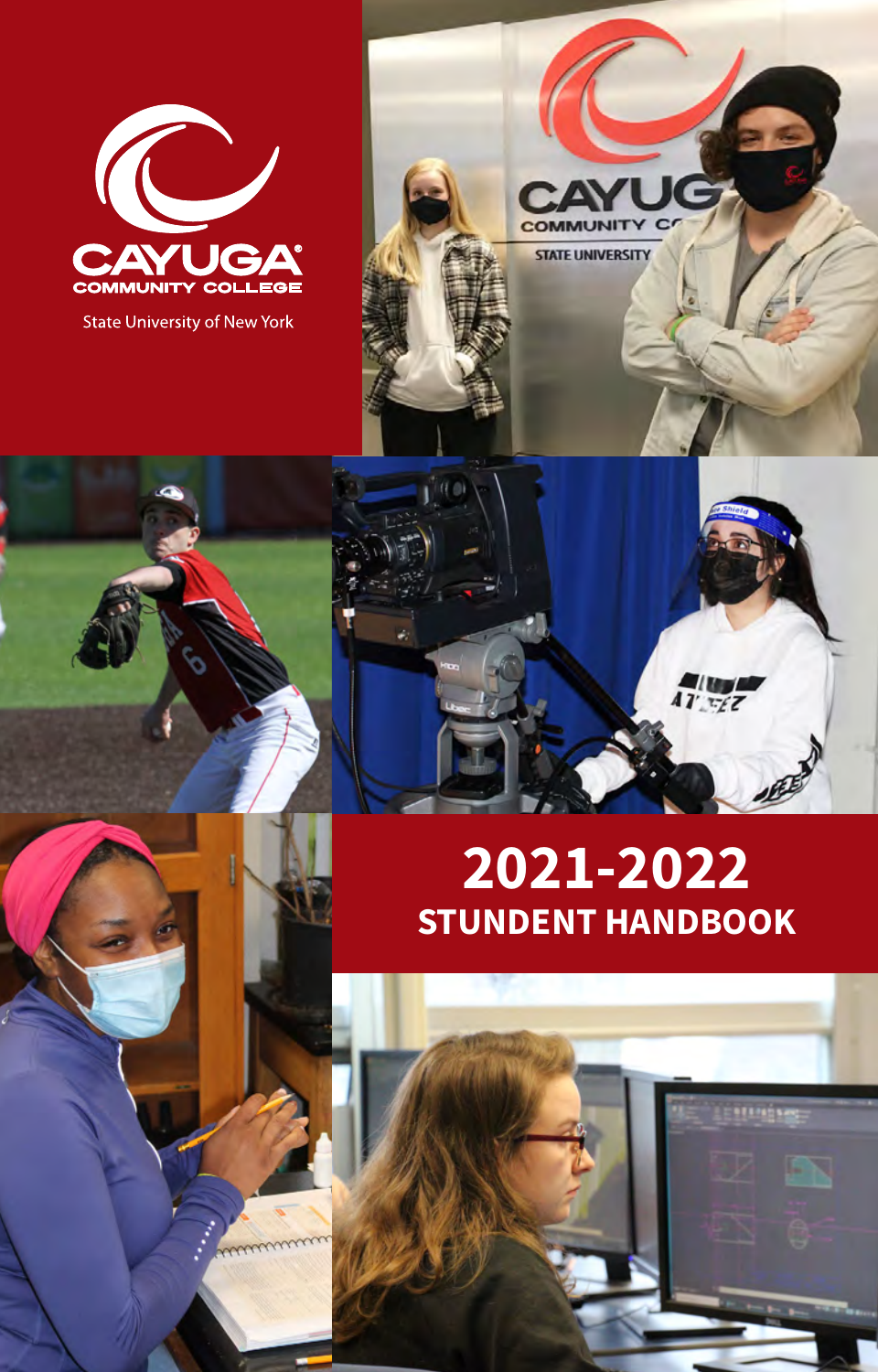# *INDEX*

| State University of New York (SUNY)  4 |
|----------------------------------------|
| ACADEMIC CALENDAR 5-7                  |
|                                        |
| Associates Degrees/Schools             |
| Academic Divisions and Chairs8-11      |
|                                        |
|                                        |
|                                        |
|                                        |
|                                        |
| Online certificate programs 14         |
|                                        |
|                                        |
| University Studies/Baccalaureate       |
| and Masters Degrees  16-17             |
|                                        |

#### *[ACADEMIC STANDARDS AND POLICIES](#page-18-0)*

| Attendance Policy  24-26                |  |
|-----------------------------------------|--|
| Attendance Policy Online Courses 25-26  |  |
|                                         |  |
|                                         |  |
| Cell Phones and Electronic Devices  27  |  |
|                                         |  |
| Course Withdrawal Policy 27             |  |
|                                         |  |
| Definition of Full-Time Status 28       |  |
| Documented Late Course                  |  |
|                                         |  |
| Dropping and Adding Courses 29          |  |
|                                         |  |
|                                         |  |
|                                         |  |
| Grievance Policies and Procedures 30    |  |
| Individual / Independent Study  31      |  |
| Lateness and Leaving Class Early  32    |  |
|                                         |  |
|                                         |  |
|                                         |  |
| Refund Policy for Credit Courses  33-34 |  |
| Transcript Notation Policy  34          |  |
|                                         |  |
| Withdrawal from the College 34          |  |
|                                         |  |

#### *[STUDENT SUCCESS](#page-35-0)*

| Center for academic Success  36<br>Center for Student engagement<br>and academic advisement  37-38 |  |
|----------------------------------------------------------------------------------------------------|--|
|                                                                                                    |  |
|                                                                                                    |  |
|                                                                                                    |  |
|                                                                                                    |  |
|                                                                                                    |  |
|                                                                                                    |  |
| Student Success Advocates 37                                                                       |  |
|                                                                                                    |  |
|                                                                                                    |  |

#### *[CAMPUS RESOURCES](#page-40-0)*

| Cayuga Cupboard (food Pantry) 40 |  |
|----------------------------------|--|
|                                  |  |
|                                  |  |
|                                  |  |
|                                  |  |
|                                  |  |
|                                  |  |
|                                  |  |
|                                  |  |

#### *[STUDENT LEADERSHIP](#page-46-0)*

| Student Clubs and Activities 46-48 |  |
|------------------------------------|--|
|------------------------------------|--|

#### *[FITNESS](#page-49-0)*

#### *[WELLNESS](#page-51-0)*

#### *[CAMPUS SAFETY & SECURITY](#page-53-0)*

#### *[STUDENT RIGHTS & RESPONSIBILITIES](#page-53-0)*

| Rules and Regulations53              |  |
|--------------------------------------|--|
| Sexual Violence Victim/              |  |
| Survivor Bill of Rights 53-54        |  |
| Student's Bill of Rights 54          |  |
| Student Code Of Conduct, Discipline, |  |
| and Conduct Review Process55-63      |  |
|                                      |  |
| <b>IMPORTANT PHONE NUMBERS</b> 64    |  |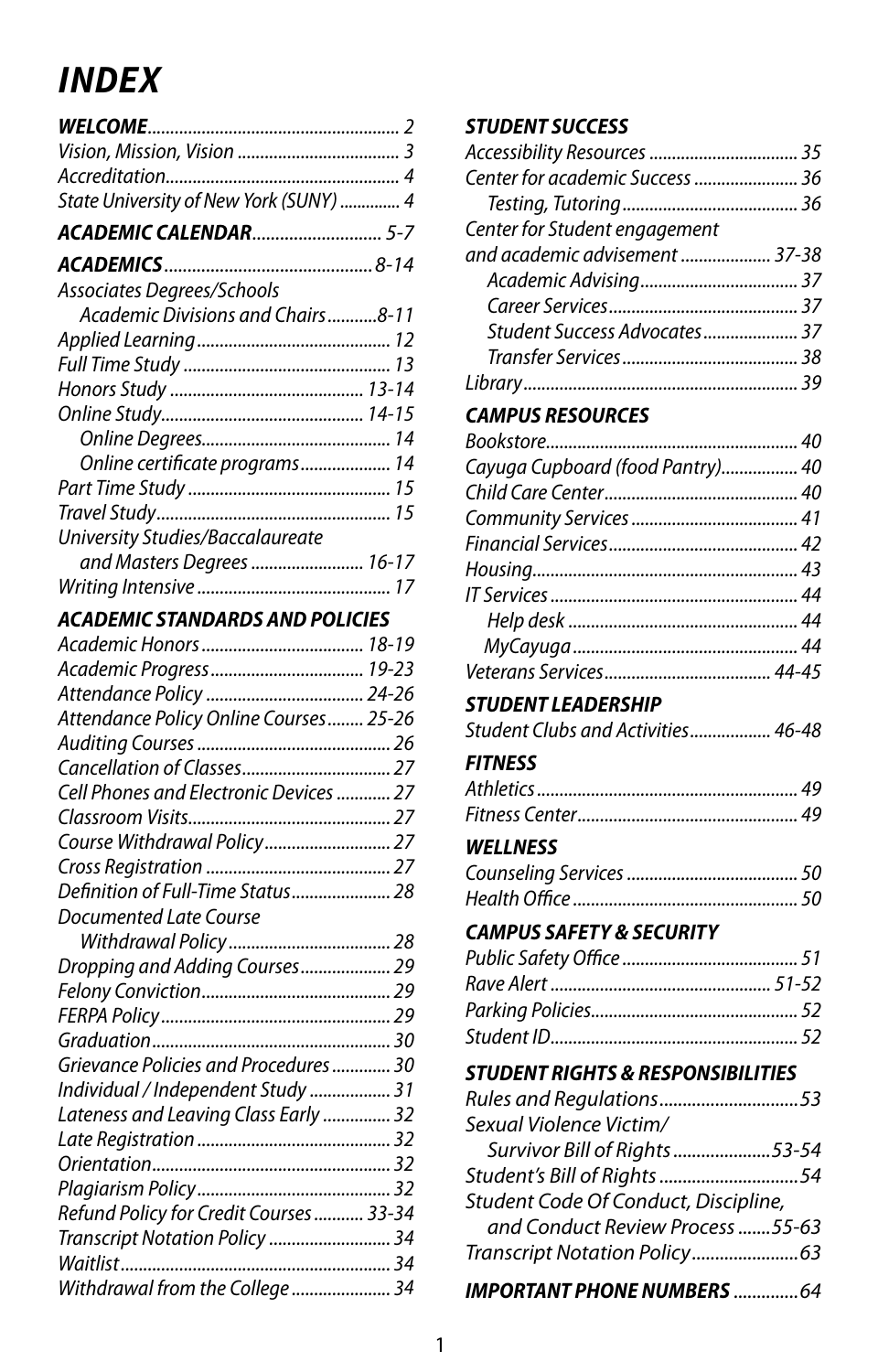### <span id="page-2-0"></span>*A Welcome from the Vice President for Student Afairs*

#### *Dear Student,*

Congratulations and welcome to Cayuga Community College! We're honored that you've chosen our College to discover your passions and advance your personal and professional goals. Take a few moments to review this Student Handbook. It was written for you, the student. You are the most important member of our College community and we want to do everything possible to help you succeed.

The Handbook is a useful reference when questions arise about College policies and services. It includes the following information:

- Academic calendar
- Student support services
- Grading and academic policies
- Billing procedures
- Code of conduct policies and judicial processes
- Grievance policies and procedures
- Physical and mental health resources
- Public safety
- Emergency closings
- Tobacco-free college policy

The Handbook is also a useful academic planner. I encourage you to make full use of the Handbook and to seek additional assistance from faculty and staff at Cayuga when you need additional assistance.

### *Again, congratulations, and welcome to Cayuga!*

*Sincerely,* 

**Cathleen Dotterer**  Vice President, Student Afairs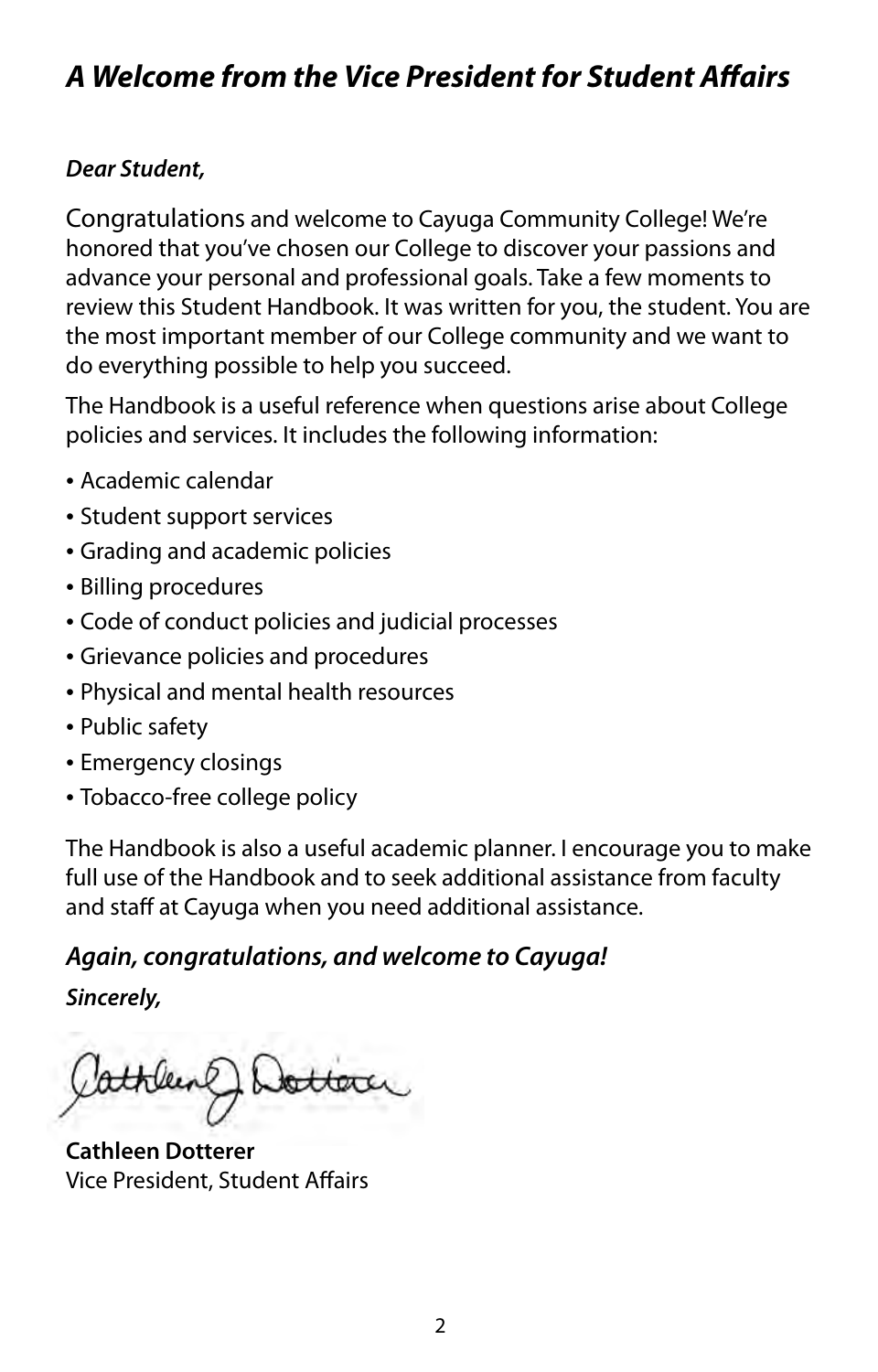## <span id="page-3-0"></span>*Vision*

Recognized as an essential educational resource for the region, Cayuga Community College will develop engaged citizens and improve our communities through efective leadership, robust educational programs, community partnerships,and state-of-the-art facilities.

## *Mission*

We are Cayuga Community College, dedicated to providing students with diverse learning opportunities to discover their passions and advance their personal and professional growth.

## *Core Values*

### **In pursuit of our mission, we value:**

Engagement, by focusing frst on student success through collaborative learning, individualized attention, and a supportive environment.

Integrity, by working each day guided by standards of excellence to meet the mission of the College

and the needs of our communities.

Respect, by treating each member of the college community with compassion and dignity, celebrating our diversity and encouraging trusting relationships.

Collaboration, by working together and supporting one another for the greater good of our communities.

## *About Cayuga Community College*

Cayuga Community College, a unit of the State University of New York with locations in the cities of Auburn and Fulton, is a two-year community college sponsored by Cayuga County and governed by a 10-member Board of Trustees.

Committed to being the community college for both Cayuga and Oswego counties, the College offers transfer and career-oriented curricula on a degree and certifcate basis through day, evening, online, and summer sessions. For groups such as high school students, government agencies, retirees, and industrial, business and professional personnel, the College also offers credit and credit-free specialized instruction according to need and interest.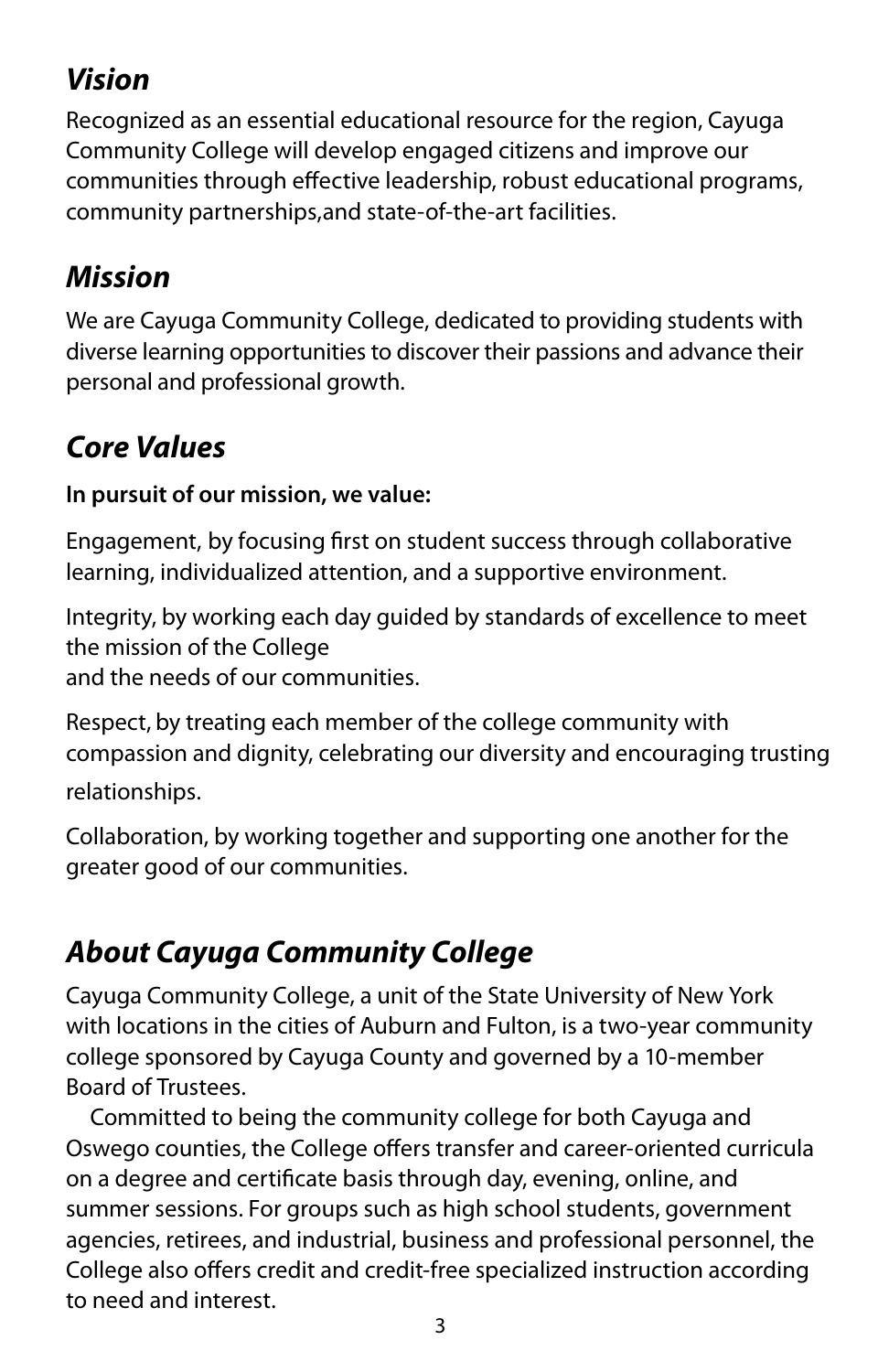<span id="page-4-0"></span>Founded under the sponsorship of the Auburn City School District in 1953 as Auburn Community College, the College changed its official name to Cayuga County Community College in 1975 when Cayuga County assumed sponsorship.

The Auburn Campus is located in the seat of Cayuga County in New York State's Finger Lakes Region. The Fulton Campus is located in Oswego County, just 10 miles from the southeast shore of Lake Ontario. Both locations offer a blend of rural and urban cultures with a rich variety of recreational and cultural opportunities including museums, parks, and theatrical and musical venues. The cities of Ithaca, Syracuse and Rochester are an easy drive from either location.

The Fulton Campus, which originated in January 1994, relocated to a larger location at River Glen Drive in the Fall 2012. This location offers classrooms and labs, student space, offices, and much more.

### *Accreditation*

Cayuga Community College is accredited by the Commission on Higher Education, a unit of the Middle States Association of Colleges and Schools (3624 Market Street, Philadelphia, PA 19104, 215-662-5606), Accreditation Commission for Education in Nursing (3343 Peachtree Road, Suite 850, Atlanta, GA 30326), the Society of Broadcast Engineers (PO Box 20450, Indianapolis, IN 46220) and the National Association for the Education of Young Children (1313 L. Street, NW, Washington, DC 20005) and the Accreditation Council for Occupational Therapy Education (ACOTE) of the American Occupational Therapy Association (AOTA), located at 4720 Montgomery Lane, Suite 200, Bethesda, MD 20814-3449.

The College's programs are registered by the New York State Department of Education. The College holds institutional membership in the American Association of Community Colleges, New York Community College Association of Presidents, Faculty Council of Community Colleges, Association of Community College Trustees, and New York Community College Trustees of the State University of New York.

## *The State University of New York (SUNY)*

SUNY, the State University of New York, is a comprehensive public university system consisting of 64 campuses that provide a full range of educational opportunity across New York State. The educational, cultural, and economic impact of the SUNY system is felt not only throughout the state, but nationally and worldwide as well. The 30 locally-sponsored two-year community colleges operating under the program of the State University of New York offer degree programs that serve as job-entry educational experience or provide transfer preparation for a baccalaureate degree at a senior campus.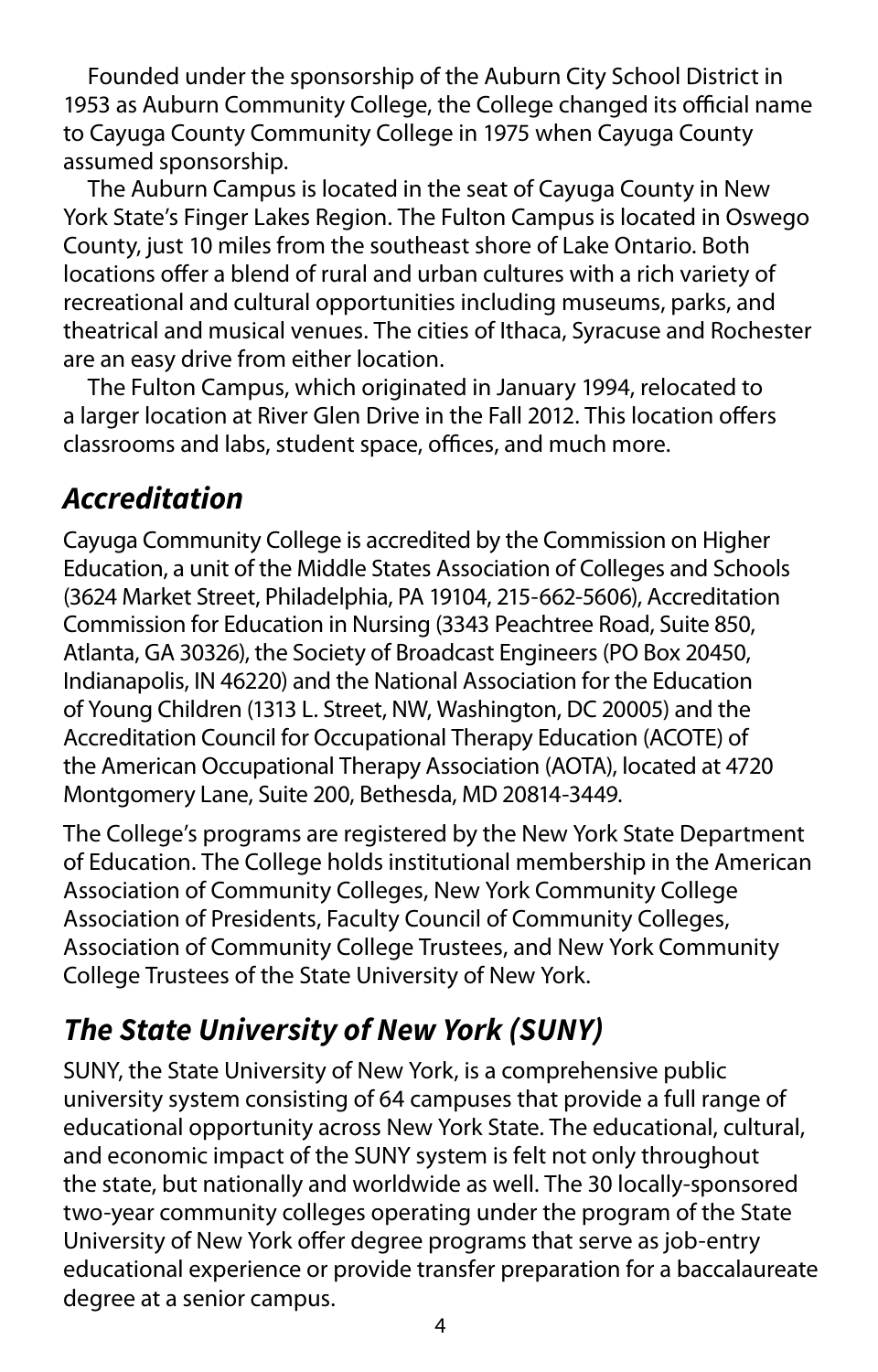# <span id="page-5-0"></span>*ACADEMIC CALENDAR*

### **FALL 2021**

| <b>August</b>   | 26        | <b>Thurs</b> | <b>Orientation - Fulton</b>                                                          |
|-----------------|-----------|--------------|--------------------------------------------------------------------------------------|
|                 | 27        | Fri          | <b>Orientation - Auburn</b>                                                          |
|                 | 30        | Mon          | Classes begin (15 Weeks and 1st Half 7.5 week)                                       |
| September       | 1         | Wed          | Last day to add classes - 1st half (7.5 week)                                        |
|                 | 5         | Sun          | Last day to add classes (15 week)                                                    |
|                 | 5         | Sun          | Last Day to Drop Classes with 75% Refund of Tuition and Fees<br>for 15 Week Classes  |
|                 | 5         | Sun          | Last Day to Drop Classes with 25% Refund of Tuition and Fees<br>for 1st Half Classes |
|                 | 6         | Mon          | Labor Day - no classes                                                               |
|                 | 12        | Sun          | Last Day to Drop Classes with 50% Refund of Tuition and Fees<br>for 15 Week Classes  |
|                 | 19        | Sun          | Last Day to Drop Classes with 25% Refund of Tuition and Fees<br>for 15 Week Classes  |
|                 | 23        | <b>Thurs</b> | Midterm grades due for 1st Half Classes                                              |
|                 | 29        | Wed          | Last day for course withdrawal -first half (7.5 week)                                |
| <b>October</b>  | 4         | Mon          | Ten (10) week classes begin                                                          |
|                 | 6         | Wed          | Last day to add classes (10 week)                                                    |
|                 | 10        | Sun          | Last Day to Drop Classes with 50% Refund of Tuition and Fees<br>for 10 Week Classes  |
|                 | 11        | Mon          | <b>Fall Recess (No Classes)</b>                                                      |
|                 | 12        | <b>Tues</b>  | <b>Assessment Day (No Classes)</b>                                                   |
|                 | 17        | Sun          | Last Day to Drop Classes with 25% Refund of Tuition and Fees<br>for 10 Week Classes  |
|                 | 19        | <b>Tues</b>  | First half semester classes end (7.5 week)                                           |
|                 | 21        | <b>Thurs</b> | Midterm grades due for 15 Week Classes                                               |
|                 | 20        | Wed          | Second half semester classes begin (7.5 week)                                        |
|                 | 22        | Fri          | Last day to add classes - second half (7.5 week)                                     |
|                 | 26        | <b>Tues</b>  | Last Day to Drop Classes with 25% Refund of Tuition and Fees<br>for 2nd Half Classes |
|                 | 29        | Fri          | Last day for course withdrawal (15 week)                                             |
| <b>November</b> | $1-5$     | Mon-Fri      | Advisement/current student registration for Spring                                   |
|                 | $8-12$    | Mon-Fri      | Advisement/current student registration for Spring                                   |
|                 | 11        | <b>Thurs</b> | Midterm grades due for 10 Week Classes                                               |
|                 | 14        | Sun          | Last day for course withdrawal (10 week)                                             |
|                 | 15        | Mon          | Open registration begins for Spring                                                  |
|                 | 18        | <b>Thurs</b> | Midterm grades due for 2nd Half Classes                                              |
|                 | 19        | Fri          | Last day for course withdrawal - second half (7.5 week)                              |
|                 | $24 - 28$ | Wed-Sun      | Thanksgiving break; No Classes - Offices close Wed. at noon                          |
| <b>December</b> | 10        | Fri          | Classes end for 15 Week, 10 Week and 2nd Half                                        |
|                 | $13-17$   | Mon-Fri      | Final exams (evening class exams given during regular class time)                    |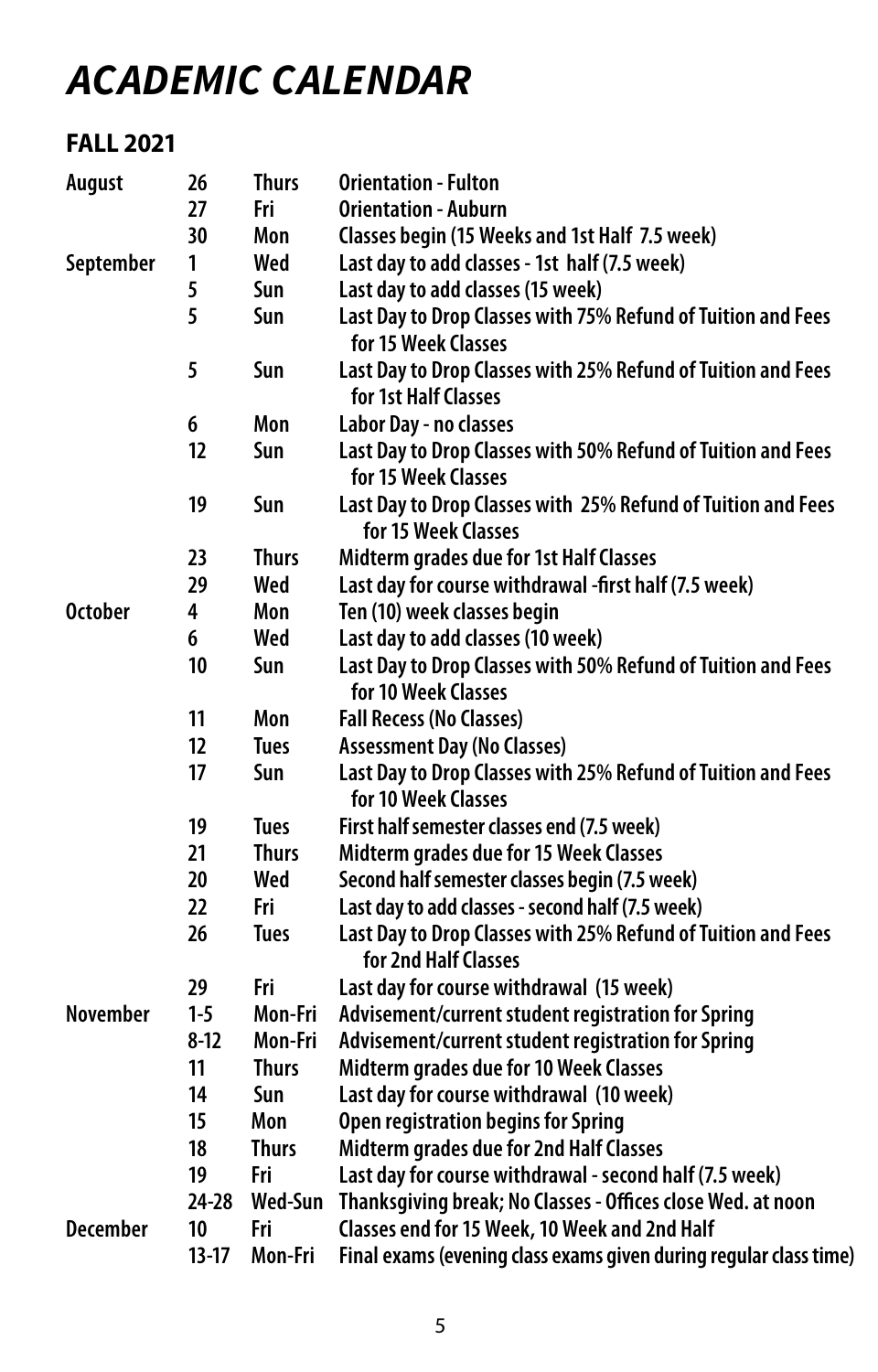### **INTERSESSION 2022**

| <b>January</b>     | 3         | Mon            | <b>Classes begin</b>                                                                 |
|--------------------|-----------|----------------|--------------------------------------------------------------------------------------|
|                    | 3         | Mon            | Last day to add classes                                                              |
|                    | 9         | Sun            | Last Day to Drop Classes with 25% Refund of Tuition and Fees                         |
|                    |           |                | for Intersession Classes                                                             |
|                    | 12        | Wed            | Last day for course withdrawal                                                       |
|                    | 17        | Mon            | Martin Luther King, Jr. Day - No classes                                             |
|                    | 19        | Wed            | <b>Classes end-final exams</b>                                                       |
| <b>SPRING 2022</b> |           |                |                                                                                      |
| January            | 20        | <b>Thurs</b>   | <b>Orientation - Fulton</b>                                                          |
|                    | 21        | Fri            | <b>Orientation - Auburn</b>                                                          |
|                    | 25        | Tues           | Classes begin (15 Weeks and 1st Half)                                                |
|                    | 27        | Thurs          | Last day to add classes - first half (7.5 week)                                      |
|                    | 31        | Mon            | Last day to add classes (15 week)                                                    |
|                    | 31        | Mon            | Last Day to Drop Classes with 75% Refund of Tuition and Fees<br>for 15 Week Classes  |
|                    | 31        | Mon            | Last Day to Drop Classes with 25% Refund of Tuition and Fees<br>for 1st Half Classes |
| <b>February</b>    | 7         | Mon            | Last Day to Drop Classes with 50% Refund of Tuition and Fees<br>for 15 Week Classes  |
|                    | 14        | Mon            | Last Day to Drop Classes with 25% Refund of Tuition and Fees<br>for 15 Week Classes  |
|                    | 17        | <b>Thurs</b>   | Midterm grades due for 1st Half Classes                                              |
|                    | 21        | Mon            | Ten (10) week classes begin                                                          |
|                    | 23        | Wed            | Last day for course withdrawal - first half (7.5 week)                               |
|                    | 23        | Wed            | Last day to add classes (10 week)                                                    |
|                    | 24-27     |                | Thurs-Sun Winter break                                                               |
|                    | 27        | Sun            | Last Day to Drop Classes with 50% Refund of Tuition and Fees<br>for 10 Week Classes  |
| March              | 6         | Sun            | Last Day to Drop Classes with 25% Refund of Tuition and Fees<br>for 10 Week Classes  |
|                    | 10        | <b>Thurs</b>   | Midterm grades due for Full Semester                                                 |
|                    | 16        | Wed            | Program and Professional Development Day (No Classes)                                |
|                    | 16        | Wed            | First half semester classes end (7.5 week)                                           |
|                    | 17        | <b>Thurs</b>   | Midterm grades due for 10 Week Classes                                               |
|                    | 21        | Mon            | Second half semester classes begin (7.5 week)                                        |
|                    | $21 - 25$ | Mon-Fri        | Advisement/current student registration for Fall                                     |
|                    | 23        | Wed            | Last day to add classes - second half (7.5 week)                                     |
|                    | 27        | Sun            | Last Day to Drop Classes with 25% Refund of Tuition and Fees<br>for 2nd Half Classes |
|                    | 28        | Mon            | Last day for course withdrawal (15 week)                                             |
|                    |           | 28-4/1 Mon-Fri | Advisement/current student registration for Fall                                     |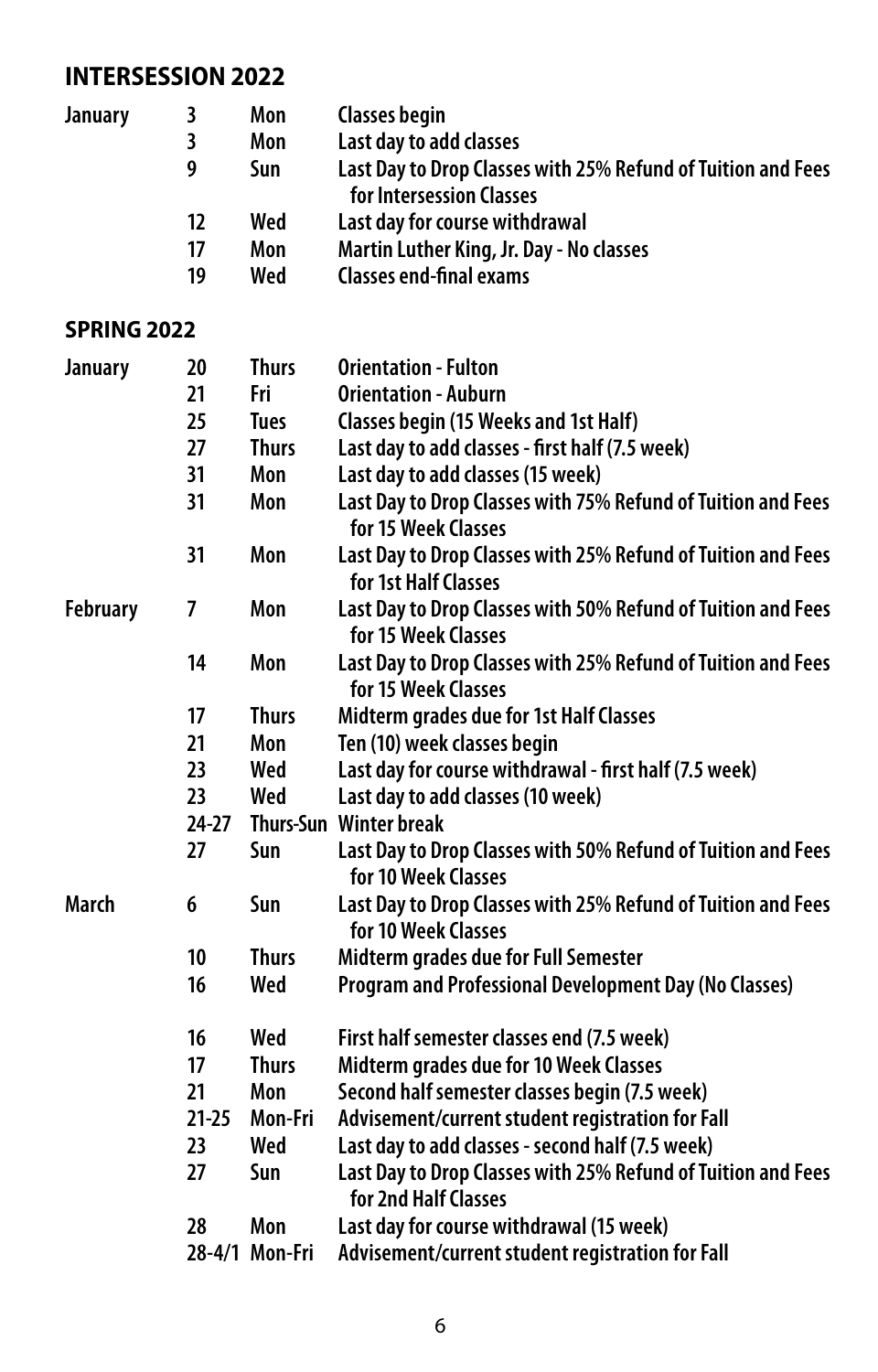### **SPRING 2022** *Continued*

| April              | 3                       | Sun              | Last day for course withdrawal (10 week)                                               |
|--------------------|-------------------------|------------------|----------------------------------------------------------------------------------------|
|                    | 4<br>$7-17$             | Mon<br>Thu-Sun   | Open registration begins for Fall<br><b>Spring Break</b>                               |
|                    | 21                      | <b>Thurs</b>     | Midterm grades due for 2nd Half Classes                                                |
|                    | 21                      | <b>Thurs</b>     | Last day for course withdrawal - second half (7.5 week)                                |
| May                | 13                      | Fri              | Classes end for 15 Week, 10 Week and 2nd Half Classes                                  |
| periods)           | $16 - 20$               | <b>Mon-Fri</b>   | Final exams (evening class exams during regular class                                  |
|                    | 22                      | Sun              | Commencement                                                                           |
| <b>SUMMER 2022</b> |                         |                  |                                                                                        |
| June               | 1                       | Wed              | First five (5) week classes begin                                                      |
|                    | 1                       | Wed              | Ten (10) week classes begin                                                            |
|                    | 3                       | Fri              | Last day to add classes - (first 5 week)                                               |
|                    | $\overline{\mathbf{3}}$ | Fri              | Last day to add classes - (10 week)                                                    |
|                    | 7                       | <b>Tues</b>      | Last Day to Drop Classes with 25% Refund of Tuition and Fees<br>for 1st 5 Week Classes |
|                    | 7                       | <b>Tues</b>      | Last Day to Drop Classes with 50% Refund of Tuition and Fees<br>for 10 Week Classes    |
|                    | 14                      | <b>Tues</b>      | Last Day to Drop Classes with 25% Refund of Tuition and Fees<br>for 10 Week Classes    |
|                    | 21                      | <b>Tues</b>      | Last day for course withdrawal (first 5 week)                                          |
| July               | 4                       | Mon              | <b>Fourth of July Observed</b>                                                         |
|                    | 5                       | <b>Tues</b>      | First five (5) week classes end                                                        |
|                    | $6 - 7$                 | <b>Wed-Thurs</b> | Final exams for classes - (first 5 week)                                               |
|                    | 12                      | <b>Tues</b>      | Second five (5 week) classes begin                                                     |
|                    | 12                      | <b>Tues</b>      | Last day for course withdrawal (10 week)                                               |
|                    | 14                      | <b>Thurs</b>     | Last day to add classes - (second 5 week)                                              |
|                    | 18                      | Mon              | Last Day to Drop Classes with 25% Refund of Tuition and Fees<br>for 2nd 5 Week Classes |
| <b>August</b>      | 1                       | Mon              | Last day for course withdrawal (second 5 week)                                         |
|                    | 9                       | <b>Tues</b>      | Last day for classes - (10 week)                                                       |
|                    | $10-11$                 | <b>Wed-Thurs</b> | Final exams for classes - (10 week)                                                    |
|                    | 15                      | Mon              | Last day for classes - (second 5 week)                                                 |
|                    | $16-17$                 | <b>Tues-Wed</b>  | Final exams for classes - (second 5 week)                                              |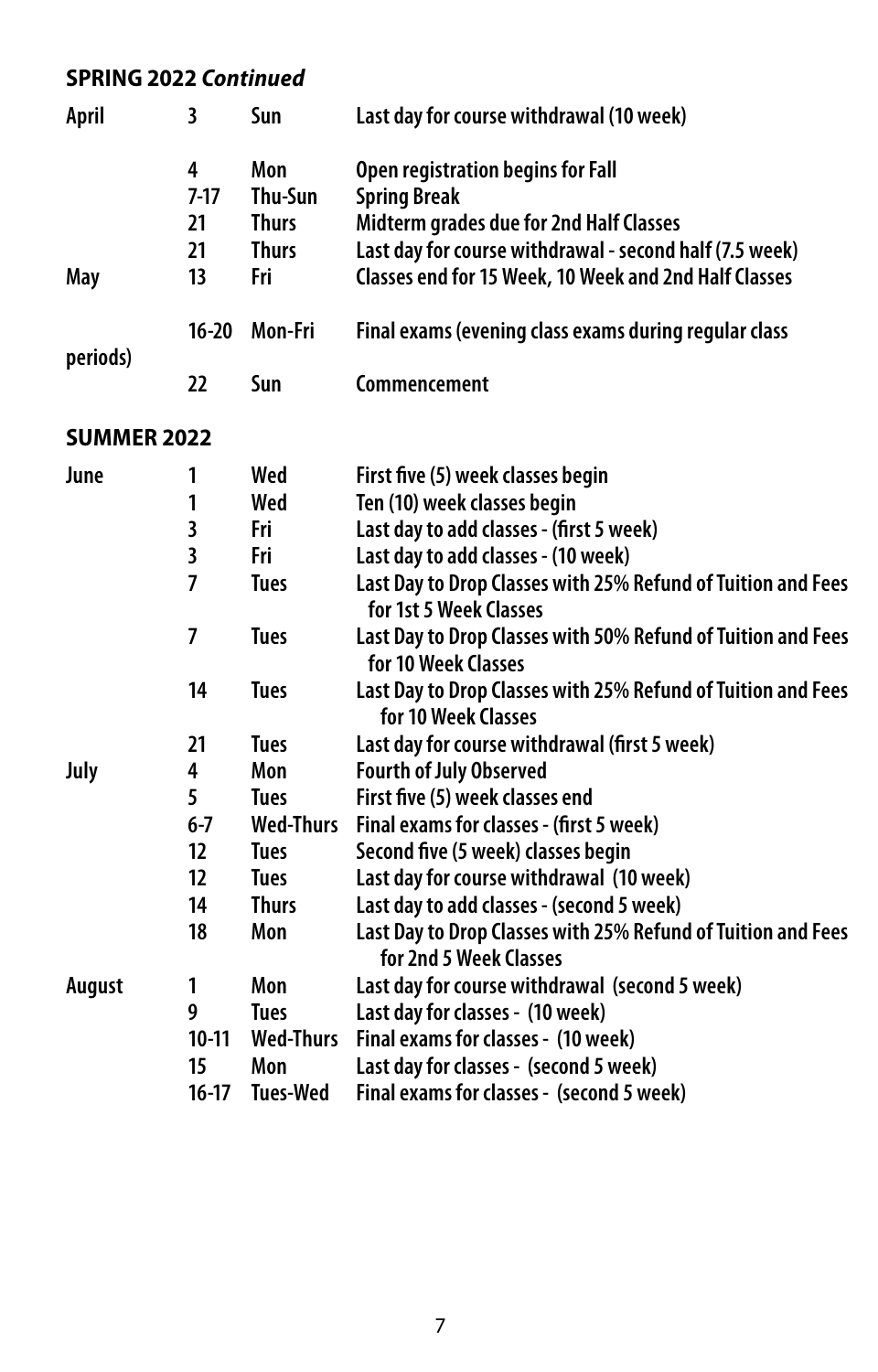# <span id="page-8-0"></span>*ACADEMICS*

### *Academic Schools and Division Chairs*

### SCHOOL OF BUSINESS

*Professor Eric Zizza, Division Chair • 315-294-8521 • [zizza@cayuga-cc.edu](mailto:zizza%40cayuga-cc.edu?subject=)  Professor Elizabeth W. Mccormick Assistant Chair • 315-593-9333 [mccormick@cayuga-cc.edu](mailto:mccormick@cayuga-cc.edu)* 

#### **DEGREE PROGRAMS Business Administration**

*Concentrations:* 

*Entrepreneurship Sports Management Wine Studies* 

### **Business Administration AS Event and Tourism Management AAS**

#### **CERTIFICATE PROGRAMS**

Event Management, General Business, Tourism Management

### SCHOOL OF HEALTH SCIENCES

*Professor Jennifer Nichols, Division Chair • 315-593-9352 [Jennifer.Nichols@cayuga-cc.edu](mailto:Jennifer.Nichols@cayuga-cc.edu) Professor Paul Richardson, Assistant Chair • 315-294-8664 [RichardsonP@cayuga-cc.edu](mailto:RichardsonP@cayuga-cc.edu)  Professor Mary Driscoll, Division Chair/Nursing • 315-294-8684 DriscollM[@cayuga-cc.edu](mailto:RichardsonP@cayuga-cc.edu)* 

### **DEGREE PROGRAMS**

#### **Health Sciences**

*For transfer to a Bachelor's degree program Concentrations Clinical Perfusion Chiropractic Medicine Medical Imaging/Radiography Medical Technology and Biotechnology Physical Therapy Radiation Therapy Respiratory Therapy* 

#### **Nursing**

### **Occupational Therapy Assistant**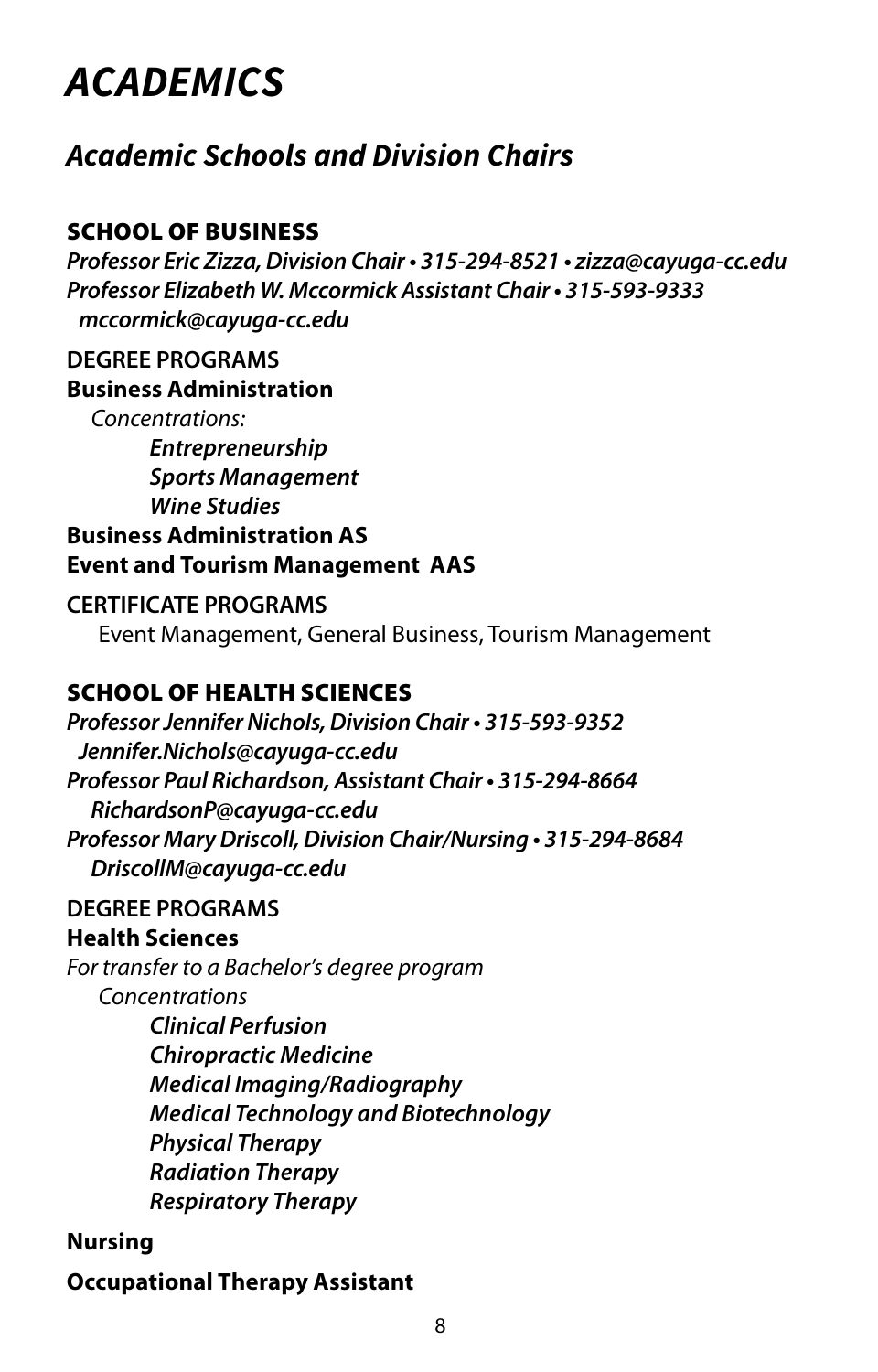#### SCHOOL OF MEDIA AND THE ARTS (SOMA)

*Professor Steven Keeler, Division Chair • 315-294-8582 • [keeler@cayuga-cc.edu](mailto:keeler@cayuga-cc.edu) Richard J. Bower, Ph.D., Assistant Chair • 315 294-8464 • [bowerR@cayuga-cc.edu](mailto:bowerR@cayuga-cc.edu)*  **DEGREE PROGRAMS Creative and Professional Writing AS Culinary Arts AAS Liberal Arts and Sciences: Humanities and Social Sciences AA**  *Concentrations Literature Music Theatre Writing*  **Media Arts: Audio Production AAS**  *Concentrations Beat Production Immersive Audio Live Sound Radio Production Sound for Film and Television*  **Media Arts: Audio Production AAS/Music Production Option**  *Concentrations Beat Production Immersive Audio Live Sound Radio Production Sound for Film and Television*  **Media Arts: Media Communications AS**  *Concentrations Public Relations Social Media Communications*  **Media Arts: Media Production AAS**  *Concentrations Broadcast Journalism Film and Cinema Studies Social Media Communications Video/Digital Film Production*  **Media Arts: Telecommunications Technology AAS Studio Art and Design AS**  *Concentrations Ceramics Graphic Design Painting and Drawing Photography* 

*Printmaking* 9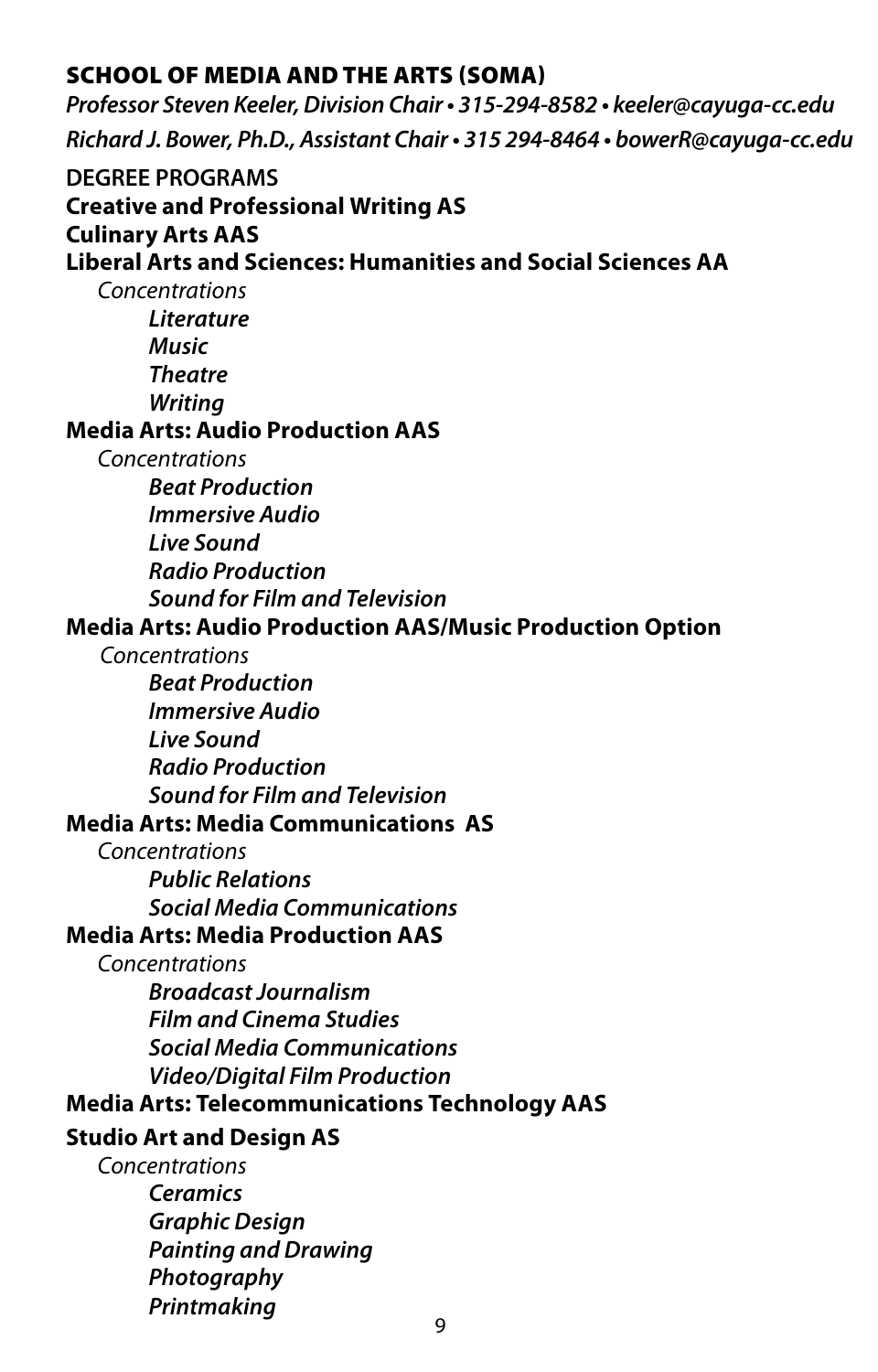#### SCHOOL OF SOCIAL SCIENCES AND EDUCATION

*Professor Eric Zizza, Division Chair • 315-294-8521 • [zizza@cayuga-cc.edu](mailto:zizza%40cayuga-cc.edu?subject=) Professor Elizabeth W. Mccormick Assistant Chair • 315-593-9333 [mccormick@cayuga-cc.edu](mailto:mccormick@cayuga-cc.edu)* 

### **DEGREE PROGRAMS Criminal Justice: Corrections Criminal Justice: Police Early Childhood**

### **Human Services AS**

*Concentrations* 

*Corrections/Parole Drug & Alcohol Rehabilitation Educational Support Social Work Concentration* 

#### **Liberal Arts and Sciences: Adolescence Education**

 *Concentrations Biology Chemistry Earth Science English History/Social Studies Mathematics* 

### **Liberal Arts and Sciences: Childhood Education**

*Concentrations English General Science History/Social Studies* 

#### **Liberal Arts and Sciences: Humanities and Social Sciences**

*Concentrations Criminal Justice Early Childhood Education History Psychology* 

### **CERTIFICATE PROGRAMS**

Early Childhood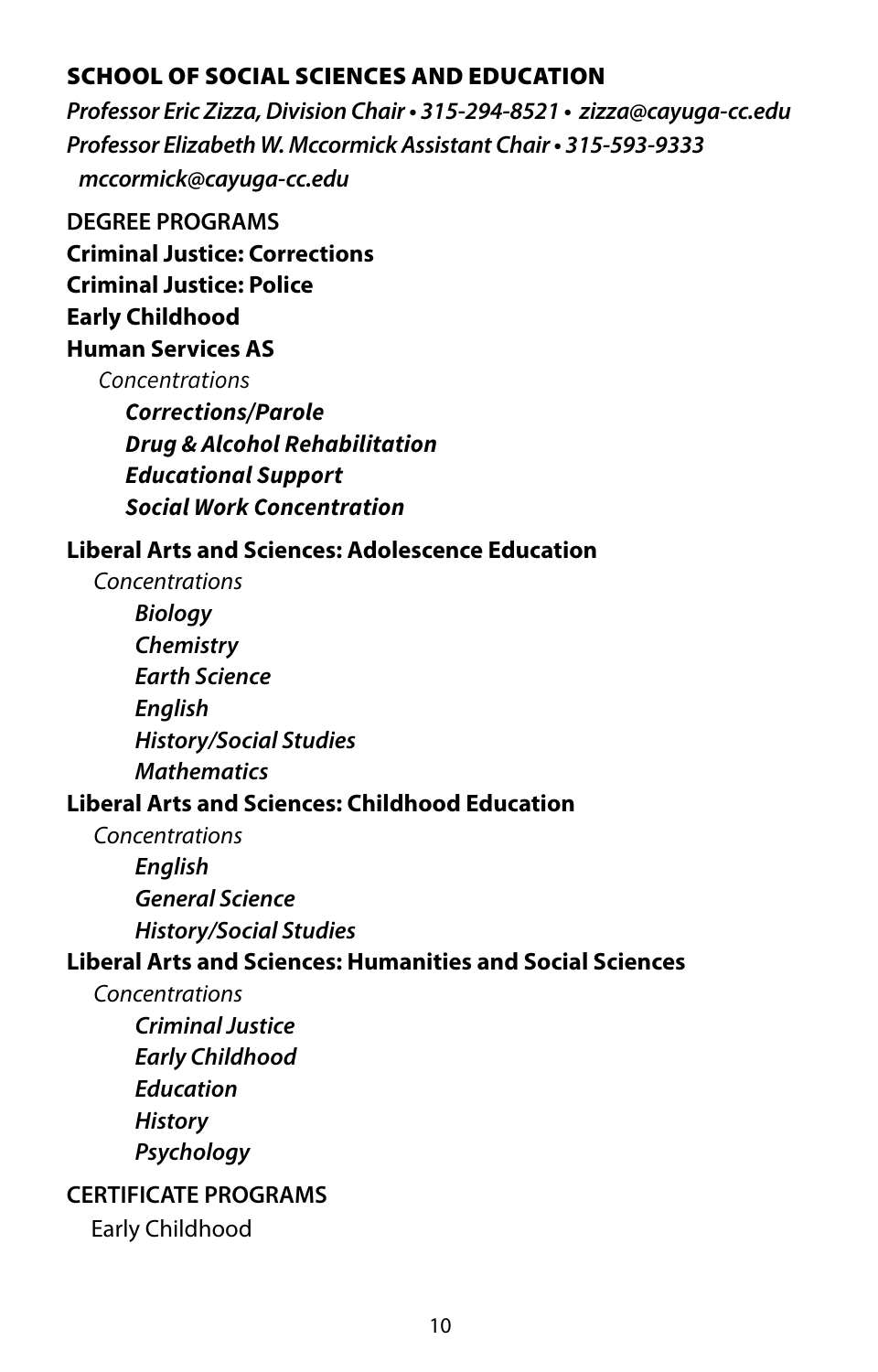#### SCHOOL OF SCIENCE, TECHNOLOGY, ENGINEERING AND MATH (STEM)

*Professor Jennifer Nichols, Division Chair • 315-593-9352 [Jennifer.Nichols@cayuga-cc.edu](mailto:Jennifer.Nichols@cayuga-cc.edu)  Professor Paul Richardson, Assistant Chair • 315-294-8664 [RichardsonP@cayuga-cc.edu](mailto:RichardsonP@cayuga-cc.edu)* 

**DEGREE PROGRAMS** 

**Computer Hardware/Software Design** 

**Computer Information Systems/Internet Technology Option** 

**Computer Science** 

**Electrical Technology: Electronics** 

**Environmental Studies** 

**Geographic Information Systems (GIS)** 

#### **Information Technology**

*Concentrations* 

*Creative Game Design Web Design Network Administration* 

*Cyber Security* 

#### **Liberal Arts and Sciences: Mathematics**

#### **Liberal Arts and Sciences: Mathematics and Science**

*Concentrations* 

*Biology Chemistry Geology Geographic Information Systems (GIS)*  **Mechanical Technology/Plastics Technology Option** 

### **Mechanical Technology**

*Concentrations* 

*Computer Aided Design (CAD)* 

*Facilities Design* 

*Mechatronics* 

*Precision Machining* 

### **CERTIFICATE PROGRAMS**

Advanced Manufacturing, Computer Hardware/Software Design, Computer Information Systems, Electronics, Industrial Maintenance Technology, Plastics Manufacturing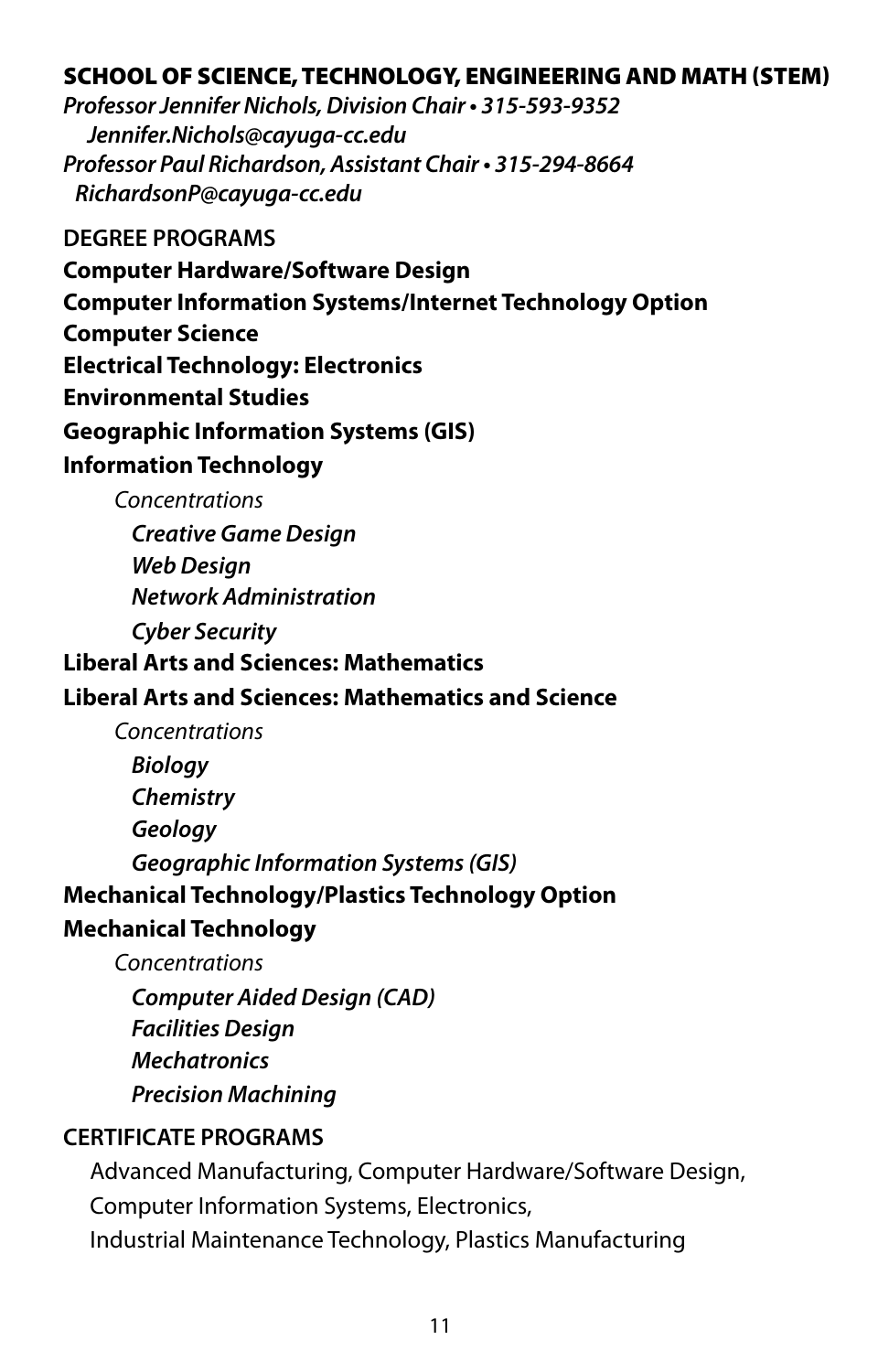## <span id="page-12-0"></span>*Applied Learning*

### *[www.cayuga-cc.edu/academics/opportunities/applied-learning](https://www.cayuga-cc.edu/academics/opportunities/applied-learning/) Sheila Myers, Coordinator 315-283-9422 or [Sheila.myers@cayuga-cc.edu](mailto:Sheila.myers%40cayuga-cc.edu?subject=)*

 thinking skills. Cayuga Community College provides a variety of educational opportunities that allow students to "learn by doing," connecting classroom content with real-world situations and refecting on the experience. As a result, students at Cayuga obtain a deeper understanding of their discipline, are more prepared for service and leadership in their careers and communities, and develop critical

### *A student engaged in Applied Learning activities at Cayuga may take part in:*

- Internships, feld experiences and practicums
- Service Learning
- Entrepreneurship
- Creative Projects
- Travel Study and cultural immersion

Course sections that are applied learning are designated 'AL' and will appear that way during registration and on student transcripts. An 'AL' designation is just that, a designation. It does not change the ability of the student to transfer the course credit if it is transferable to another institution, nor does it change the course designation. Besides the opportunity to learn outside the classroom, there are other benefts to taking a course designated as 'AL'. Many local colleges (Wells College, Keuka, Ithaca, Syracuse University, Hobart and William Smith) are actively encouraging and in some cases requiring their students to participate in some type of experiential education course before they graduate.

Students who have previously been convicted of a felony are advised that their prior criminal history may impede their ability to enroll in certain courses, complete the requirements of certain academic programs and/or to meet licensure requirements for certain professions. Students who have concerns about such matters are advised to contact the dean's office of their intended academic program.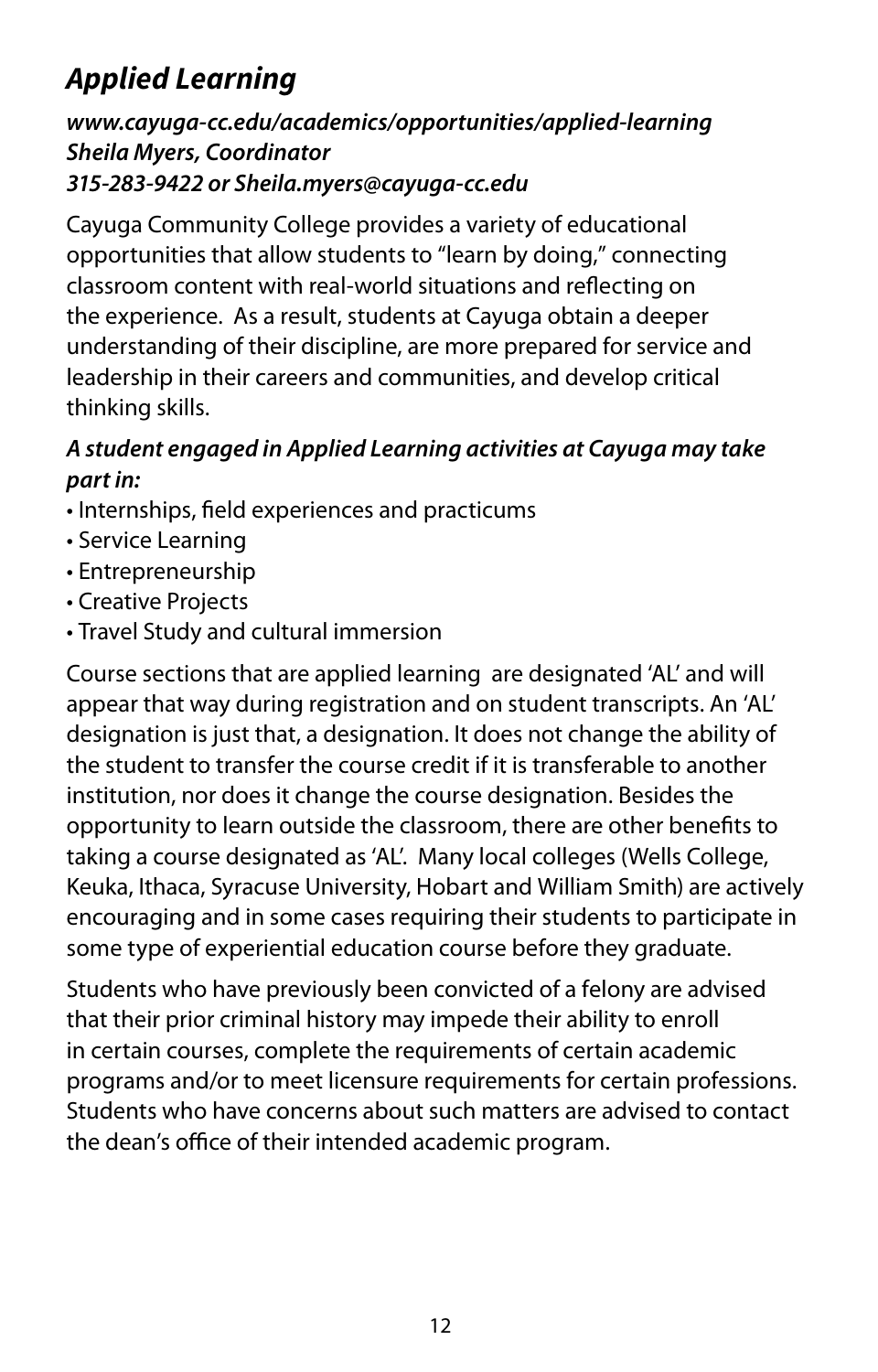## <span id="page-13-0"></span>*Full-Time Study*

Full-time study means enrollment in 12 or more hours per semester. Students who wish to take more than 19 credits during a semester must receive permission from a division chair.

### *Honors Study*

*<www.cayuga-cc.edu/academics/opportunities/honors-study>/ Auburn Campus Sheila Myers, Coordinator 315-294-8529 or [sheila.myers@cayuga-cc.edu](mailto:sheila.myers@cayuga-cc.edu)* 

*Fulton Campus Robert Humphrey, Coordinator 315-593-9366 or [robert.humphrey@cayuga-cc.edu](mailto:robert.humphrey@cayuga-cc.edu)* 

### **HONORS STUDY AT CAYUGA**

A GPA of 3.0 qualifes students to enroll in the Honors Study microcredentials ofered by Cayuga Community College. Honors Study students engage in research, leadership and service that extends beyond the classroom. The opportunity to participate in Honors Study enhances your academic transcript and professional resume, whether you plan to transfer or seek employment.

A microcredential verifes, validates, and attests that specifc skills and/ or competencies have been achieved. Microcredentials can be ofered online, in the classroom, or via a hybrid of both. There are currently two microcredentials for honors: Honors Study in Critical Thinking and Honors Study in Leadership.

### **ACCEPTANCE INTO HONORS STUDY**

Acceptance is based on your GPA of 3.0 or above. The Honors study application is available online at *[www.cayuga-cc.edu/academics/](www.cayuga-cc.edu/academics) opportunities/honors-study/.* Once accepted, students must maintain a 3.0 grade point average to continue in the program. If interested in Honors study, contact a Student Engagement Counselor or contact the Honors study Coordinators.

### **ADMISSION**

Any student with a GPA of 3.0 or 85% or higher is eligible for admission. Students who do not meet the criteria when they enter Cayuga may join after one semester by earning a 3.0 GPA. Once accepted, students must maintain a 3.0 GPA.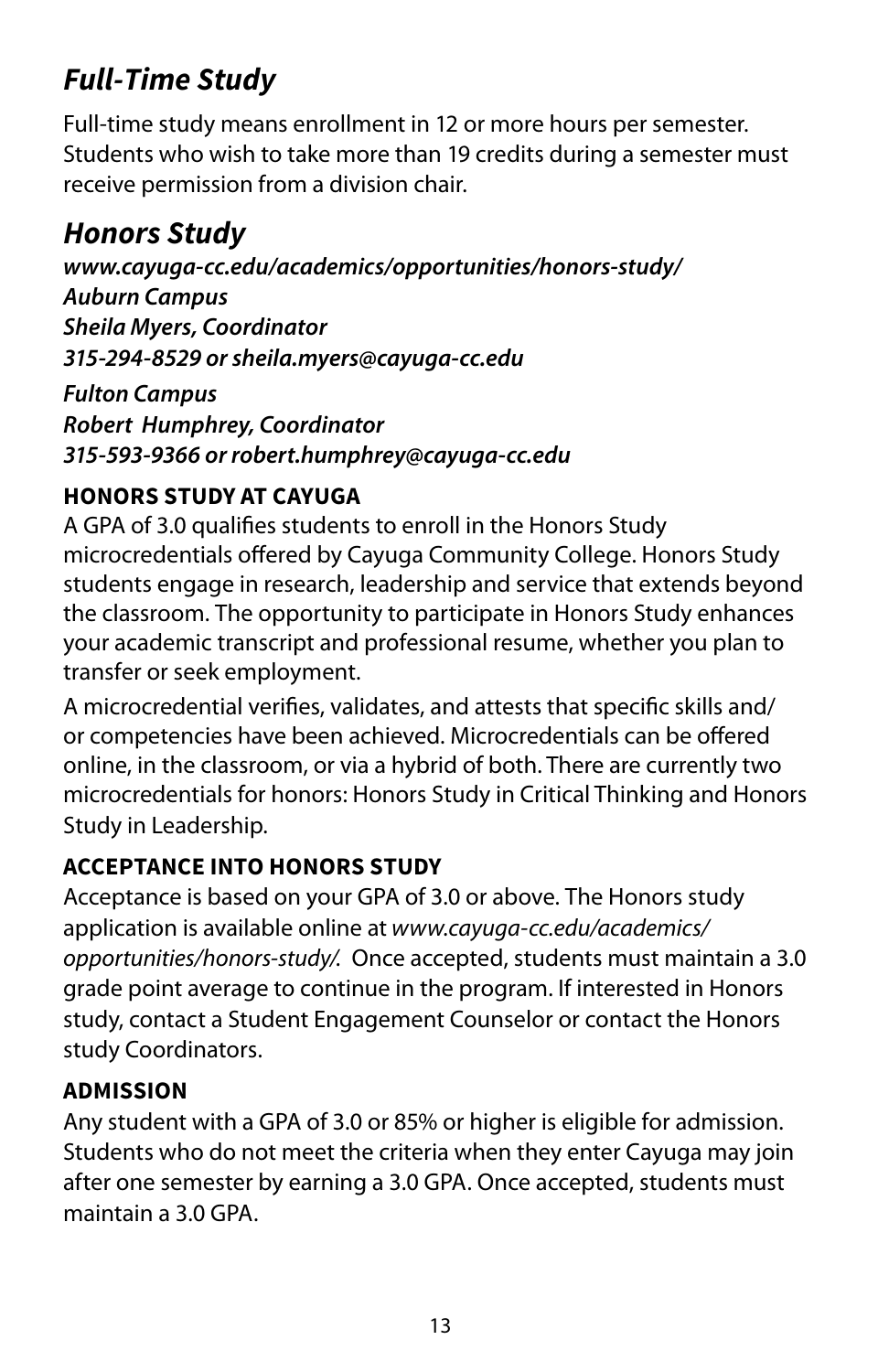### <span id="page-14-0"></span>**HONORS STUDY AND PROGRAM COMPLETION**

Honors Study is available to any student with a GPA of 3.0 or above, whether a frst time, transfer or returning student. Honors electives are open to anyone who chooses to challenge themselves with rigorous and engaging content and learning. The honors electives will appear on all transcripts. Honors 101 and Honors 202 are ofered online as well as some honors electives.

### **THE HONORS CURRICULUM**  *Honors Critical Thinking*

Awarded for completing Honors 101 and Honors 202 and participating in the SUNY Undergraduate Research Conference (or equivalent presentation determined by the Honors Coordinator(s)).

### *Honors Leadership*

Awarded to students for completing Honors 101, Honors 202, two honors electives or one elective and a leadership role in a community service project, student activities club, or tutoring as determined by their Honors Coordinator.

## *Online Study*

### *<www.cayuga-cc.edu/academics/online>/*

*Lisa Sieg, Distance Learning Coordinator or [lsieg@cayuga-cc.edu](mailto:lsieg%40cayuga-cc.edu?subject=)  315-294-8628* 

### **DEGREES AVAILABLE ONLINE**

- Business Administration AAS
- Business Administration AS
- Criminal Justice: Corrections AAS
- Criminal Justice: Police AAS
- Event and Tourism Management AAS
- Liberal Arts and Sciences: Humanities and Social Sciences AA Concentrations available in Criminal Justice, Literature, Psychology, and Writing
- Liberal Arts and Sciences: Mathematics and Science AS Concentration available in Biology

### **CERTIFICATE PROGRAMS ONLINE**

- General Business
- Event Management
- Tourism Management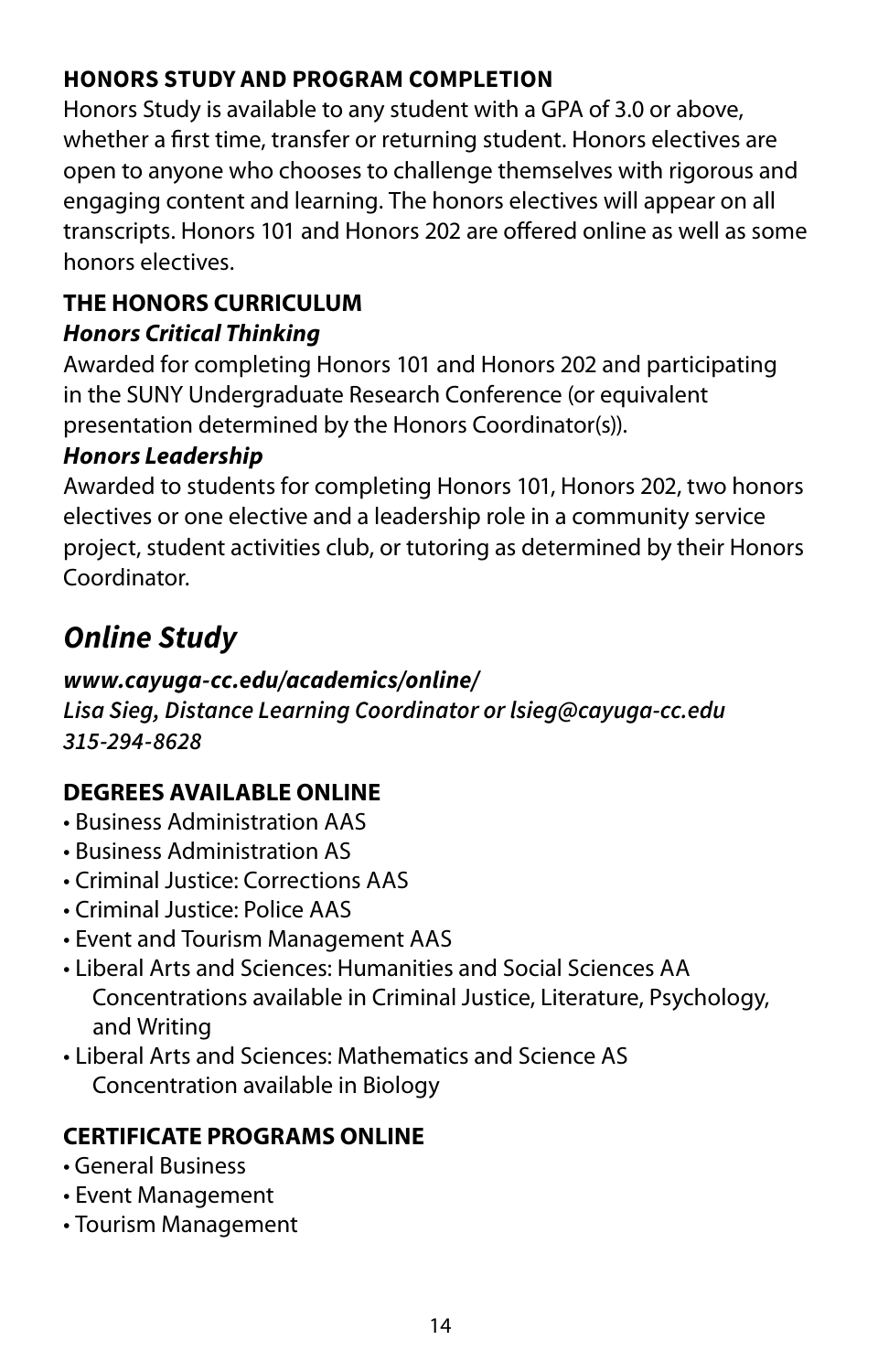<span id="page-15-0"></span>Online courses at Cayuga are generally completed entirely online. Lab courses either use computer simulations or require students to purchase lab kits to conduct experiments at home. However, some courses like math, require a proctored exam. If you live in the area, you can take tests on campus (Auburn or Fulton) in the Center for Academic Success, or instructions in the course will explain how to fnd a proctor at a local college, school, church, etc. Online courses may, like on-campus courses, require extra-curricular activities, ie. visiting a local court in a Criminal Justice class, or attending an Alcoholics Anonymous (AA) meeting in a Health course about addiction.

Most fully-online courses are asynchronous, which means you may sign on at any time of the day or night, wherever you have internet access; but some online courses are synchronous, which means you may need to sign in at a specifc time to attend class. Please consult the course schedule for details on synchronous online courses. They are actively led by an instructor, and there are deadlines. Normally, a semester course will consist of a series of two-week modules. In each module, you will be expected to read the textbook and other materials, read faculty lectures online, submit your answers to questions, complete other exercises or assignments, and participate in online discussions (e.g. reading short notes posted by other students and posting your own responses). In a 15-week semester, students on average are expected to log on to the website about three times per week to complete their work.

## *Part-Time Study*

Students who register for up to 11.5 credit hours during a semester are classifed as part-time.

### *Travel-Study Courses*

### *[www.cayuga-cc.edu/academics/opportunities/travel-study/](www.cayuga-cc.edu/academics/opportunities/travel-study)*

Cayuga Community College offers a variety of domestic and international travel-study programs.

Financial aid, in the form of loans, may be available for these programs to those who qualify. Travel-study courses may be taken for credit or on an audit basis.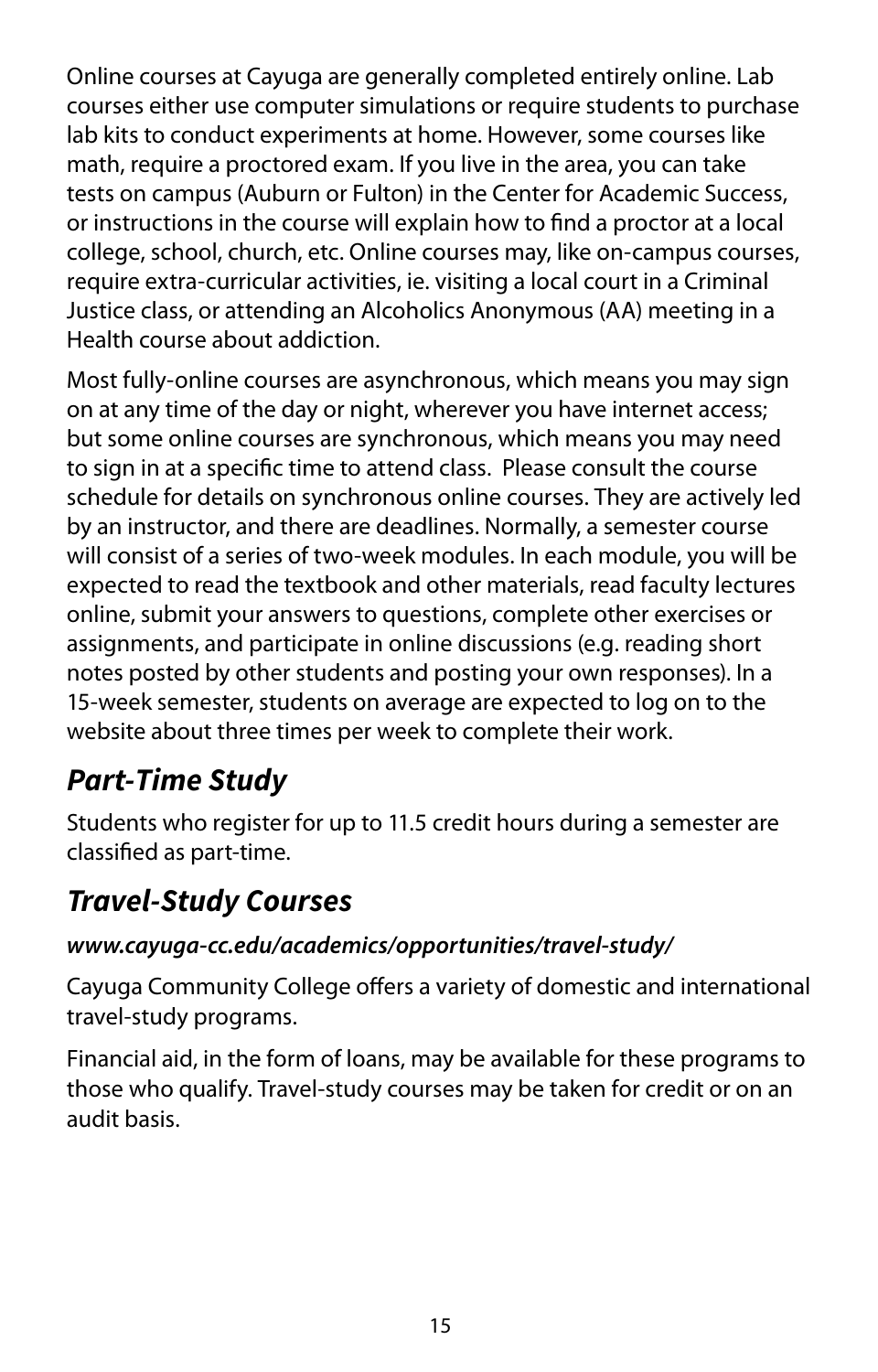## <span id="page-16-0"></span>*University Center at Cayuga Baccalaureate and Masters Degrees*

*[www.cayuga-cc.edu/academics/opportunities/baccalaureate/](www.cayuga-cc.edu/academics/opportunities/baccalaureate) Brandon Davis-Shannon, Ph.D., Interim Associate Vice President of Academic Afairs/ Dean of Institutional Technology, M264, (315) 255-1743 x 2498, [bdavissh@cayuga-cc.edu](mailto:bdavissh@cayuga-cc.edu)* 

Cayuga Community College forms partnerships with private and SUNY colleges that enable convenient local access to accredited bachelor's and master's degree programs.

### **EXCELSIOR COLLEGE**

Cayuga graduates and employees can earn bachelor's and master's degrees in areas such as Nursing, Health Sciences, Business, Technology, Liberal Arts, and Public Service through a combination of extended study at Cayuga and online study with Excelsior. Cayuga graduates and employees may transfer previously earned college-level credits, take additional credits with Cayuga (in-class or online) and then complete the remaining degree requirements online with Excelsior College (minimum 12 Excelsior credits). The partnership affords students discounted rates on Excelsior tuition/fees and tuition deferral.

### **KEUKA COLLEGE**

Keuka College Adult and Online Education (AOE) programs on Cayuga Community College's Auburn campus offer flexible options to further your education. Programs offered include undergraduate degrees in Criminal Justice, Nursing, Organizational Management and Social Work, and graduate degrees in Criminal Justice Administration, Nursing Education, and Management. Most programs meet once a week on the Cayuga Community College's Auburn campus for the full length of the program; the Master's in Management program is fully online. Programs may be ofered each semester of the academic year. Hybrid and online course options are available. Please check with the Keuka College AOE Admissions staff for further details.

### **EMPIRE STATE COLLEGE (SUNY)**

Students can earn their bachelor's degree from SUNY Empire State College in coordination with Cayuga Community College's associate degree program through independent study courses at Cayuga's Auburn campus, as well as online options. Explore SUNY Empire State College today.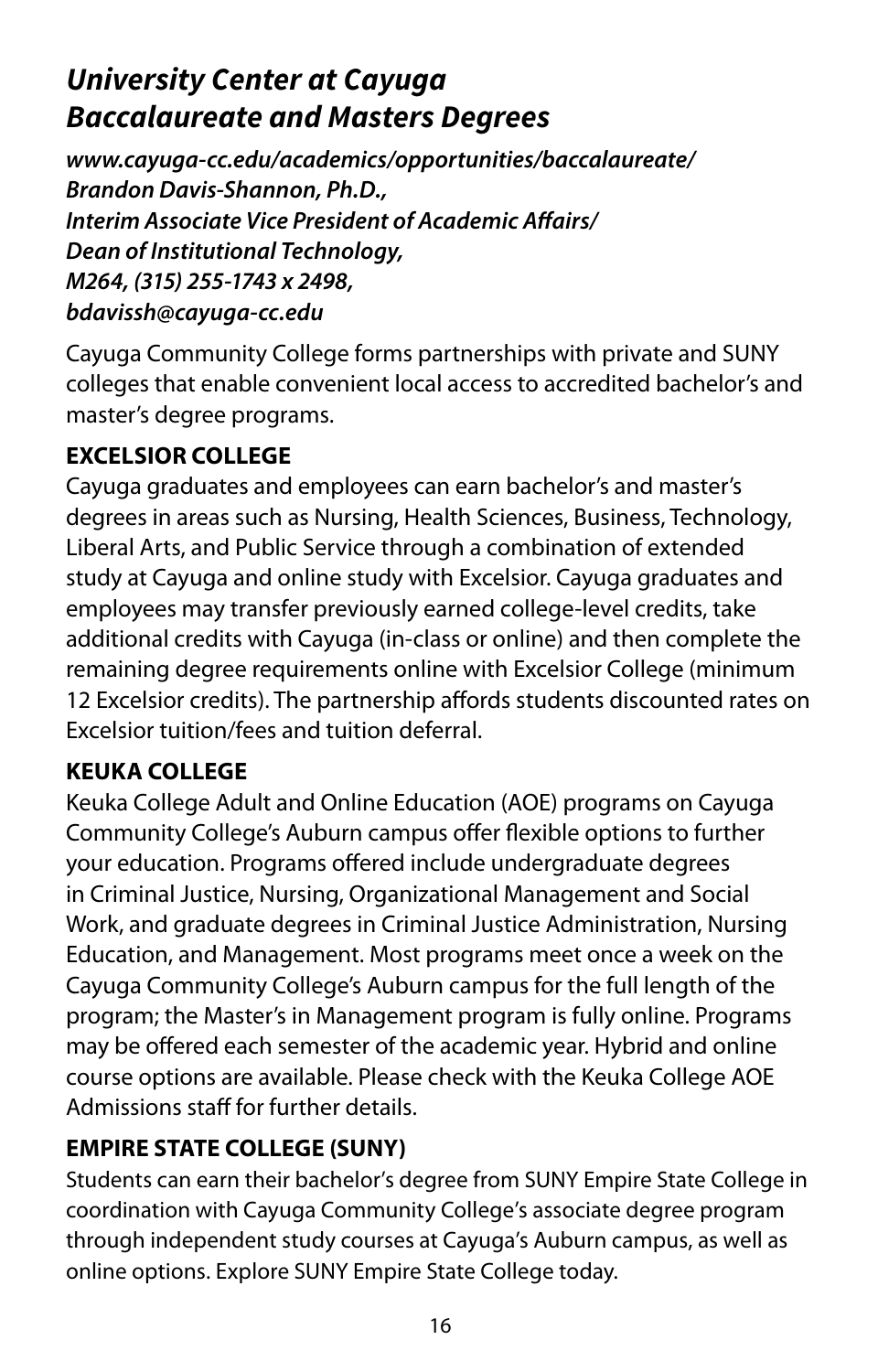### **NAZARETH COLLEGE MSW PROGRAM**

The Mission of the Nazareth College MSW Program is to educate social work students to be ethical and competent advanced practitioners who respect diversity and promote justice, dignity, health, and wellness through integrative, collaborative, and inter-professional practice. Consistent with the mission of the college, the MSW program affirms the tradition of promoting empowerment of all groups of people to achieve social justice and equality.

Students who have achieved a bachelor's degree in social work within the past eight years from a CSWE accredited program are eligible to apply for the advanced standing, 36-credit program. Students holding other bachelor degrees may apply for the admission into the 60-credit program. Both MSW pathways are scheduled as part-time evening study on Cayuga's Auburn campus.

### *Writing Intensive Courses*

### *Richard Bower, WAC Chair, Professor of English 315-294-8464 or [bowerr.cayuga-cc.edu](mailto:bowerr.cayuga-cc.edu?subject=)*

Writing intensive classes are approved by the Writing Across the Curriculum (WAC) Committee, and these sections are designated "WI" at registration and on student transcripts. Students enrolling in them should expect formal projects and informal writing-to-learn assignments throughout the semester. Writing and a process approach to writing are integral to the grading criteria as they support the subject matter and course outcomes. Writing intensive classes are voluntarily offered by faculty. Schools to which Cayuga students transfer may have Writing Intensive requirements. "WI" sections from across the disciplines encourage students to practice diferent kinds of writing for various purposes in order to communicate efectively in their academic, workplace, and citizen roles.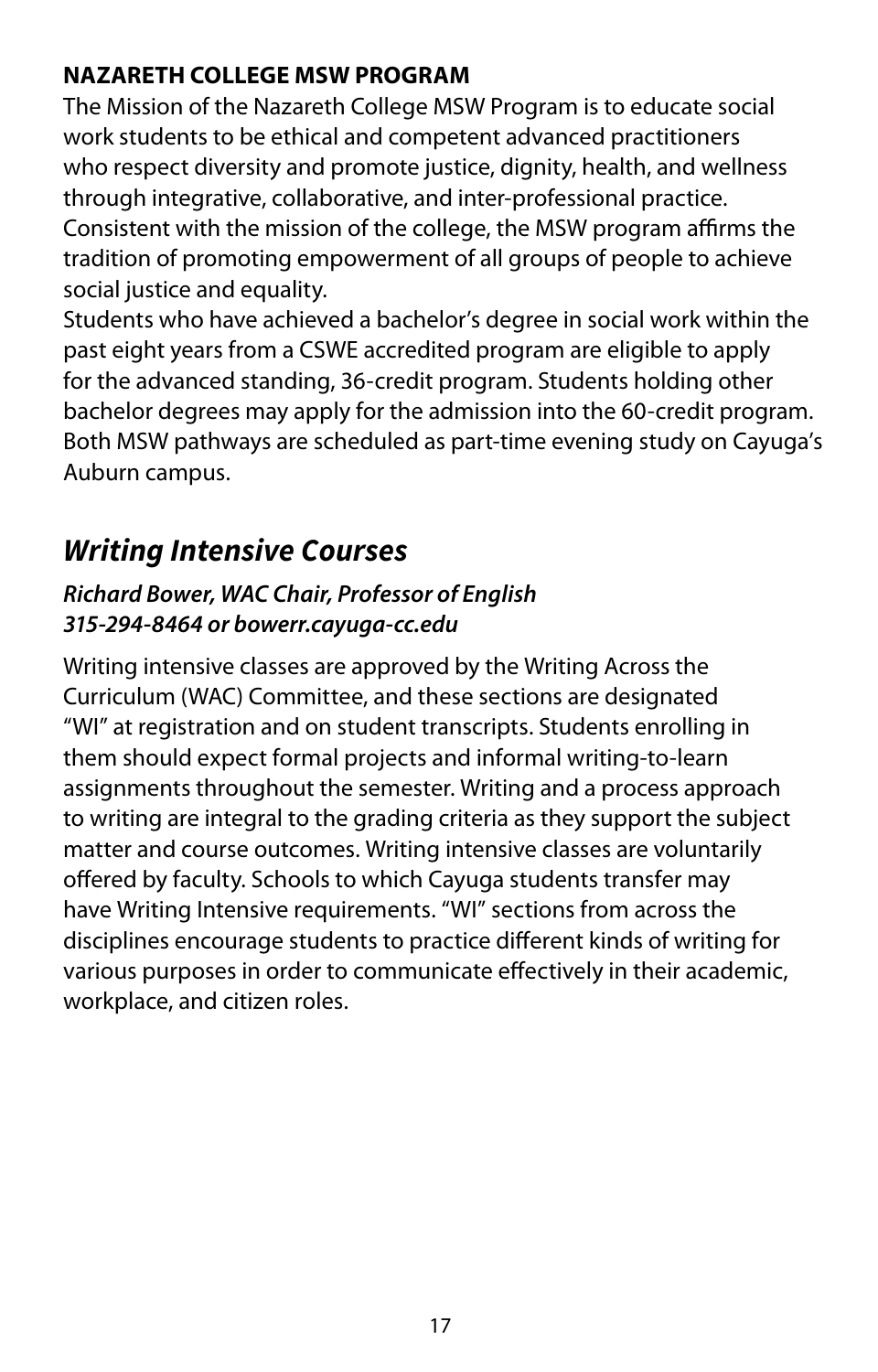# <span id="page-18-0"></span>*ACADEMIC STANDARDS AND POLICIES*

### *Academic Honors*

### **PRESIDENT'S LIST**

Full-time matriculated students who achieve a 3.8 or higher grade point average for an academic term will merit the distinction of being on the President's List. Recognition is given to those who qualify at the end of each semester, and the designation "President's List" will appear on your grade report.

Part-time matriculated students who have completed at least 12 credits at Cayuga and accumulated 6 or more credits with a 3.8 or higher grade point average during the semester just completed will be named to the Part-Time Student President's List. This honor will show on your grade report.

*Note:* Developmental courses bear no credit. A developmental course carries equivalent credits which are calculated into full-time status for purposes of attendance and fnancial aid eligibility. A student registered for one or more developmental courses might not qualify for the President's List.

### **PROVOST'S LIST**

Full-time matriculated students who achieve a 3.500-3.799 grade point average for an academic term will merit the distinction of being on the Provost's List. Recognition is given to those who qualify at the end of each semester, and the designation "Provost's List" will appear on your grade report.

Part-time matriculated students who have completed at least 12 credits at Cayuga and accumulated 6 or more credits with a 3.500-3.799 grade point average during the semester just completed will be named to the Part-Time Student Provost's List. This honor will show on your grade report.

*Note:* Developmental courses bear no credit. A developmental course carries equivalent credits which are calculated into full-time status for purposes of attendance and fnancial aid eligibility. A student registered for one or more developmental courses might not qualify for the Provost's List.

### **DEAN'S LIST**

Full-time matriculated students who achieve a 3.250-3.499 grade point average for an academic term will merit the distinction of being on the Dean's List. Recognition is given to those who qualify at the end of each semester, and the designation "Dean's List" will appear on your grade report.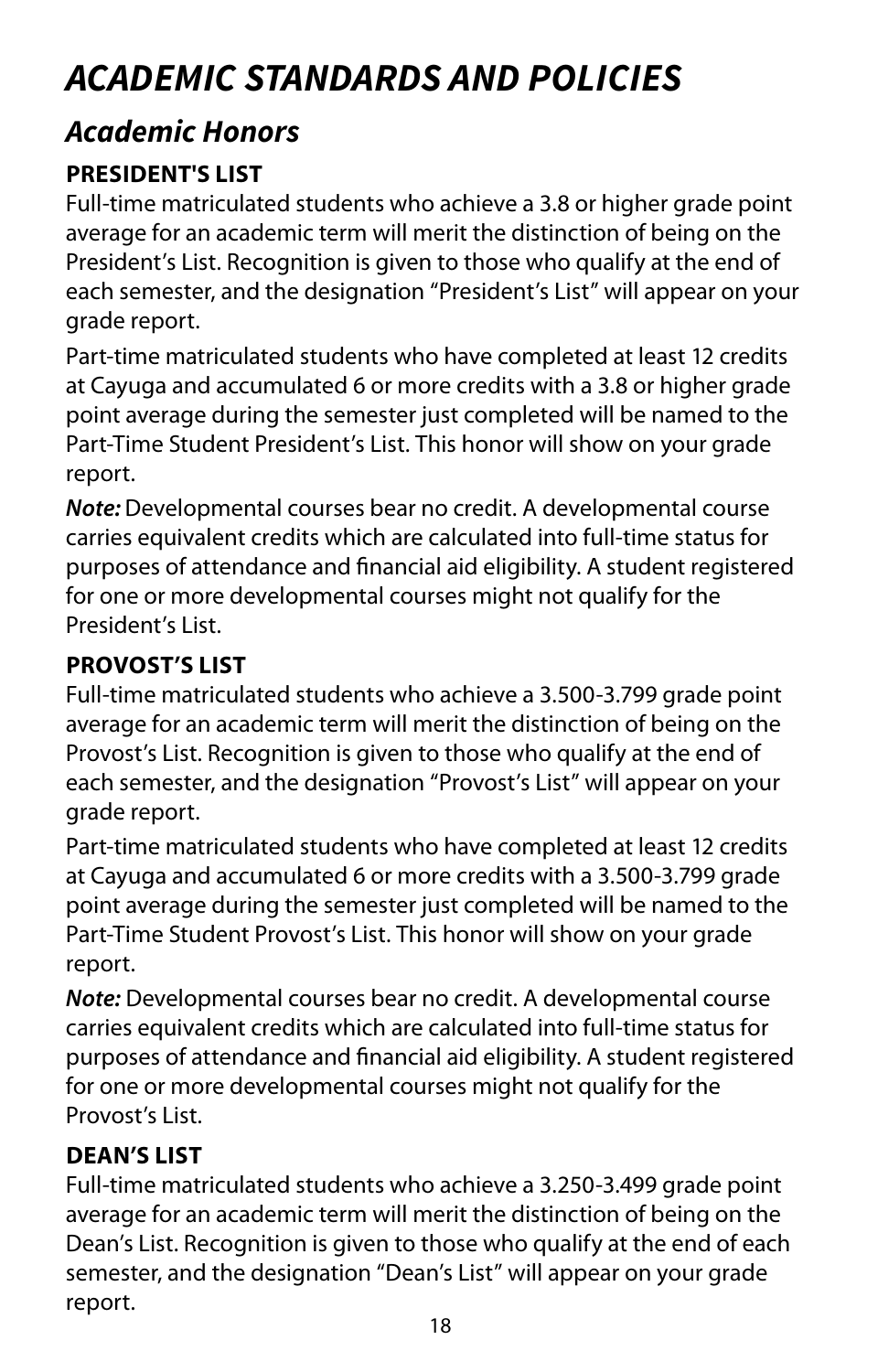Part-time matriculated students who have completed at least 12 credits at Cayuga and accumulated 6 or more credits with a 3.250-3.499 grade point average during the semester just completed will be named to the Part-Time Student Dean's List. This honor will show on your grade report.

*Note:* Developmental courses bear no credit. A developmental course carries equivalent credits which are calculated into full-time status for purposes of attendance and fnancial aid eligibility. A student

### **PHI THETA KAPPA**

Phi Theta Kappa (PTK), the International Honor Society of Two-Year Colleges, recognizes high scholastic achievement of Cayuga students. Membership eligibility is based upon a cumulative GPA or 3.5 and community service. Invitations are extended to students each semester and an induction ceremony is held each spring.

### **GRADUATION HONORS**

*The following honors are based on your grade point average:* 

#### **Grade Point**

| Summa cum Laude | 3.800 |
|-----------------|-------|
| Magna cum Laude | 3.500 |
| Cum Laude       | 3.250 |

Note: Spring semester grade calculation is not refected in the cumulative grade point average used to determine academic honors in the commencement program.

### *Academic Progress*

### **ACADEMIC DISMISSAL**

A cumulative average of 2.0 (C) is one of the requirements for the associate degree or certifcate. Your progress toward this goal is reviewed when you have attempted 6 or more credits and are matriculated; subsequent reviews take place at the end of each succeeding grading period. If you are within the following grade-point criteria you will be dismissed from the College:

### *Total Actual or Equivalent*

| <b>GPA Credits</b> | <b>Grade Point Average</b> |
|--------------------|----------------------------|
| $6-11$             | 75. Less than              |
| $12 - 15$          | Less than 1.00             |
| $16 - 30$          | Less than 1.50             |
| $31 - 45$          | Less than 1.70             |
| 46 or more         | Less than 1.90             |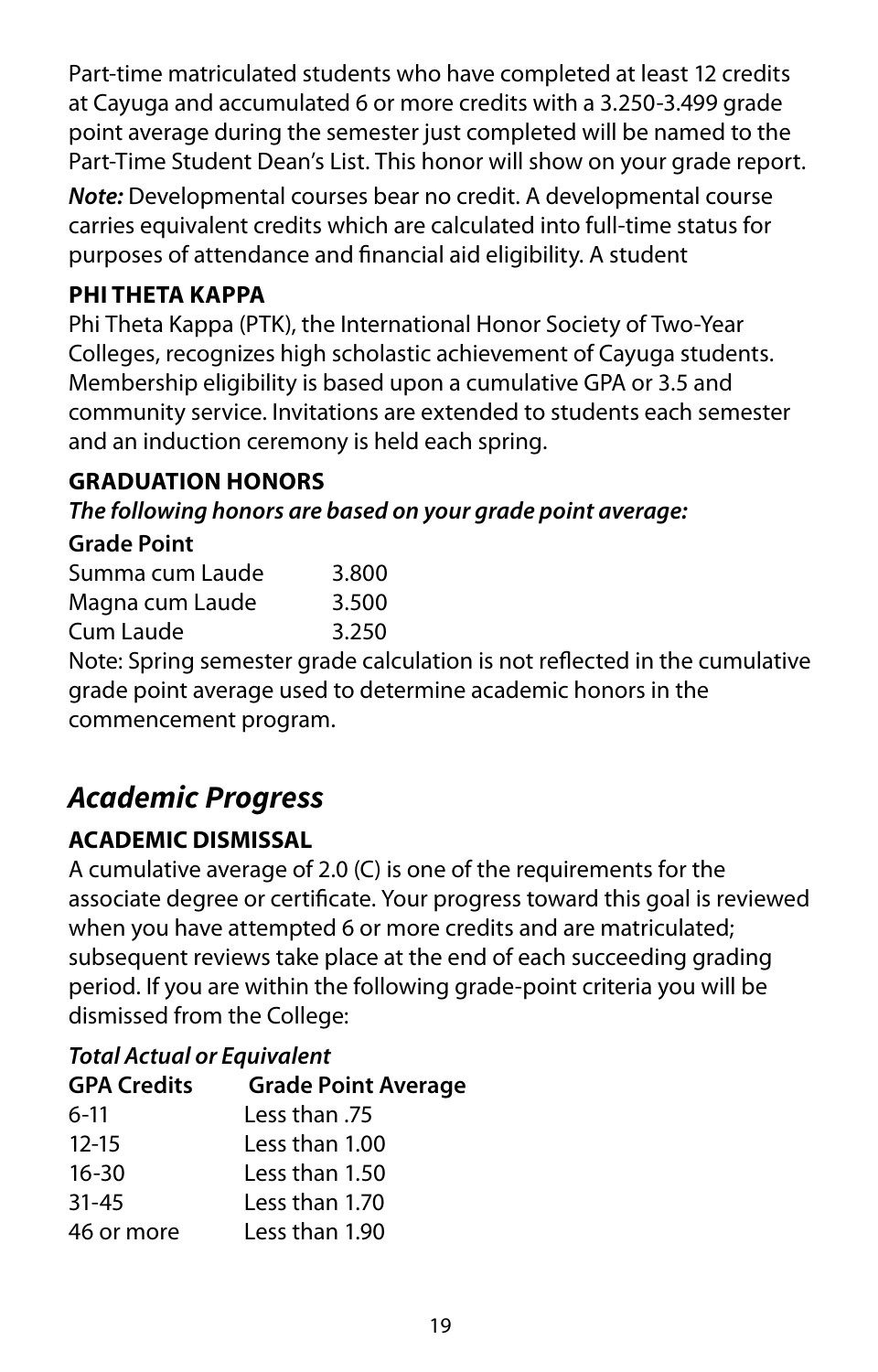<span id="page-20-0"></span>Academic Warning: Matriculated students in their frst semester who meet the criteria above will not be academically dismissed, but will be placed on academic warning. You will be required to meet with a Student Success Advocate in the Centers for Student Engagement and Academic Advisement to create an academic plan for the semester.

*Note:* The College maintains eligibility rules for members of athletic teams and holders of major offices in various clubs.

You are classifed as a second-year student if all entrance defciencies have been removed, all freshman requirements have been passed, and at least 28 credits have been earned.

You cannot enroll in a course unless all prerequisites have been satisfed.

### **ACADEMIC PROBATION**

*Matriculated students will be placed on academic probation and limited to a 12-15 credit load if the following criteria apply:* 

| <b>GPA Credits</b> | <b>Grade Point Average</b>       |
|--------------------|----------------------------------|
| $12 - 15$          | At least 1.00 and less than 1.50 |
| $16-30$            | At least 1.50 and less than 1.70 |
| $31 - 45$          | At least 1.70 and less than 1.90 |
| 46 or more         | At least 1.90 and less than 2.00 |

### **ACADEMIC REINSTATEMENT**

If you have been academically dismissed from the College, you may fle a written appeal for reinstatement. Reinstatement applications are available in the Centers for Student Engagement and Academic Advisement and the academic and student affairs office. Appeals should include any extenuating circumstances hindering your academic progress. If needed, you should contact counselors in the Centers for Student Engagement and Academic Advisement for further information or assistance. You will be notifed by letter of the decision rendered by the committee.

### **ACADEMIC TRANSCRIPTS**

Students may request official transcripts from their MyCayuga account. A transcript will not be released if there is a fnancial hold on the student's record.

### **CHANGE OF MAJOR**

If you wish to change your major or request advisement, contact the Centers for Student Engagement and Academic Advisement.

### **GRADING SYSTEM**

Final grades are calculated at the end of the semester. Using your myCayuga ID and password, you may view your grades online through the myCayuga self-service information system.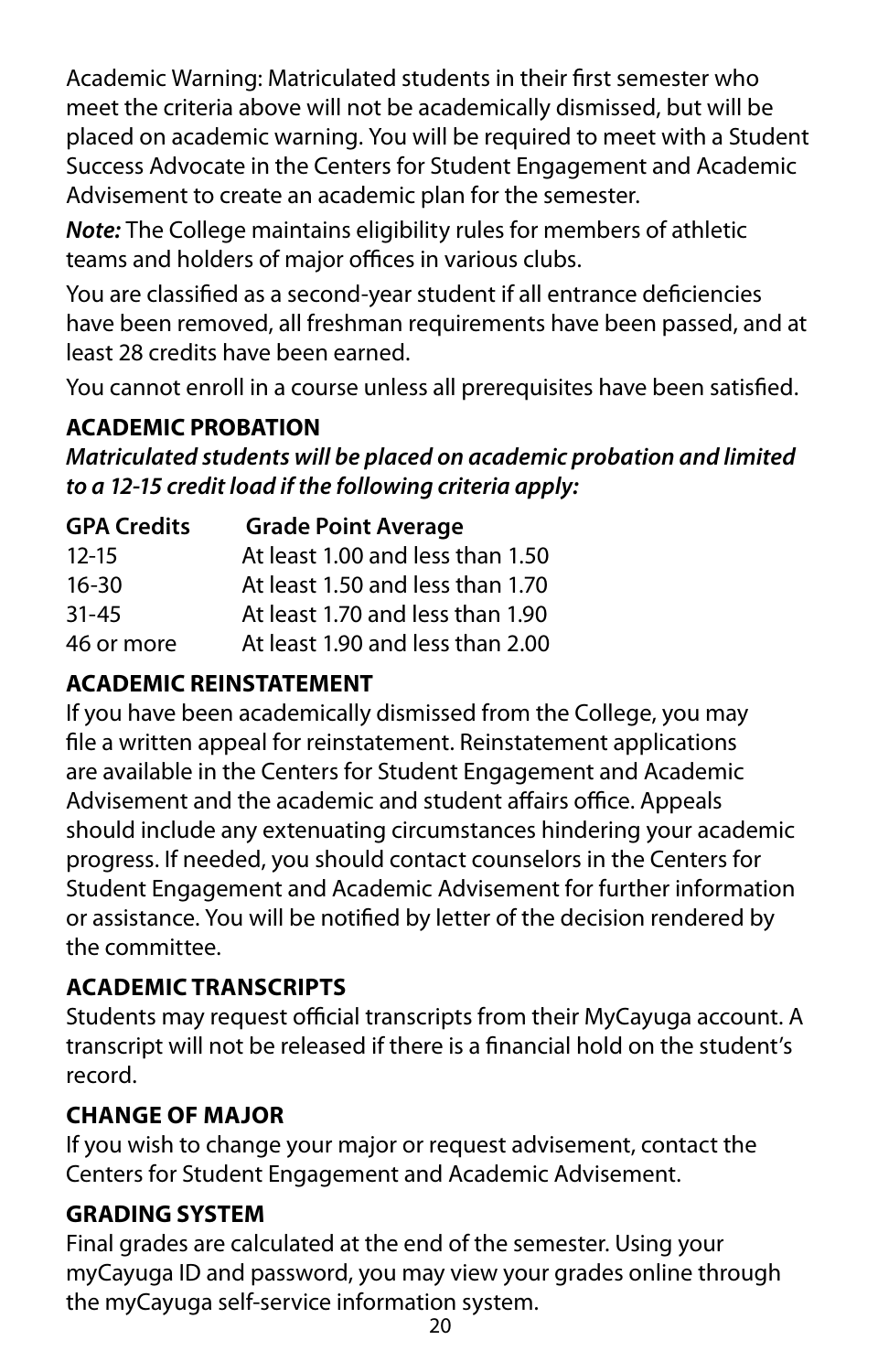### **Grades / Quality Points per credit hour**

|                           | A, $A^*$ , 4.0 $A-, A^{-*}$ , 3.7                                                       |  |     |
|---------------------------|-----------------------------------------------------------------------------------------|--|-----|
|                           | $B+, B+^*$ 3.3 B, $B^*$ 3.0 B-, B- <sup>*</sup> 2.7                                     |  |     |
|                           |                                                                                         |  |     |
|                           | $D+$ , $D+$ <sup>*</sup> 1.3 D, $D$ <sup>*</sup> 1.0 D–, $D-$ <sup>*</sup> 0.7 F, $F^*$ |  | 0.0 |
| $WF^{**}$ , WF $^{*}$ 0.0 |                                                                                         |  |     |

\*All remedial courses have a grade with an asterick. All remedial courses count in a student's attempted, passed credits and GPA. They do not count in earned credits.

\*\* Withdrawal failing by faculty

### *The following are not calculated in the index:*

- INC Incomplete (details follow)
- W Withdrawal from course without grade
- R Repeated D or F grade
- IR Illegal repeated grade
- AU Audit
- S Satisfactory-completed through Prior Learning Assessment (PLA)

### **INCOMPLETE GRADE**

An Incomplete is a temporary grade given when a student is unable to complete a small part of the course requirements or is unable to take the fnal examination due to illness or other justifable circumstances. Students requesting an Incomplete must contact their instructor with the valid reason for not completing all requirements and must agree to the terms and conditions set by the instructor to complete the course. The instructor must submit the form to the Registrar's Office by the close of business on the last day of class where it will be kept on fle. Please note: if a student has received a grade of Incomplete at the end of the semester, it will not be possible to change that grade to a W.

academic dismissal. All coursework must be completed by the 20% mark of the following 15-week semester; otherwise the incomplete will be changed to F, or the default grade provided by the instructor. In rare cases for certain courses where appropriate (for example, internships that are not ofered at the beginning of a semester), an additional extension may be given until the end of the following 15 week semester upon the instructor's approval. Please note that an F grade may result in academic probation or academic dismissal.<br>21<br>21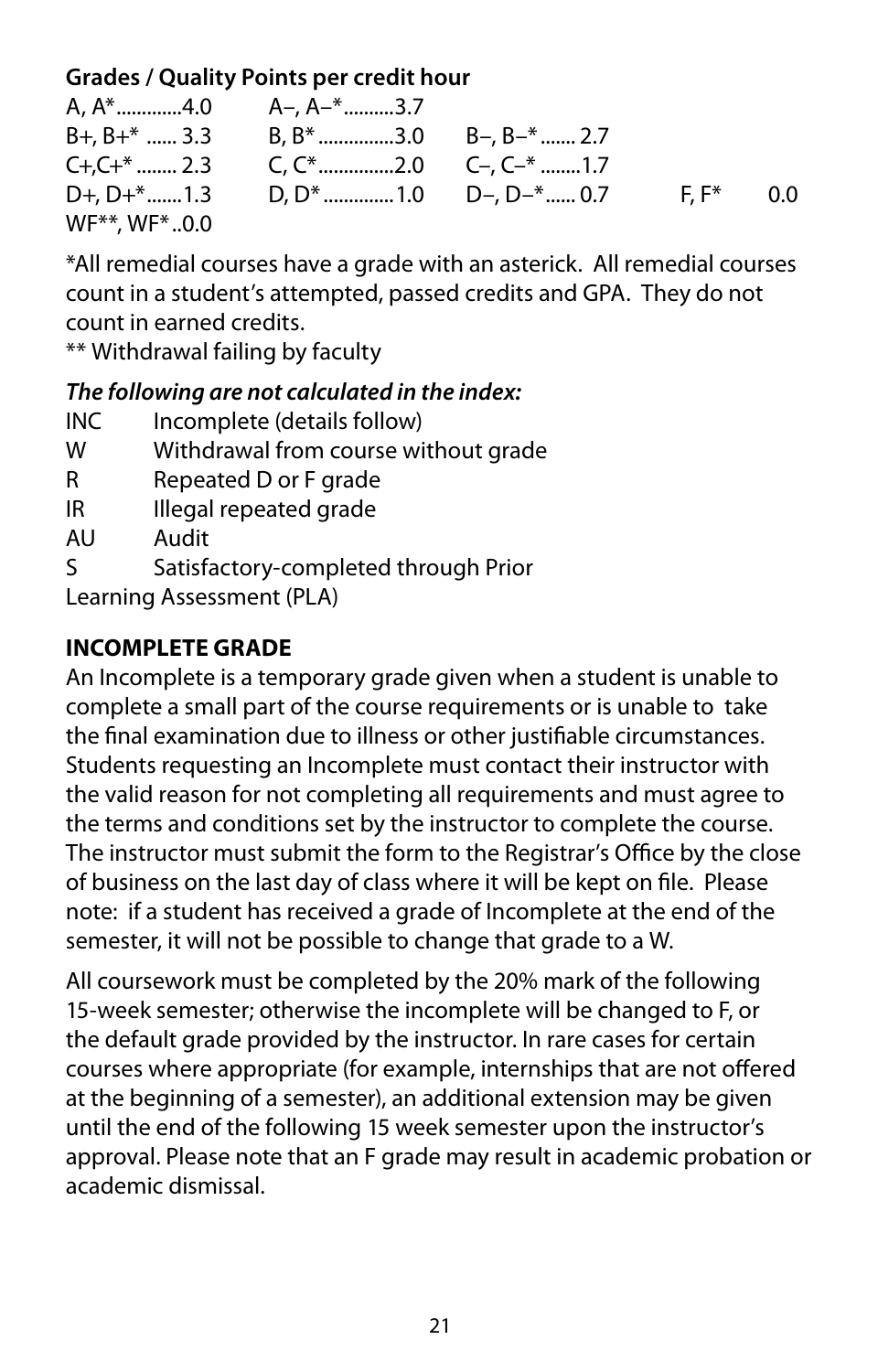### *Incomplete grade must be completed by:*

Fall semester ................. 20% mark of the Spring semester Spring semester .......... 20% mark of the Fall semester Intersession ................... 20% mark of the Spring semester Summer session .......... 20% mark of the Fall semester

Students are advised to consult the Financial Services Office if they are seeking an incomplete. Incompletes may have implications for fnancial aid.

### **MIDTERM GRADES**

If your instructors choose to report D and F grades at midterm, you will be notifed via your College e-mail. This grade is for guidance purposes only and is not entered on your permanent record.

### **MULTIPLE DEGREES**

If you are interested in receiving more than one degree, you must meet with a Student Engagement Representative to complete a multiple degree contract. No second or third degree is granted without an approved contract on file in the Registrar's Office. Not all multiple degree combinations are allowed, so contact the Centers for Student Engagement and Academic Advisement as early as possible. Note: A certifcate will not be awarded if you have completed degree requirements in the same feld.

### **NON-CREDIT COURSE GRADES**

Grades for the following non-credit courses (ENGL 049, ENGL 097, ENGL 098, MATH 070, and MATH 099) are calculated in a student's grade point average (GPA).

### **REPEATING A COURSE**

Repeated courses will count as Credits Attempted regardless of the reason for repeating, or the grade received.

A course may be repeated, but credit will be granted only for the most recent grade. The most current grade will be used to compute the grade point average (GPA). All grades earned in repeated courses will be included on the student's permanent record. The course will only be counted once toward graduation requirements and computation of total hours earned.

Repeating a course which a student previously passed may affect a student's eligibility for fnancial aid. For state aid purposes, if a student repeats a course that was previously passed, that course cannot be included as part of the student's enrollment status. For federal aid purposes, a student may repeat a previously passed course only once for that course to be included as part of the student's enrollment status.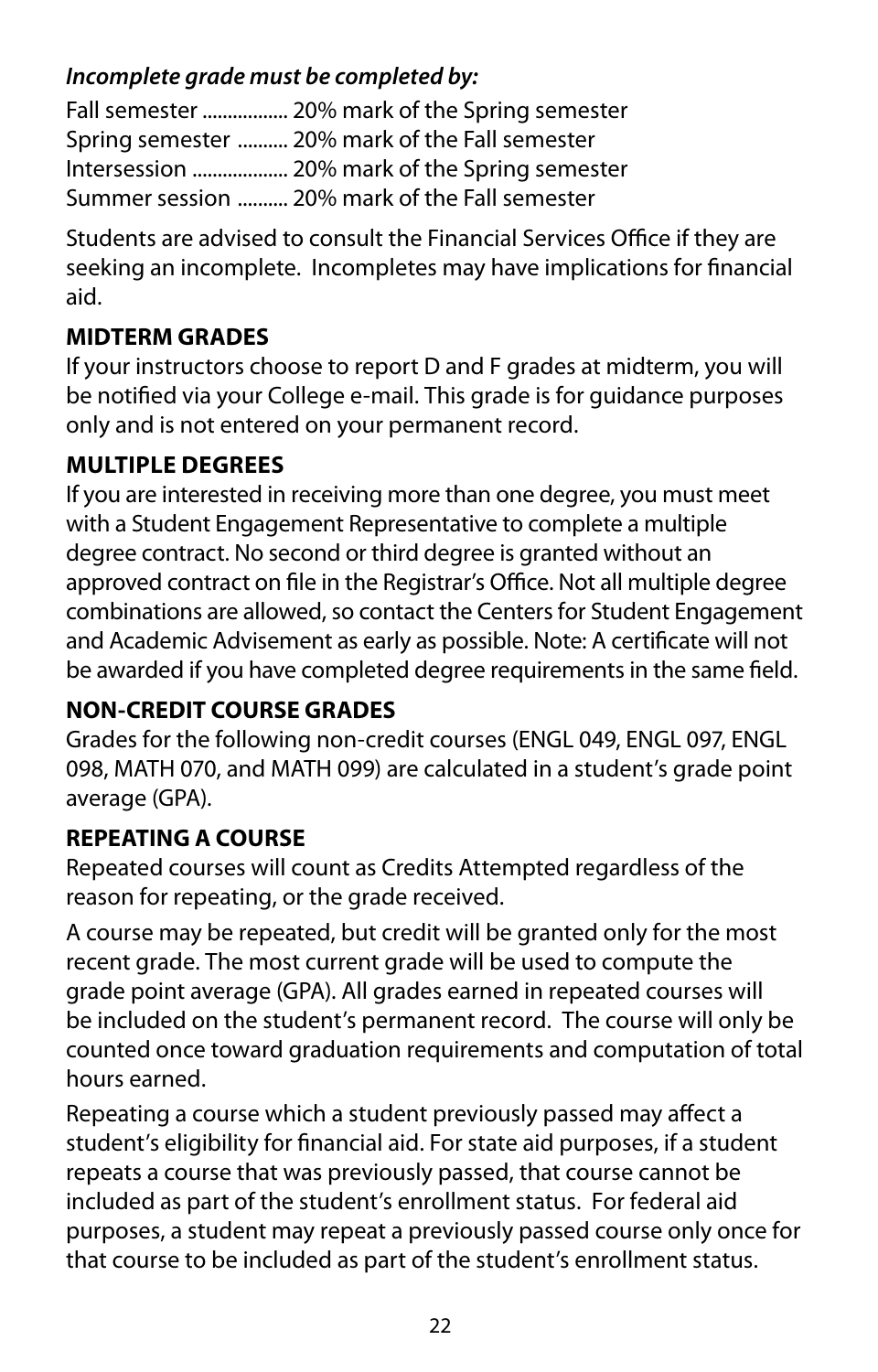The right to repeat courses in certain programs, such as (but not limited to) Nursing or Occupational Therapy Assistant, is not automatic. If you fail to complete a course successfully, you may be denied the opportunity to continue in that curriculum. Please contact the relevant department or division for more information concerning program requirements.

### **STUDENTS ACTIVATED FOR MILITARY DUTY GRADING POLICY**

Students already a member of a reserve, national guard, or other U.S. military unit who are deployed for active military duty, and granted a Military Leave of Absence,\* will be granted such Leave according to New York Education Law; and the students and the College will follow the policy, procedures, and grading guidelines outlined below. A student cannot be withdrawn against his or her will from a course

based on absences that result from deployment.

### *The Student will:*

- Inform the certifying official of any current or future deployment.
- Choose to take a tuition refund or remain enrolled in his or her classes. The Certifying Official will:
- Generate an email to the student's instructors with a copy of this policy attached, informing them of the student's deployment and the potential for absence.

### *The Faculty will:*

• Discuss options with the student to determine an appropriate course of action.

### **GRADES**

If a student chooses to take a tuition refund, he or she will not be assigned a grade in the courses vacated, as those courses will not appear on the student's academic record.\*

For students who choose not to take a tuition refund, the following procedures will apply:

### *The Student will:*

- Contact his or her instructors to discuss options for course completion. *The Faculty will:*
- Not withdraw a student based on deployment absences.
- instructor will award the student a grade. A grade of "F" is a possibility. • Discuss options with the student. The instructor will determine whether course requirements have been met or can be met, and the An instructor may also submit a grade of "I" (incomplete), in accordance with College Policy.
- \* Defnition of Military Leave of Absence per New York Education Law Article 127: S/s Section 6350.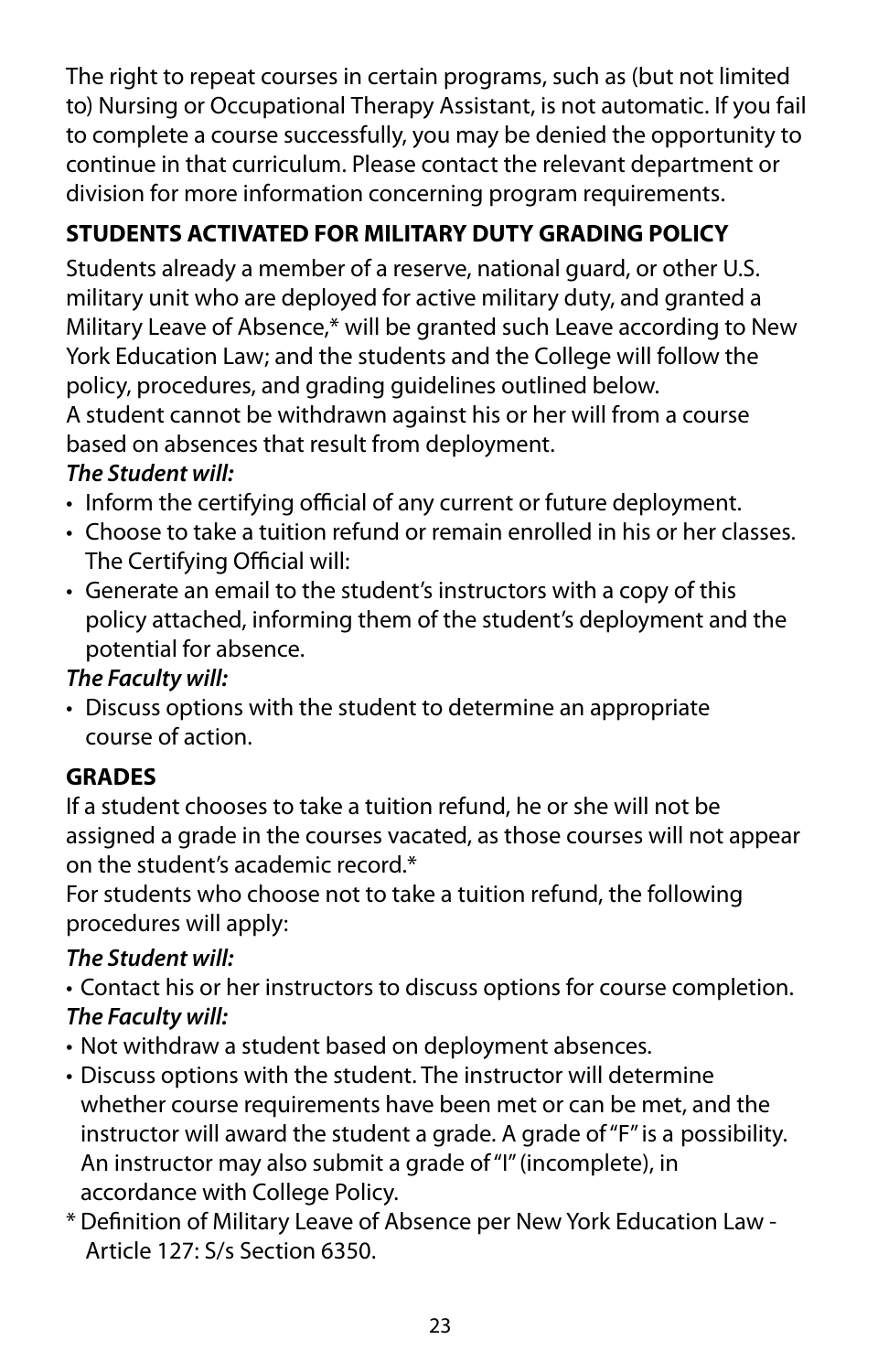## <span id="page-24-0"></span>*Attendance Policy*

Students are expected to attend each meeting of their registered courses. Experience demonstrates that regular attendance enhances academic success. However, the College recognizes that there are times when students may miss an occasional class, and has instituted a policy that takes this into consideration.

reasons. Student absences cannot exceed 20% of the course. There are NO EXCUSED ABSENCES under this policy. All absences are counted, regardless of the reason for the absence, including but not limited to feld trips, illness, athletic trips, court appearances, and other personal

writing if the student has excessive absences. Students are responsible for keeping track of the number of their absences. Instructors are not required to notify a student orally or in

Before the 60% mark of the course, students who do not meet the required attendance policy for a course will receive a grade of WF for the course, unless the student withdraws from the course by the 60% mark of the course. After the 60% mark of the course students who do not meet the required attendance policy for a course will receive a grade of F for the course, unless in the judgment of the course instructor, a student has stopped attending class for valid reasons and the Documented Course Withdrawal Policy applies.

Participation in classroom activities including lectures, flms, guest speakers, class discussions, and group activities all contribute to student success in college level coursework. Instructors may include class participation as one component of evaluation and grading. Therefore, lack of attendance may infuence your ability to do well in a course where participation is highly valued by the instructor.

The College's detailed attendance policy is included in the Student Handbook. It is your responsibility to be aware of the attendance policy and your individual instructors' policies on late or missing work. Failure to comply with the College attendance policy may result in dismissal from a course for poor attendance. If you are unable to attend classes on certain days because of religious beliefs, the following policy (Section 224-a of the Education Law as amended) applies:

• You shall not be expelled from or be refused admission to an institution of higher education for the reason that you are unable, because of your religious beliefs, to attend classes or to participate in any examination, study or work requirements on a particular day or days.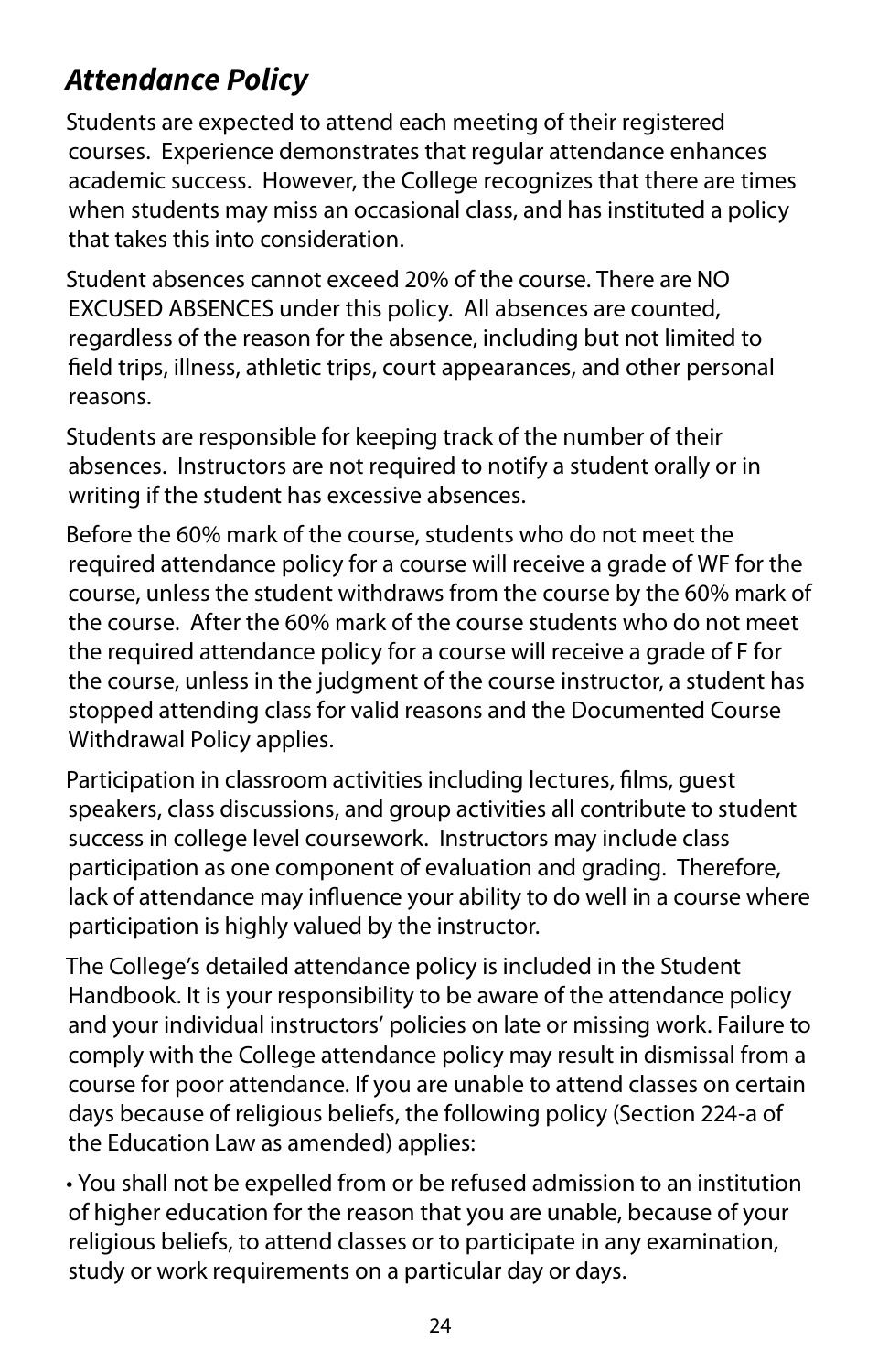<span id="page-25-0"></span>• If you are unable, because of your religious beliefs, to attend classes on a particular day or days you shall, because of such absence on the particular day or days, be excused from any examination, study or work requirements.

• It shall be the responsibility of the faculty and of the administrative officials of each institution of higher education to make available to students who are absent from school, because of their religious beliefs, an equivalent opportunity to make up any examination, study or work requirements which they may have missed because of such absence on any particular day or days. No fees of any kind shall be charged by the institution for making available to the said student such equivalent opportunity.

• If classes, examinations, study, or work requirements are held on Friday after 4:00 p.m. or on Saturday, similar or makeup classes, examinations, study, or work requirements shall be made available on other days where it is possible and practicable to do so. No special fees shall be charged for these classes, examinations, study, or work requirements held on other days.

• In efectuating the provisions of this section, it shall be the duty of the faculty and of the administrative officials of each institution of higher education to exercise the fullest measure of good faith. No adverse or prejudicial efects shall result to you because of your availing yourself of the provisions of this section.

• If you are aggrieved by the alleged failure of any faculty or administrative official to comply in good faith with the provisions of this section, you shall be entitled to maintain an action or proceeding in the supreme court of the county in which such institution of higher education is located for the enforcement of your rights under this section.

As used in this section, the term institution of higher education shall mean schools under the control of the board of trustees of the State University of New York or of the board of higher education of the City of New York or any community college.

## *Attendance Policy in Online Courses*

Attendance in an online course is defned as an active post or submission within the course including discussions, written assignments, and tests. This standard will be used to determine all attendance issues, including but not limited to reports of never having attended, reports of last date of attendance, and fnal grades of F and WF in the course, due to lack of attendance.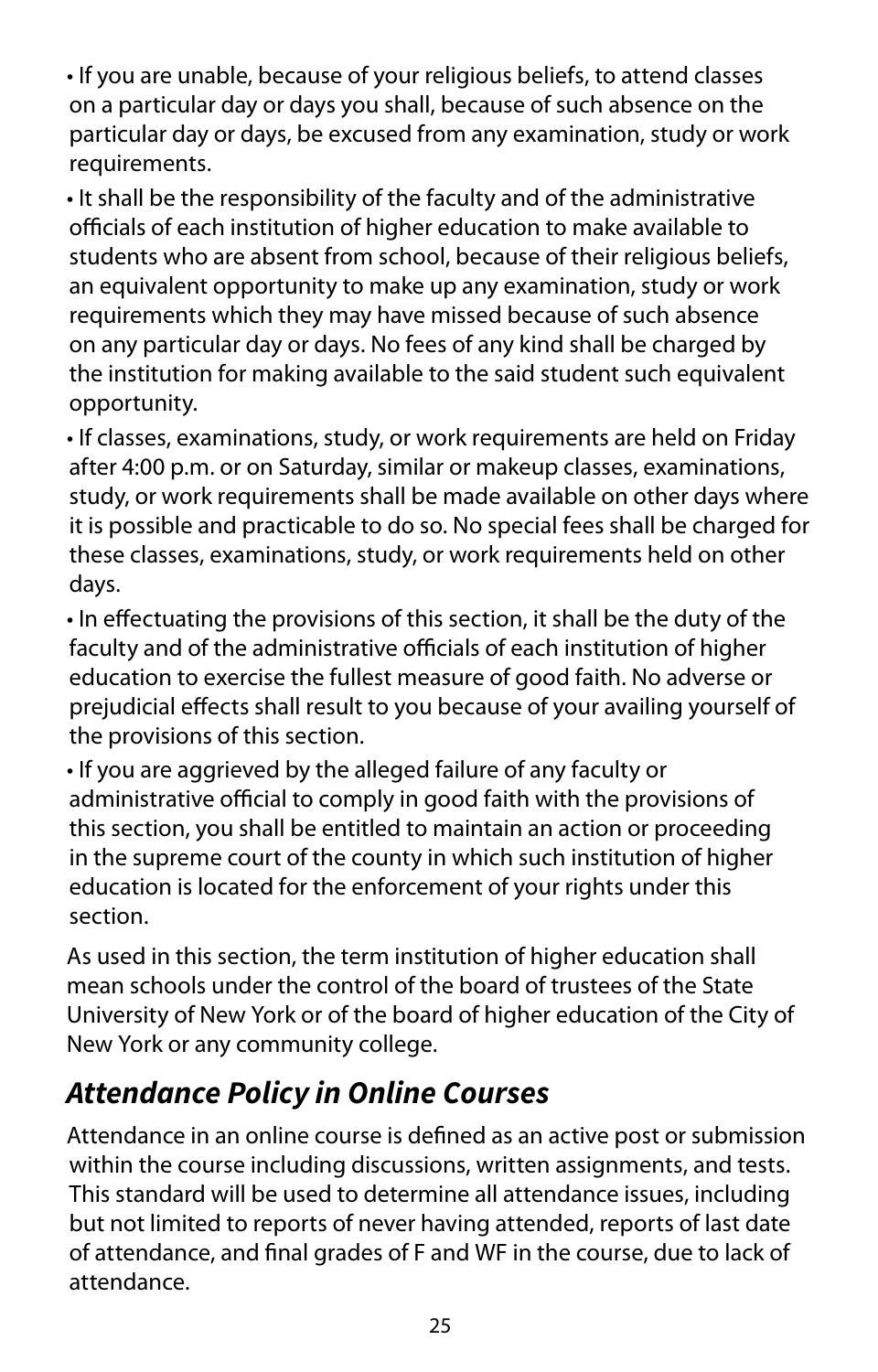### <span id="page-26-0"></span>**IN A COURSE THAT MEETS FOR THE FULL SEMESTER,**

| If the class or lab meets           | Absences cannot exceed |
|-------------------------------------|------------------------|
| Once weekly                         | 3                      |
| Twice weekly                        | 6                      |
| Three times weekly                  | 9                      |
| Four times weekly                   | 12                     |
| Five times weekly                   | 15                     |
| A COURSE THAT MEETS FOR FIVE WEEKS, |                        |
| If the class or lab meets:          | Absences cannot exceed |
| Once weekly                         |                        |
| Twice weekly                        | 2                      |
| Three times weekly                  | 3                      |
| Four times weekly                   | 4                      |
| Five times weekly                   | 5                      |

Once the student has exceeded these total absences, the student may receive an F or WF for the course.

Students enrolled in a course that meets for other than the full semester or 5 week sessions will receive an F or WF for the course after they exceed 20% of the scheduled class meetings.

A stricter alternative attendance policy may be applied within a curriculum, with the approval of the division and Provost and Vice President for Academic Affairs. An instructor will notify students in writing when it is necessary to apply a more restrictive and approved policy due to educational requirements.

## *Auditing Courses*

The intention to register for an audit or change from credit status to audit status must be submitted to the Registrar's Office by the 10th class day of a 15-week course. Credit is not granted for audited courses.

### *To audit a course, the following guidelines apply:*

- Students who wish to audit a course after late registration must have the instructor's permission.
- There are no requirements for audit other than attendance.
- Students must pay regular tuition for an audit.
- On a space-available basis, senior citizens (age 60 or older) with valid identifcation may audit credit courses at no tuition charge: certain fees may apply.

*NOTE:* As the College responds to the COVID-19 pandemic, senior audits will be restricted to online classes until further notice.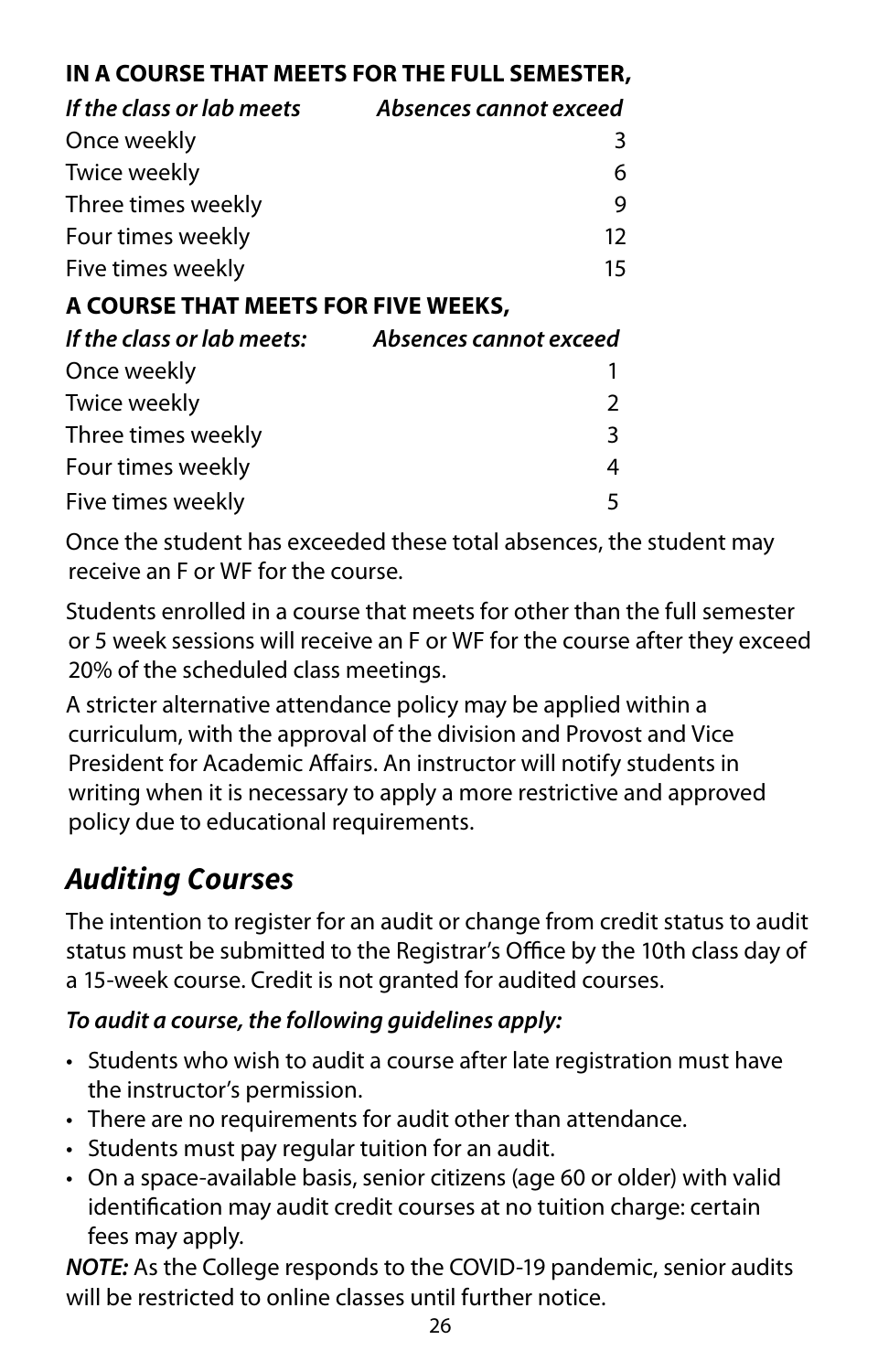## <span id="page-27-0"></span>*Cancellation of Classes*

If the enrollment in any course is insufficient, the course may be canceled at the discretion of the Provost & Vice President for Academic Affairs.

## *Cell Phones and Personal Electronic Devices*

Students are expected to be present, pay attention, and participate during classes. Use of cell phones and other electronic devices during class time may be considered a classroom disruption as defned in the Instructor's course syllabus

### *Classroom Visits*

Cayuga students other than those registered for a scheduled classroom course are permitted to visit that classroom under the following conditions.

• With the instructor's approval, a Cayuga student who is registered in another section of a course may attend the alternative section for up to three class meetings. Attending more than three class meetings will require the written approval of the instructor and the appropriate Division Chair.

• With the instructor's approval, a registered Cayuga student who is not enrolled in a particular classroom course may attend one class meeting of the course. Any additional visits will require the written approval of the instructor and appropriate Division Chair.

## *Course Withdrawal Policy*

Students may withdraw from a course up until the 60% mark of the course and receive a "W" on their transcript. The student must initiate the withdrawal by completing a Schedule Adjustment Form available in the Registrar's Office or the college website. The form must be returned before the close of business on the date of the 60% mark of the course. Please refer to the College Calendar for the specifc date of the last day for students to initiate a withdrawal from a course for each term.

## *Cross Registration*

SUNY's Cross registration policy is primarily intended to resolve scheduling conficts for required courses that would delay timely program completion. By providing a process to take required courses at other SUNY campuses, cross registration allows students to complete requirements in situations where a course or courses are unavailable at their Home Campus.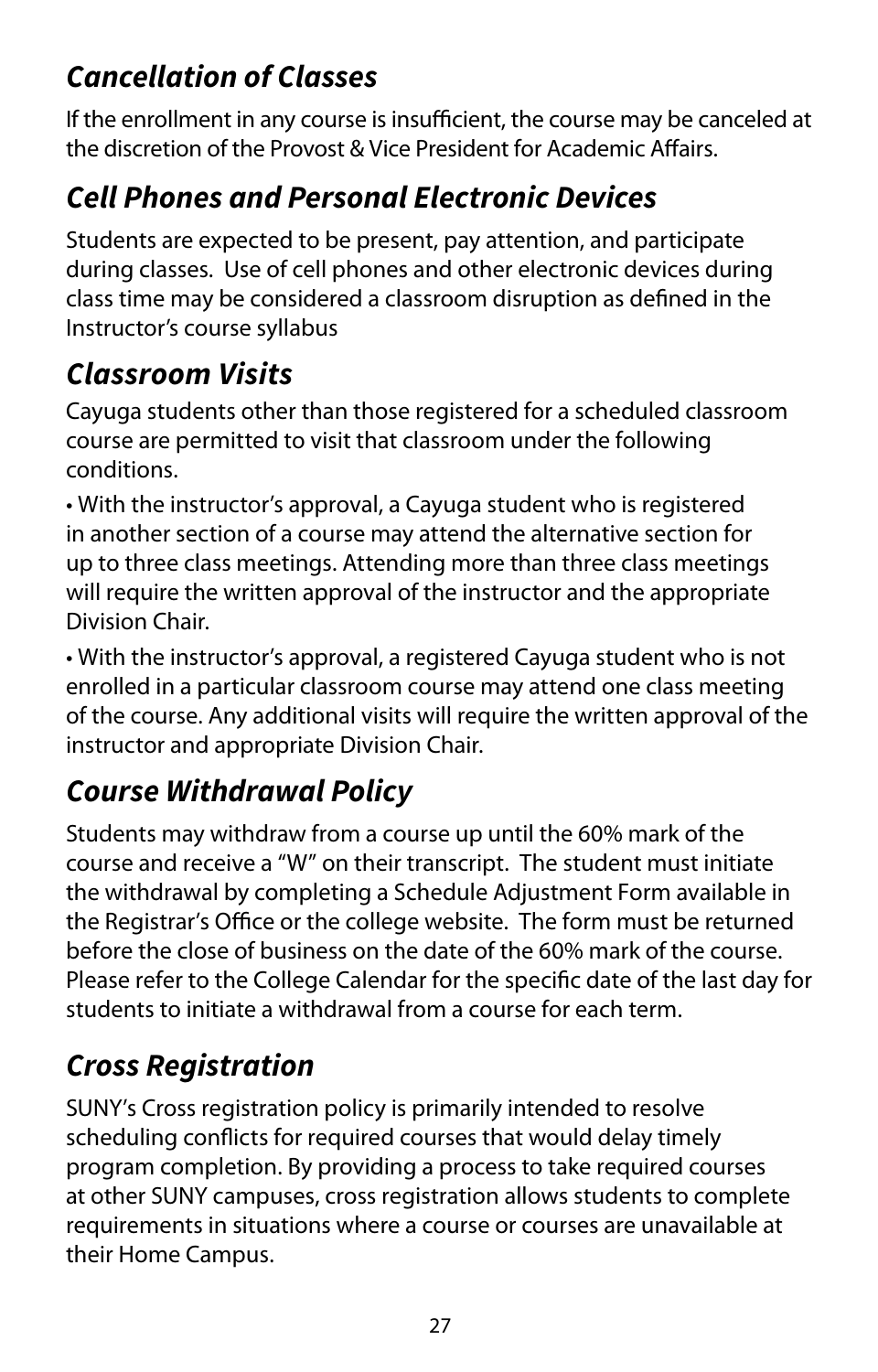### <span id="page-28-0"></span>*The Student is responsible for:*

- 1. applying for and obtaining approval from the Home and Host Campuses prior to cross registering;
- 2. submitting a certifcate of residency for billing purposes;
- 3 meeting prerequisite requirements for registration;
- 4. notifying the Home Campus of any enrollment changes at the Host Campus; and
- 5. paying special course fees and voluntary usage fees.

For eligible students to receive the benefits afforded by the crossregistration process, both the Home and Host Campuses must approve a student's request to cross register prior to cross registration. Whenever possible, the institutions should make the determination prior to the start of the Home Campus's academic term.

If students do not obtain the required approvals for cross registration from both the Home and Host Campus prior to cross-registering, the Home Campus has the authority to approve or deny, on a case-by-case basis, the transfer of courses taken via cross registration at other SUNY campuses, including General Education and Transfer Path courses in the major.

## *Definition of Full-Time Status*

Fall, spring or summer: Full-time status is defned as 12 or more credit hours of study per semester. Permission of the division chair is required to exceed 19 credit hours per semester.

January intersession: Permission to exceed 6 credit hours is required from the division chair.

A credit hour is equivalent to 750 minutes of instruction. A laboratory credit hour is equivalent to 1,500 to 2,250 minutes of instruction.

## *Documented Late Course Withdrawal Policy*

serious, documented reason for doing so. After the 60% mark of the semester, a student may not withdraw from a course unless, in the judgment of the course instructor, he or she has a

The student must have a serious reason to seek course withdrawal after the 60% mark of the course (such as illness or death in the family). He or she should discuss course withdrawal with the course instructor. The student must provide the course instructor documentation in the form of a Documented Late Course Withdrawal Form, available from the Registrar's Office or the college website, along with supporting documentation, such as a health care provider's verifcation of student illness (physical or psychological) or of major illness of an immediate family member; copy of obituary, listing relationship of deceased to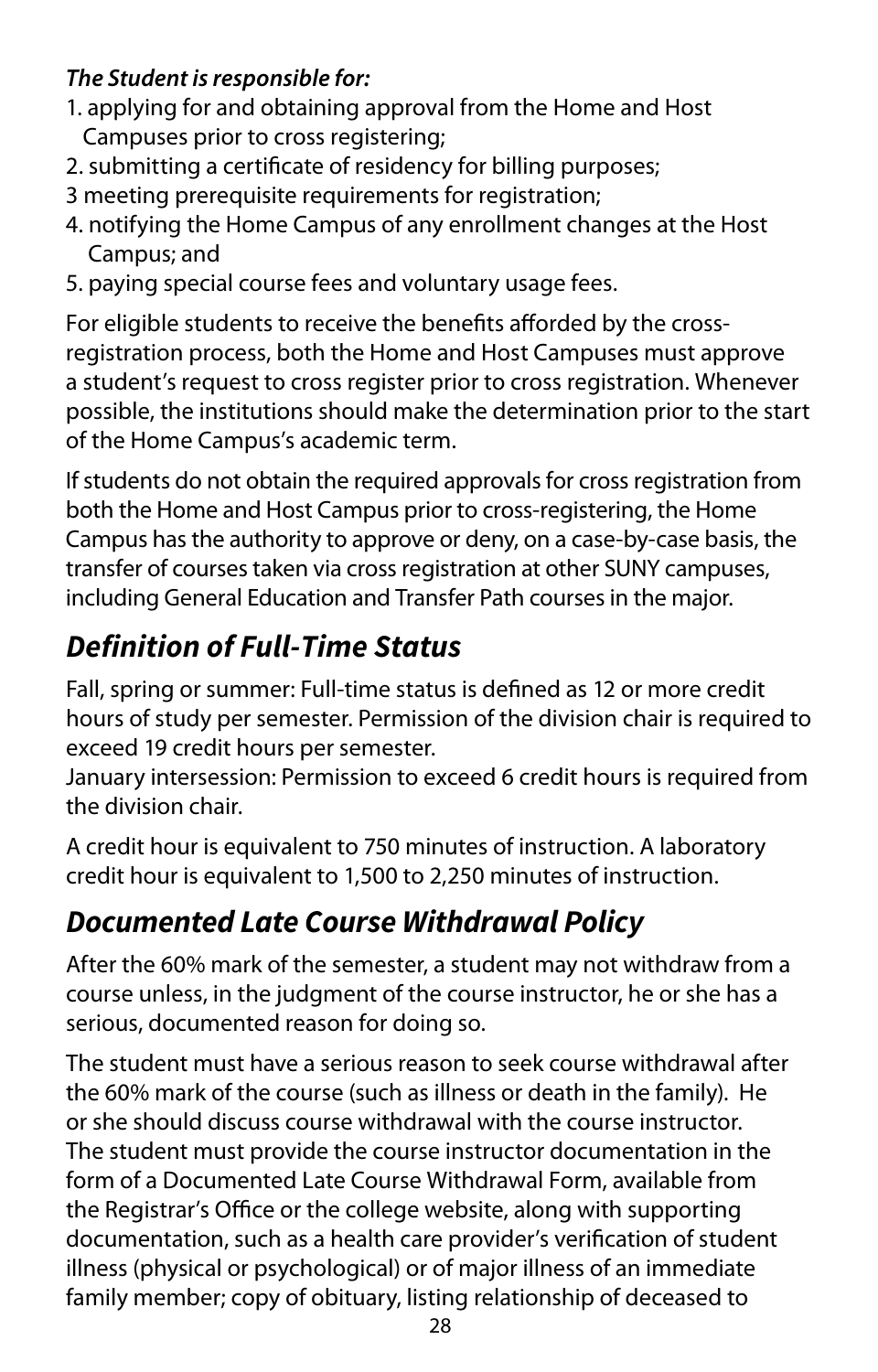<span id="page-29-0"></span>student; letter from student's employer; or written statement explaining extenuating circumstances for review. This form and documentation must be submitted to the course instructor for review. If in the judgment of the instructor the student's request for late withdrawal is valid, the instructor at his or her discretion may then issue the student a "W" for the course. The faculty instructor will submit the Documented Late Course Withdrawal Form and the appropriate documentation to the Registrar's Office by the close of business on the last day of class where it will be kept on fle.

Please refer to the College Calendar for the specifc date of the last day of classes for each term.

Late withdrawals can have serious impacts on the fnancial aid of students and the fnances of the institution. Therefore the use of late withdrawals should be limited. Students are cautioned to speak with the Financial Services Office before withdrawing from a course, as withdrawing may compromise their fnancial aid.

## *Dropping and Adding Courses*

Students may drop and add courses through their MyCayuga account until the day before a class begins. If you want to add or drop a course after the course has started, you must do so through the Registrar's Office or by contacting Student Engagement. During the drop and add period, students can make adjustments to their schedule without receiving a withdrawal (W) on their academic record. Please refer to the Academic Calendar for detailed registration deadlines.

## *Felony Conviction*

A prior felony conviction may hinder a student's ability to enroll in a course or complete the requirements of certain academic programs and/or meet the criteria for licensure required by certain professions.

## *FERPA Policy*

### *[www.cayuga-cc.edu/students/services/registrar/ferpa/](www.cayuga-cc.edu/students/services/registrar/ferpa)*

The purpose of the Family Educational Rights and Privacy Act (FERPA) is to afford certain rights to students concerning their educational records. The primary rights afforded are the right to inspect and review the educational records, the right to seek to have the records amended and the right to have some control over the disclosure of information from the records.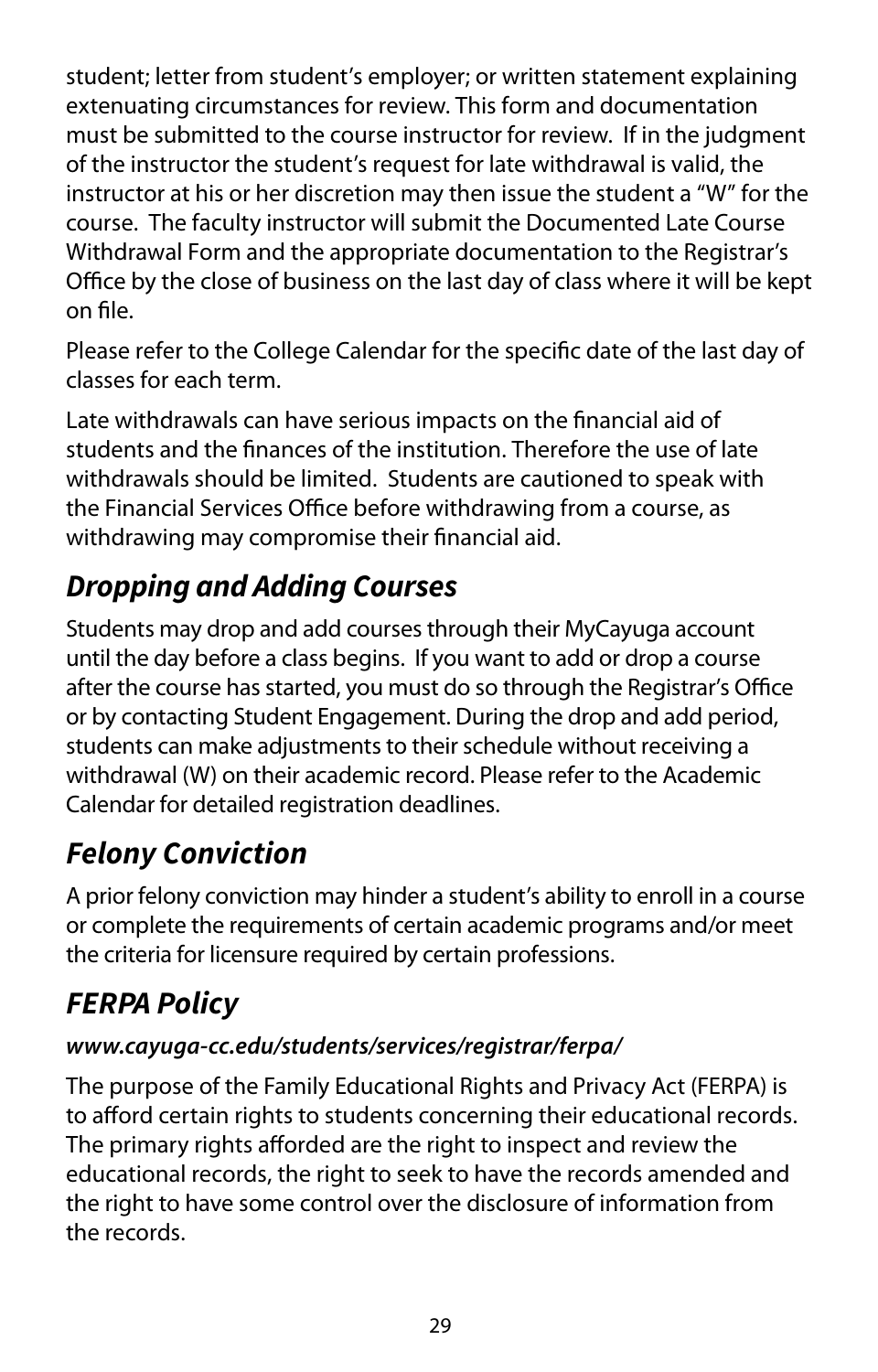## <span id="page-30-0"></span>*Graduation*

All prospective candidates for a degree or certifcate must complete a graduation application online via the student portal, MyCayuga, to be eligible to participate in the May commencement ceremony.

If a student applies for graduation by the date below, we will ensure their degree audit is reviewed and that they will be contacted at least a week before the drop/add period begins for the next term to make any necessary schedule adjustments:

- May Graduation: Apply by December 1st and the review will be done at least 1 week before the spring semester begins.
- August Graduation: Apply by April 1st and the review will be done at least 1 week before the summer semester begins.
- December Graduation: Apply by July 1st and the review will be done at least 1 week before the fall semester begins.
- Intersession Graduation: Apply by December 1st and the review will be done at least 1 week before intersession begins.

Any student who has completed all the degree requirements but has not applied for graduation may be awarded a degree if requirements are complete by the Registrar's Office.

Potential graduates must order a cap and gown from the College Bookstore. There is no expense to the prospective graduate for the regalia if the order is placed in mid- March. Orders placed after mid-March may be assessed a \$10 administrative late fee.

## *Grievance Policies and Procedures*

It is the policy of Cayuga Community College to protect the rights and freedoms of students and other members of the campus community. The College has created internal policies and procedures to address student and consumer complaints and grievances. Policies exist for academic, consumer, discrimination, and sexual harassment complaints. Policies and grievance forms are available in designated offices and on the College web site at [www.cayuga-cc.edu/academics/policies/grievance.](www.cayuga-cc.edu/academics/policies/grievance)

### **ACADEMIC GRIEVANCE**

If a student has an academic complaint, or believes that he or she has been harmed by an inequitable or inappropriate implementation of the academic regulations and procedures of the College, the academic grievance procedure shall be followed. Students are encouraged to discuss academic concerns with their instructor frst. If not satisfed with the outcome of these discussions, the student may then appeal the decision to the instructor's division chair or immediate supervisor. Although the policy does allow for informal as well as formal complaint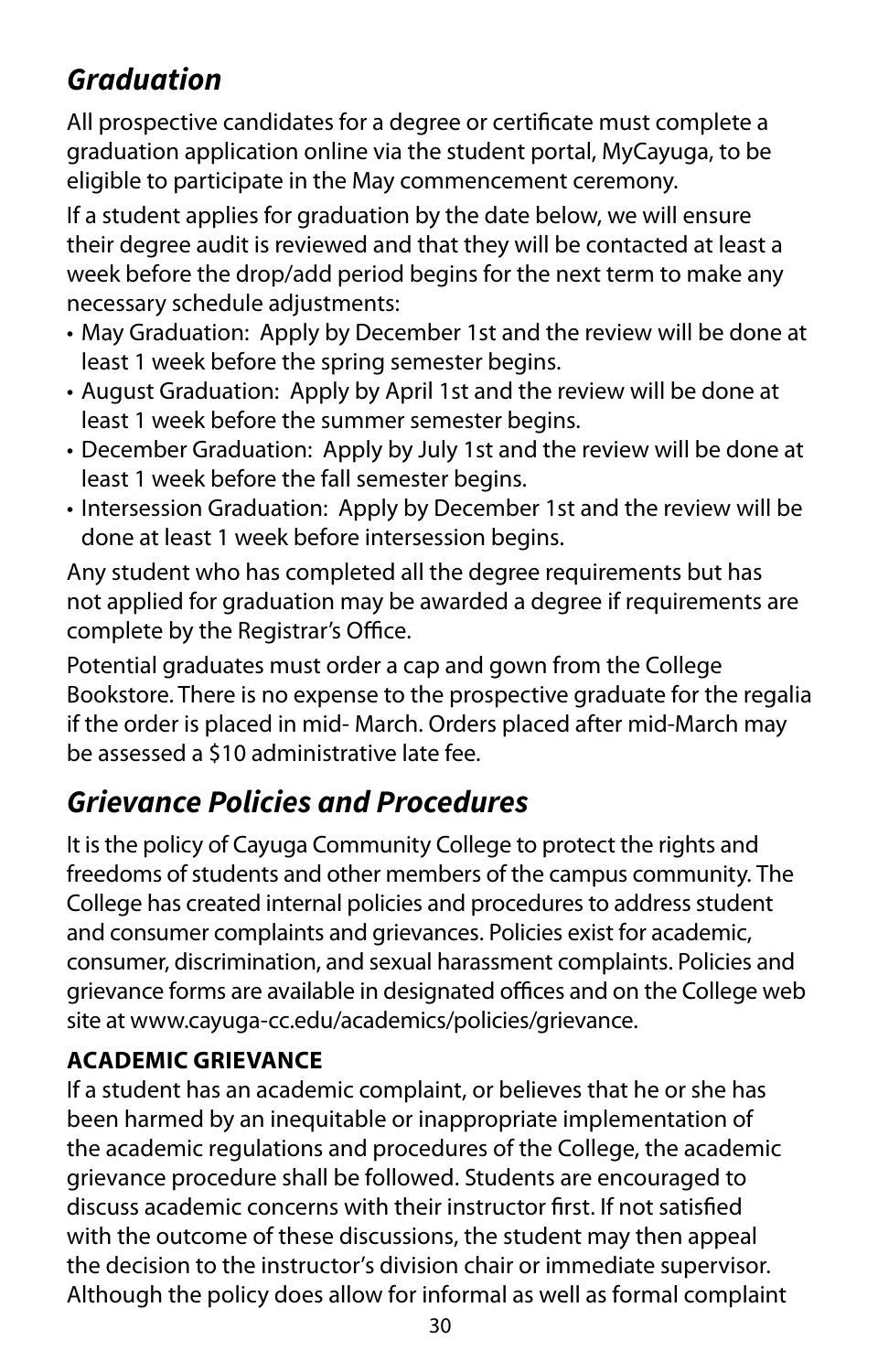<span id="page-31-0"></span>procedures, students should be aware that there are time limits designated in the policy, and they should seek assistance in resolving an academic confict as quickly as possible. The academic grievance policy and submission form are available in the Academic Programs office on the Auburn campus and in the campus administration office on the Fulton campus.

### **CONSUMER COMPLAINT**

The College has adopted an internal grievance procedure for the equitable resolution of complaints that do not relate to any other internal grievance procedure. The Consumer Complaint Procedure does not include complaints that are academic (Academic Grievance Procedure), or related to any form of discrimination as defned in the Discrimination Grievance Procedure, or related to sexual harassment, as defned in the Sexual Harassment Policy, or any other complaint for which the College has established a more specifc complaint or grievance process. The Consumer Complaint Procedure and submission form are available in the Office of Human Resources and in the Centers for Student Engagement and Academic Advisement on the Auburn campus, and in the campus administration office on the Fulton campus.

### **DISCRIMINATION GRIEVANCE**

The College has adopted an internal grievance procedure providing for prompt, equitable, and confdential resolution of complaints alleging discrimination on the basis of age, color, disability, national origin, race, religious creed, gender, sexual orientation, or veteran status. Complaints emerging from the Auburn campus, Fulton campus, or any other operation of the College should be addressed either to the afrmative action officer for employees (Director of Human Resources) or to the affirmative action officer for students (Dean of Students and Chief Diversity Officer). The discrimination grievance policy and submission form are available in the Office of Human Resources and in the Academic and Student Affairs Office on the Auburn campus, and in the administration office on the Fulton campus.

## *Individual / Independent Study*

Under special circumstances it is possible to complete a course through individual or independent study. Details are available from division chairs.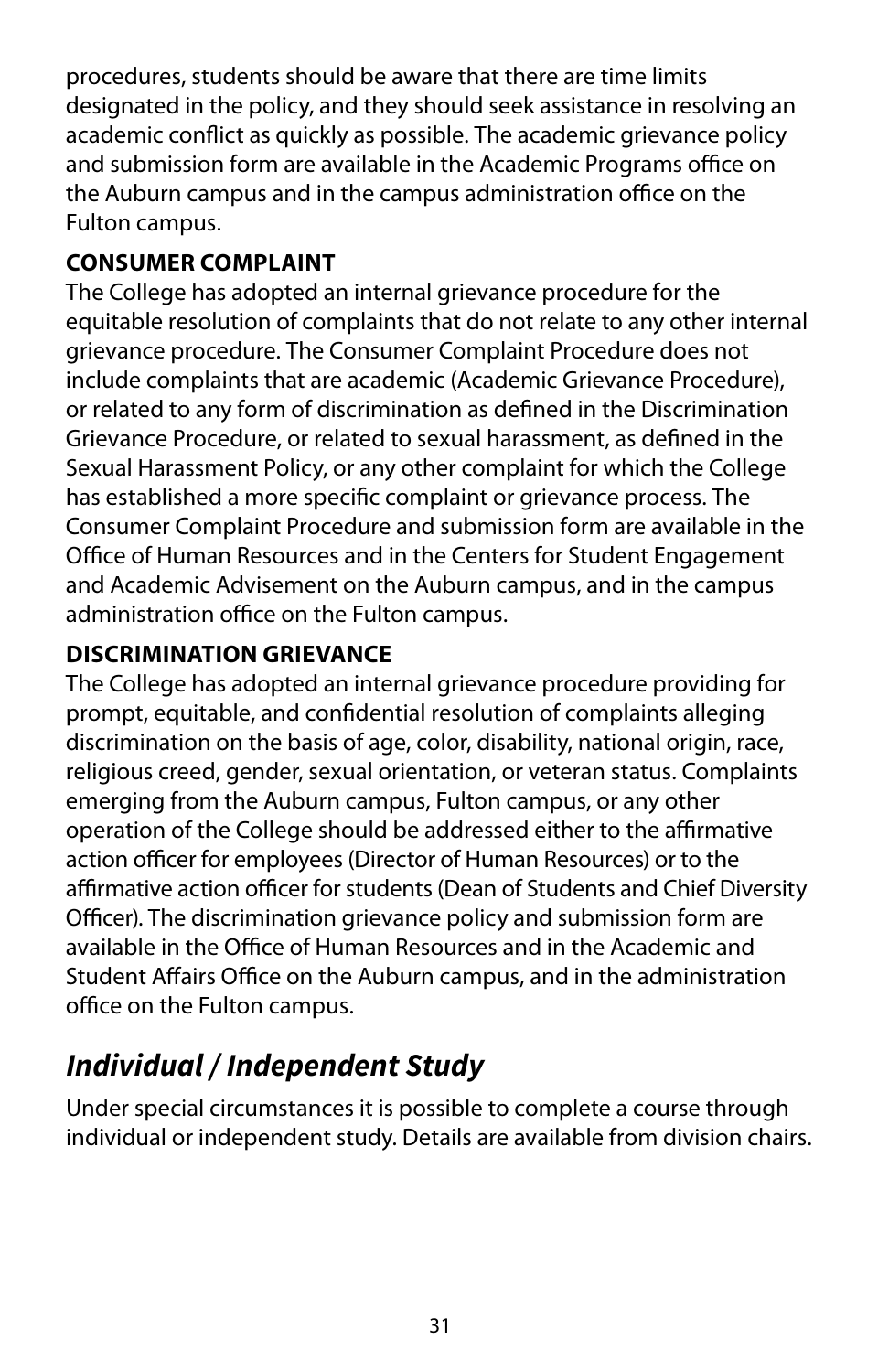## <span id="page-32-0"></span>*Lateness and Leaving Class Early*

If a student is late for class or leaves before the class is over, or if a student leaves class and returns during the class, the instructor at his or her discretion may consider that student absent. Students are required to wait a minimum of ten minutes before leaving a class if an instructor is not present at the beginning of a class period, unless instructed otherwise.

### *Late Registration*

Students may change their schedules during the drop/add late registration period. However, the missed classes that occurred before the student added the course may, at the discretion of the instructor, count as absences in the student's attendance record for that course.

## *Orientation*

### *[www.cayuga-cc.edu/students/orientation/](www.cayuga-cc.edu/students/orientation)*

Cayuga Community College created an orientation program that provides information about campus policies, programs and services. Students who participate in this orientation will gain valuable knowledge for achieving academic success at Cayuga. New students will be provided access to our online orientation after they register for classes and are strongly encouraged to complete the program prior to the start of classes. In addition, during the frst two weeks of the semester, students will be able to participate in an extended orientation to engage with faculty, staf, peers and community partners.

## *Plagiarism Policy*

### **WITHDRAWAL RESULTING IN A GRADE OF "F"**

In cases of plagiarism or academic dishonesty, an instructor may apply a failing grade which preempts a student's right to withdraw from the course. To apply the failing grade, the instructor should have indicated the potential consequence of plagiarism or academic dishonesty on the course outline, defned or given examples of same on the course outline, and ensured distribution of the course outline to all students in the class. There must be solid evidence of the alleged plagiarism or academic dishonesty if a failing grade is to be assigned under these circumstances. The decision to assign a failing grade under these circumstances must be made in consultation with the appropriate division chair. Students may challenge such a grade only through the academic grievance process.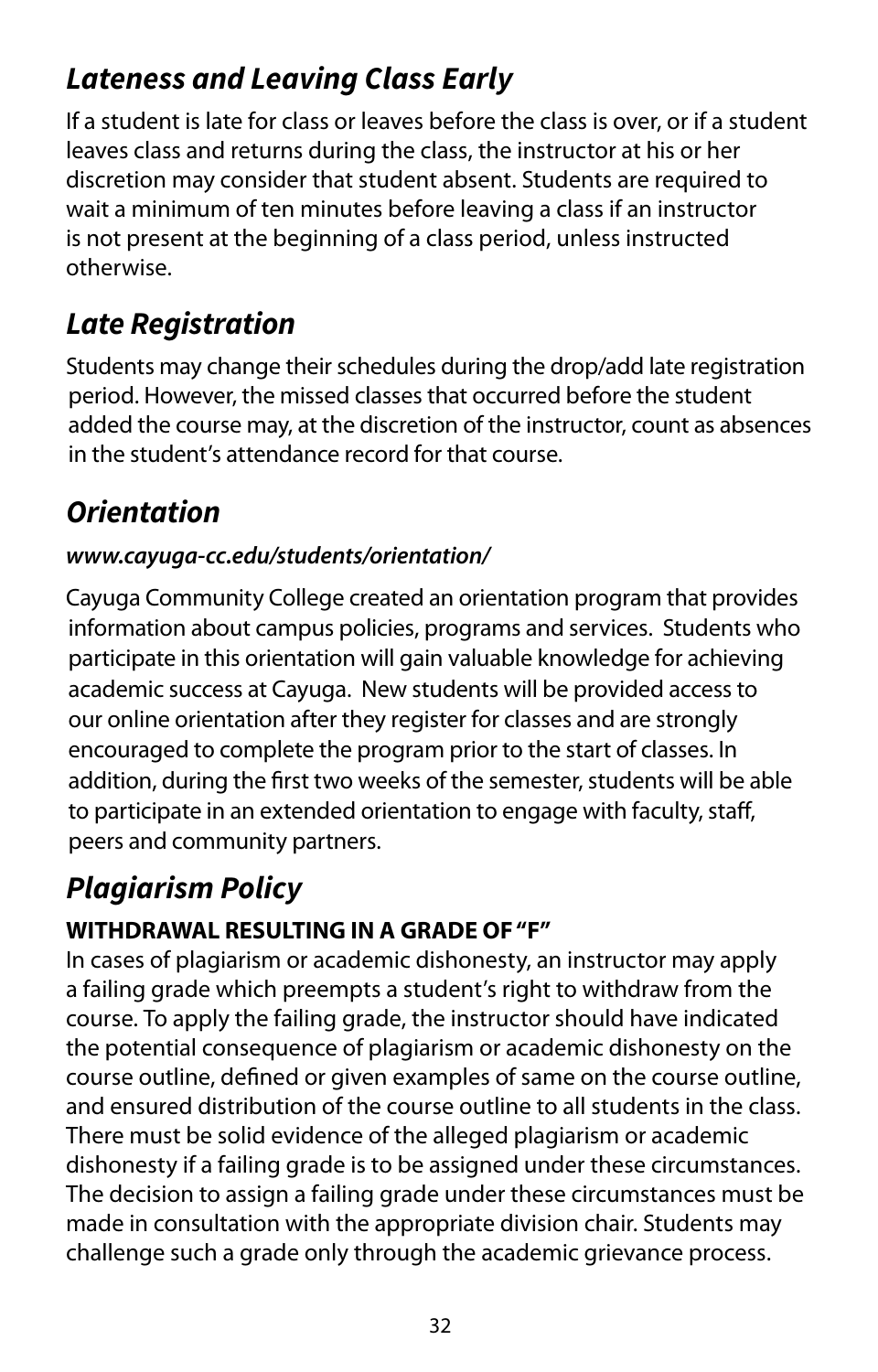## <span id="page-33-0"></span>*Refund Policy for Credit Courses*

If you fnd it necessary to withdraw from college, you must complete a withdrawal form in consultation with a counselor, and submit that completed form to the Registrar's Office. Failure to attend class, notifying an office other than the Registrar's Office, or simply informing your instructor, does not constitute an official withdrawal for refund purposes. You may not do a total withdrawl by leaving a voice mail. Tuition refunds are determined by the date Student Engagement or Financial Services receives the notifcation. All payments made with a credit card will be refunded to the credit card utilized for the payment.

The following refund schedules are in efect for both credit and noncredit developmental courses, For further details please visit the college's website, please note the college does not provide refunds on medical grounds. Certain College fees are not refundable. Check with Financial Services for detailed information.

The College does not provide refunds on medical grounds.

### **Schedule 1 (a)**

### *Courses 15 weeks in length*

- Before the 1st day of the semester............................... 100%
- During the 1st week of scheduled classes.................75%
- During the 2nd week of scheduled classes...............50%
- During the 3rd week of scheduled classes................25%
- After the 3rd week of scheduled classes.......................no refund

### **Schedule 1 (b)**

### *Courses 10 weeks in length*

- Before the 1st scheduled class.......................................100%
- During the 1st week of scheduled classes.................50%
- During the 2nd week of scheduled classes ............... 25%
- After the 2nd week of scheduled classes ......................no refund

### **Schedule 1 (c)**

### *Courses 8 weeks or less in length*

- Before the 1st scheduled class.......................................100%
- During the 1st week of scheduled classes.................25%
- After the 1st week of scheduled classes.....................no refund

Students receiving federal fnancial aid, including loans, who withdraw (officially or unofficially) before completing 60% of the semester will be subject to the federal return of Title IV funds calculation. This calculation is based on the percentage of the semester completed. Generally, the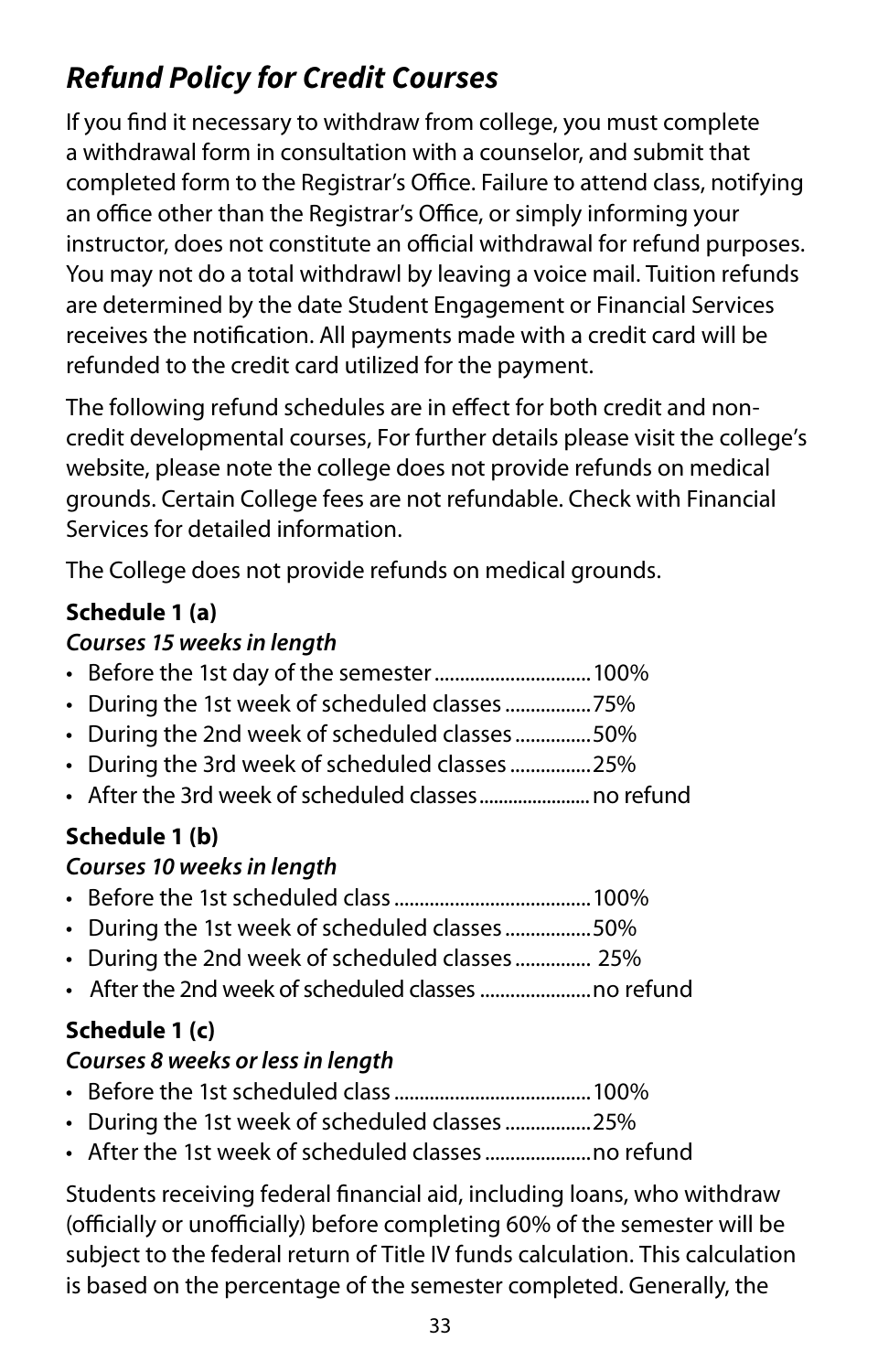<span id="page-34-0"></span>student is required to repay a portion of the federal fnancial aid which has been paid to the student. This calculation is mandated and must be applied regardless of the circumstances for withdrawal. For more information, contact the Financial Services Office at 315-294-8470

## *Transcript Notation Policy*

A student found responsible and suspended or expelled after a conduct process for violations that constitute a crime of violence will have the following notation added to his or her transcript:

- • Suspended [or Expelled] after a fnding of responsibility for a code of conduct violation
- A student who withdraws while conduct charges constituting a crime of violence are pending will have the following notation added to his or her transcript:
- Withdrew with conduct charges pending Suspended students may appeal the inclusion of the transcript notation one year after it is applied at which time the notation may, in the sole discretion of the College, be removed. Transcript notations for expelled students are permanent. If a fnding of responsibility is vacated, the transcript notation shall be removed.

## *Waitlist*

Students can be added to a course waitlist if the section is full. Students are notifed if a seat becomes available via their college email (or private email if a college email hasn't been assigned yet) and have twenty-four hours to register for the course. After the twenty-four hour time period has passed, the student is removed from the waitlist and the next student on the waitlist is notifed of the availability. The waitlist process expires the day a course begins and students should work with their advisors during the drop/add period if they were unable to complete their schedule of classes.

## *Withdrawal from the College*

A student wishing to withdraw from the college must complete an Official Withdrawal Form available at the Centers for Student Engagement and Academic Advisement or the college website. The completed form must be returned to the Centers for Student Engagement and Academic Advisement or the Financial Services Office. If this procedure isn't followed, your withdrawal will not be official and you will not qualify for a refund if the withdrawal date is during the refund period for that particular semester. A withdrawal after the refund period has ended will result in a "W" grade for each course in which you were enrolled.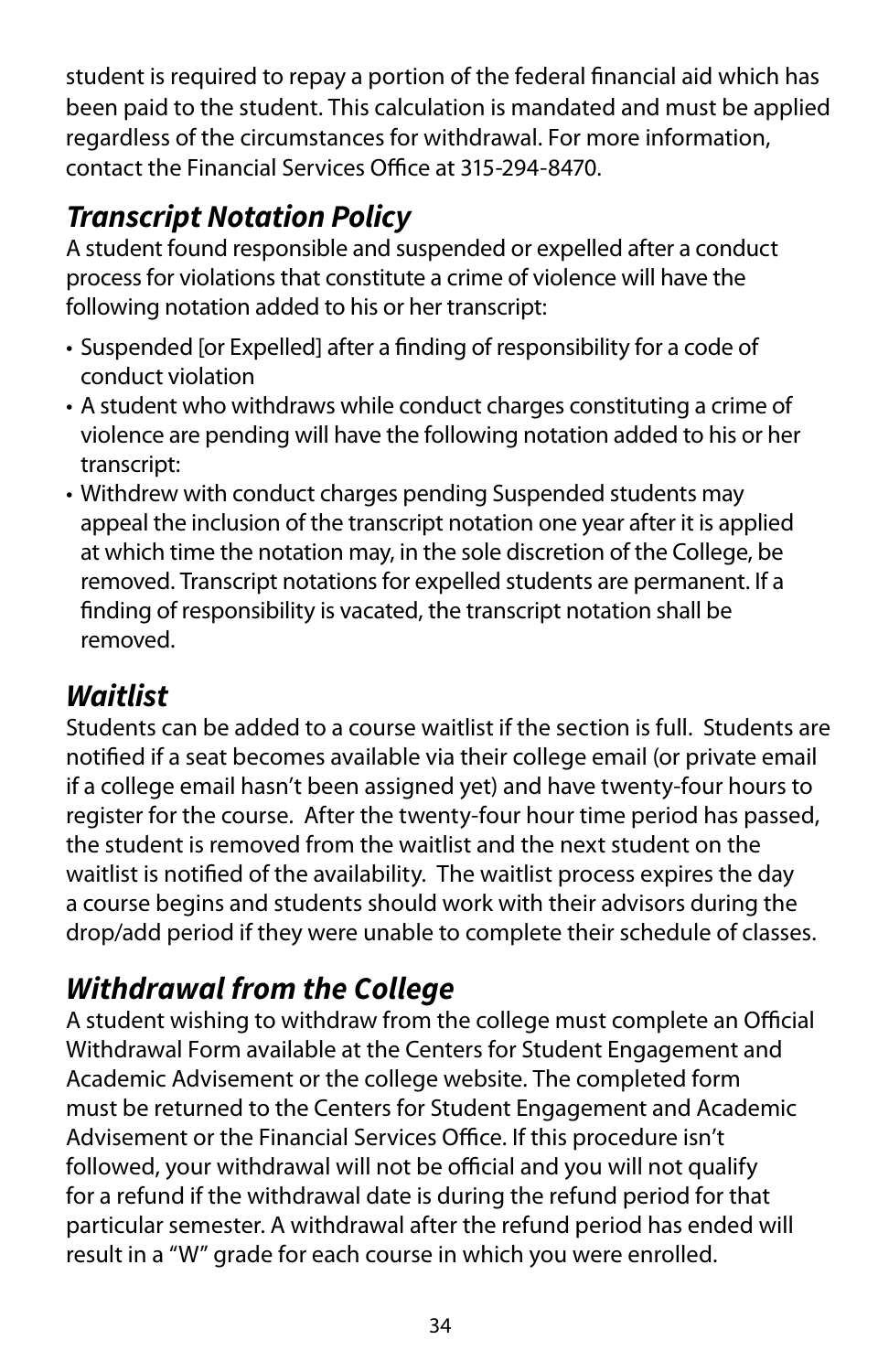# <span id="page-35-0"></span>*STUDENT SUCCESS*

### *Accessibility Resources*

*[www.cayuga-cc.edu/cas/services/accessibility-resources/index.html](https://www.cayuga-cc.edu/cas/services/accessibility-resources/index.html)  Dr. Karen Grella, Accessibility Specialist [karen.grella@cayuga-cc.edu](mailto:karen.grella@cayuga-cc.edu)  Auburn Campus: 315-294-8633 Fulton Campus: 315-593-9323* 

**NOTE:** For more information regarding academic success services, please see our website for updates and contact information: *[https://www.cayuga-cc.edu/cas/.](https://www.cayuga-cc.edu/cas/)* 

Federal laws, Section 504 of the Rehabilitation Act of 1973, and the Americans with Disabilities Act of 1990 protect qualifed individuals with disabilities from discrimination on the basis of disability and guarantee equal opportunity for access to programs and services. Cayuga Community College complies with all applicable federal, state, and local laws and regulations regarding reasonable and appropriate services and accommodations for students with documented disabilities.

### Accommodations and services accessed through the Office of Accessibility *Resources may include but are not limited to:*

- Interpreters
- Note takers
- Time extensions for tests
- Alternative test sites
- Technology to assist reading and writing
- Magnifcation devices
- Physical accommodations, such as special classroom seating or architectural accessibility

Services and accommodations for all students with disabilities are coordinated through the Office of Accessibility Resources, located within the Center for Academic Success. In order for the College to provide appropriate and timely services and accommodations, students with disabilities should provide current and complete documentation as early as possible.

Students with sponsoring agencies, such as Adult Career and Continuing Education Services-Vocational Rehabilitation (ACCES-VR), Aurora of Central New York,Inc., or the NYS Commission for the Blind (NYSCB), should contact the agency several weeks before the start of classes to make sure that all necessary paperwork is completed.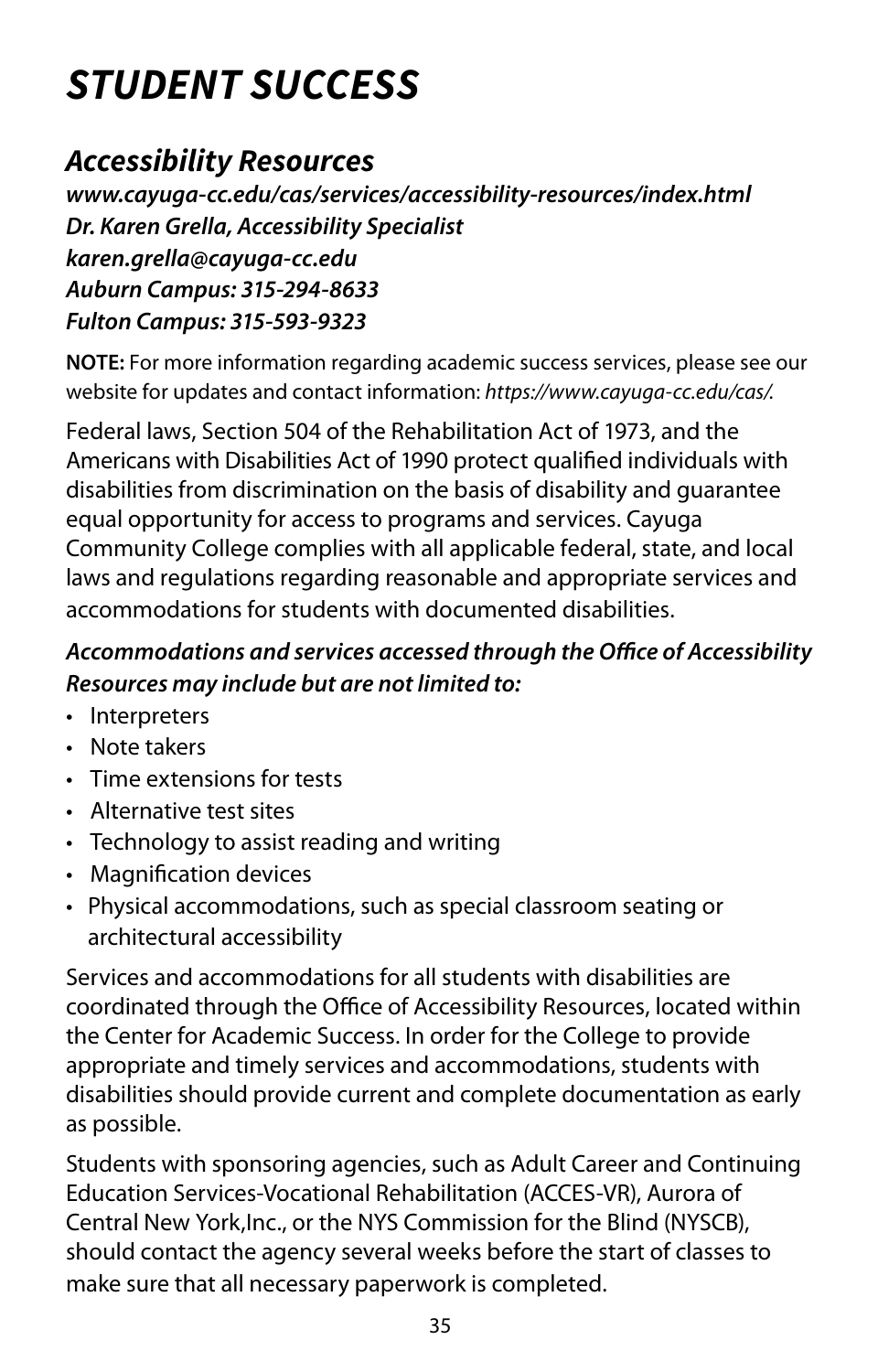## <span id="page-36-0"></span>*Center for Academic Success*

*[www.cayuga-cc.edu/cas/](https://www.cayuga-cc.edu/cas/)  Dr. Terry Kupp, Director 315-294-8808* 

**NOTE:** For more information regarding academic success services, please see our website for updates and contact information: *[https://wwwcayuga-cc.edu/cas/.](https://www.cayuga-cc.edu/cas/)* 

The Center for Academic Success (CAS) works with students at all levels to enable them to reach their full educational potential. Professional specialists in writing, mathematics, and study skills help students address academic defciencies and sharpen skills necessary for college success. Peer tutors provide assistance for most courses and majors through drop-in, scheduled, individual, group, and in-class tutoring. Tutors participate in a required training program to provide efective and consistent support to their peers. For students who cannot access campus services, zoom sessions with CAS tutoring staff, as well as STAR-NY and NetTutor online tutoring supports, are available. The CAS also offers resources to help instructors incorporate CAS services into their curricula.

### *The Center for Academic Success provides:*

- Opportunities for academic and leadership skill development
- Drop-in math and writing peer tutoring tables
- Professional math and writing support by appointment
- Study groups and in-class tutoring for designated classes
- Online tutor request forms for peer tutoring
- Academic support for online students through CAS tutor Zoom sessions, STAR-NY, and NetTutor
- Placement testing
- Alternate testing arrangements for accommodative and makeup tests
- Test proctoring for online courses
- Access to computer workstations and software programs
- Accommodative services through the Office of Accessibility Resources

The Center's Office of Accessibility Resources extends appropriate and reasonable accommodations to every student with a qualifed, documented disability. Students and applicants are encouraged to call or visit the CAS to tour facilities and become familiar with services available to help all Cayuga students succeed.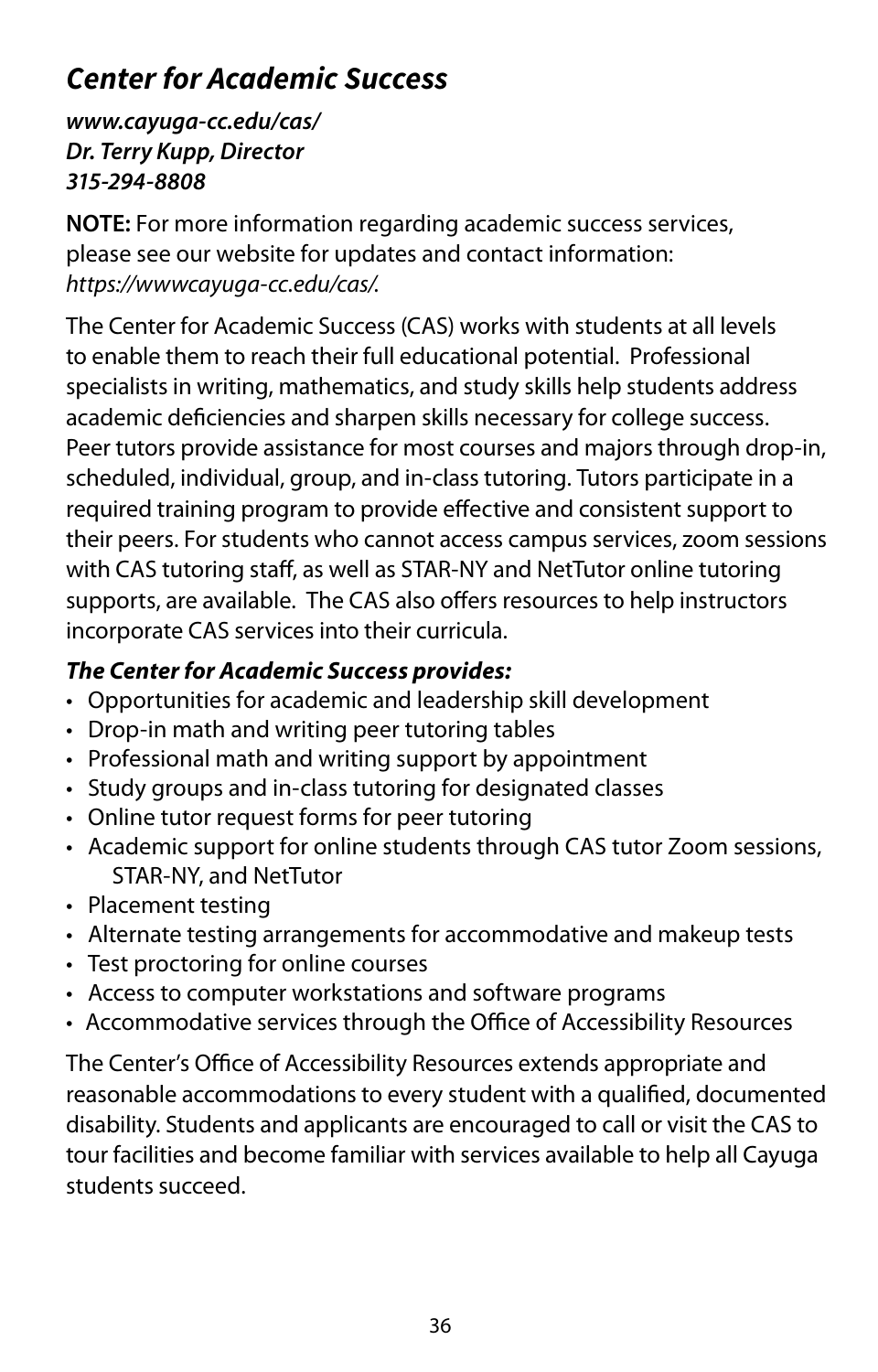## <span id="page-37-0"></span>*Centers for Student Engagement and Academic Advisement*

*[www.cayuga-cc.edu/students/services/student-engagement/](https://www.cayuga-cc.edu/students/services/student-engagement/) Auburn Campus: 315-294-8523 FultonCampus: 315-593-9394 [studenteng@cayuga-cc.edu](mailto:studenteng%40cayuga-cc.edu?subject=)* 

### **ACADEMIC ADVISING**

Academic Advisement is the ongoing process of learning about your course and degree requirements; understanding college policies and procedures; and developing and implementing a plan to meet your academic goals. This process involves meeting with your academic advisor each semester or more frequently as needed. Academic advisors help students select courses each semester and offer advice on academic matters. All full and part time students are assigned an advisor each semester. Ordinarily, the same advisor serves during the student's stay on campus as long as the major is not changed. Students who wish to change their major or advisor should contact the Centers for Student Engagement and Academic Advisement.

### **CAREER SERVICES**

Services supporting career planning and job search through Cayuga's Centers for Student Engagement and Academic Advisement include:

- Online job and internship postings for students and alumni
- Annual job and career fairs
- Career counseling, research, and information about employers
- Individual assistance and workshops in résumé writing, interviewing techniques, and networking
- Workshops and presentation

### **STUDENT SUCCESS ADVOCATES**

Student Success Advocates provide outreach and support to students as they transition to Cayuga Community College. They work with all frst time students to create a schedule and begin the process of getting oriented to the College. They are available to answer questions, assist with registration and advisement, provide resources and information. Advocates also actively reach out to new students, conduct class visits, and plan programs throughout the semester in order to support student success and engagement.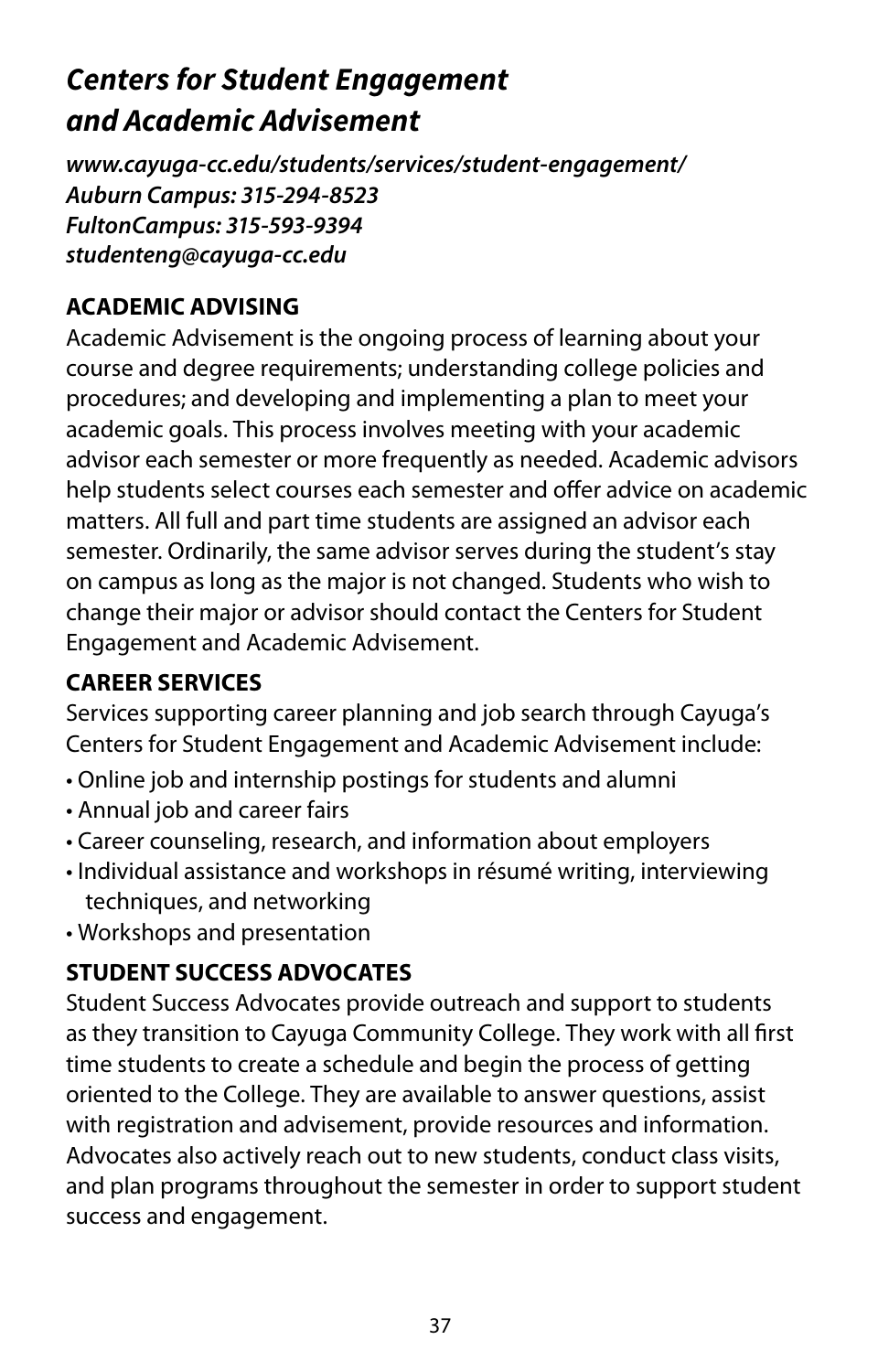### <span id="page-38-0"></span>**TRANSFER COUNSELING SERVICES**

Any student planning to transfer to a four-year college upon completion of associate degree requirements should be aware of the procedures necessary for a smooth transition. Transfer is a relatively easy process. However, students seeking specialized programs should choose their course of study at Cayuga carefully to minimize future difficulties. It is advisable to begin transfer services during the frst or second semester in order to apply for transfer during the third semester.

Consultation is available from the College's Coordinator for Transfer and Articulation in the Centers for Student Engagement and Academic Advisement and/or other faculty members. Students planning to transfer into a teacher education program should consult with the Centers for Student Engagement and Academic Advisement on their plans as soon as possible after registering for classes at Cayuga.

### *The likelihood of gaining admission to a particular program of study at another institution depends on:*

- Choice of appropriate course of study at Cayuga
- Number of applications for a particular major at the senior college
- Grade point average at Cayuga (institutions and/or majors in high demand are more competitive and require a higher grade point average for admission)

SUNY applications are available in the Centers for Student Engagement and Academic Advisement. A student may apply to four SUNY units with one application. A New York State resident who is in the process of obtaining a Cayuga associates degree and who is transferring directly to a SUNY baccalaureate campus may apply to up to four SUNY units with a waiver of the \$50 per-unit application fee. Transcripts of grades must be sent from the Registrar's Office at Cayuga directly to the undergraduate admissions office at the college(s) to which the student is applying. Students who have attended colleges in addition to Cayuga must request that those colleges also send transcripts.

For private or out-of-state colleges, contact the director of admission at the educational institution, and request a catalog and application forms for transfer students. College catalogs are available on campus for student use in the Centers for Student Engagement and Academic Advisement.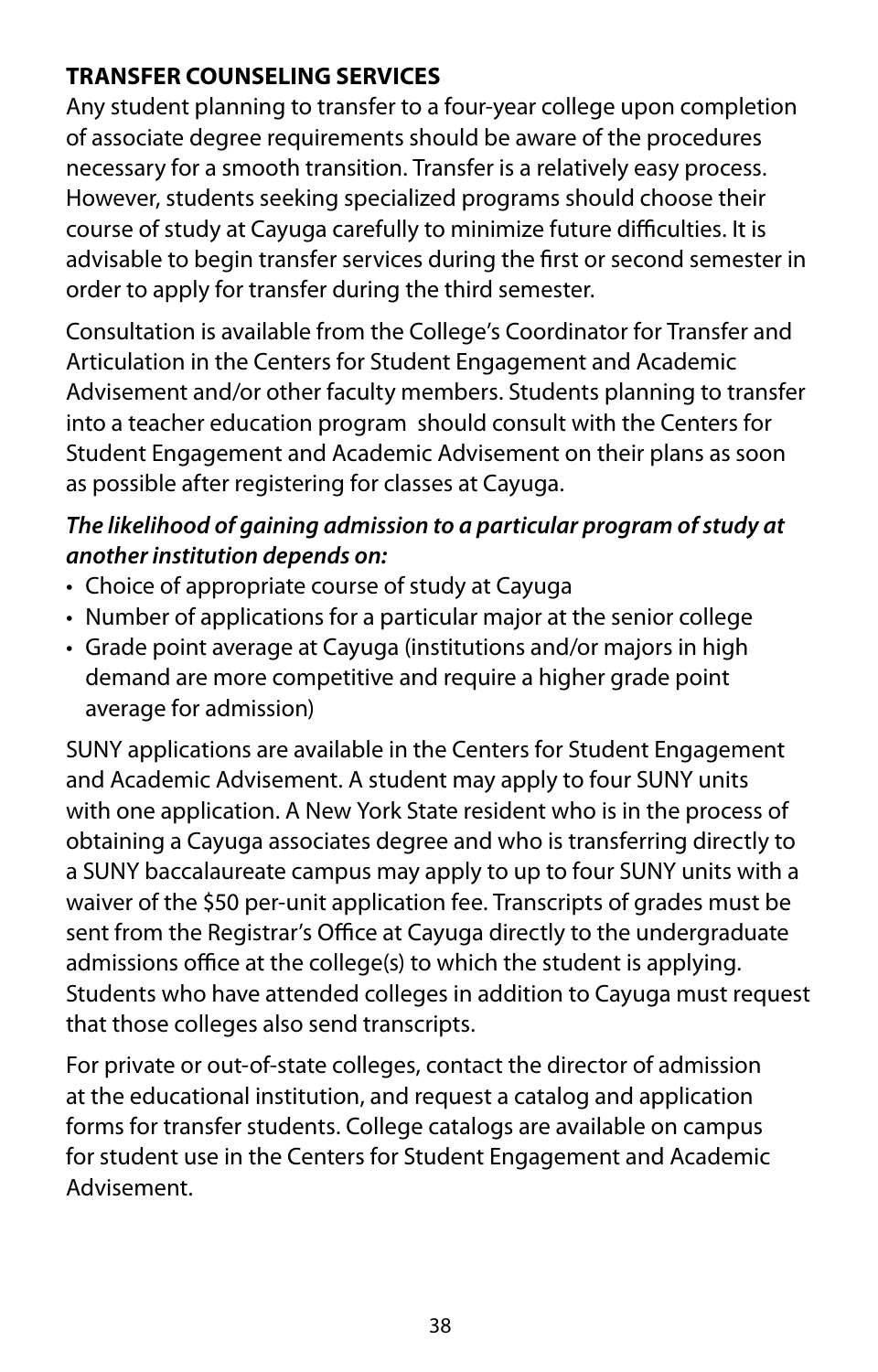## <span id="page-39-0"></span>*Library*

### *[www.cayuga-cc.edu/library](http://www.cayuga-cc.edu/library )  Auburn Campus: 315-294-8596 Fulton Campus: 315-593-9319*

The Cayuga Community College Library includes the Norman F. Bourke Memorial Library and the Faculty Resource Center at the Auburn campus and the Library in the Learning Commons at the Fulton campus. Library facilities are open to the public, and borrowing privileges are granted to Cayuga students, staff, and alumni; residents of Cayuga and Oswego counties; and faculty and students of other SUNY colleges.

Library services are provided to all students, both in-person and online. The Primo Discovery Search service provides detailed access to on-campus and digital resources. Interlibrary loan services allow current students and staff to borrow materials from participating libraries. Online students have full access to the library's digital collections, including e-books and journals, as well as access to physical collections through document delivery services. Research assistance is available through online research guides.

Both campus libraries provide space for group and individual work in both active and quiet study spaces, with comfortable seating areas for studying, relaxing, and socializing. Group study rooms in the Auburn library are equipped with large fat screen monitors and DVD players. Other technologies include desktop, laptop, and tablet computers, scanners, and high-speed wireless Internet access.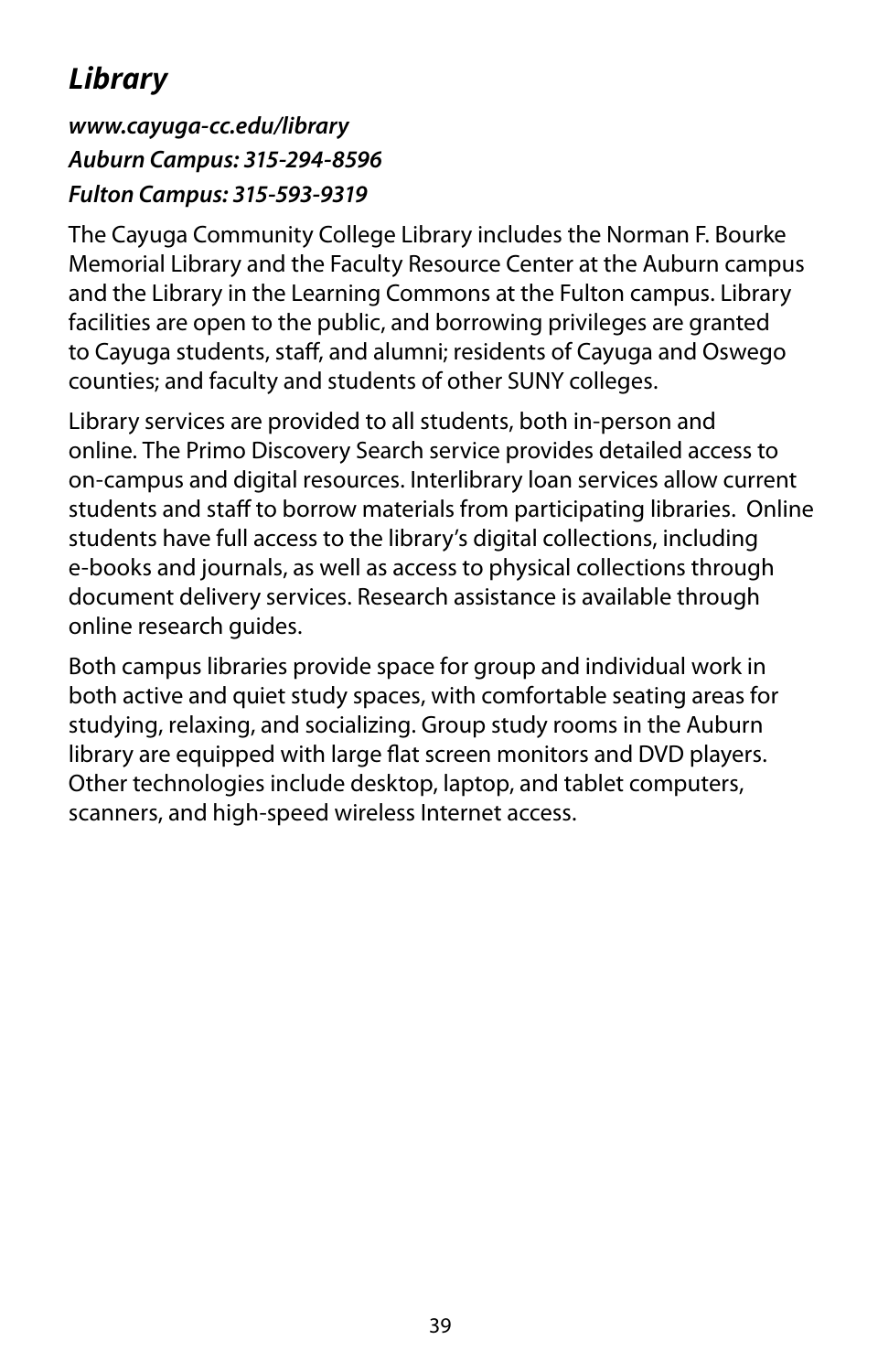# <span id="page-40-0"></span>*CAMPUS RESOURCES*

### *Bookstore*

### *[www.cayuga-cc.edu/students/bookstore](https://www.cayuga-cc.edu/students/bookstore/)  Auburn campus: 315-294-8690*

Barnes & Noble operates the college bookstore on the Auburn campus, located in the lower level of Spartan Hall. The bookstore stocks new and used textbooks and other materials required for coursework. The bookstore also sells general reading titles, office and art supplies, College logowear and gift items, software packages at academic prices to students, faculty, and staff, and a variety of general merchandise. The bookstore is open to the public.

## *Bus Service*

The College contracts with CENTRO, the local bus service, to provide free bus transportation to full-time students who present a current College ID. Part-time students who enroll in at least six credits are alos eligible. The free transportation is for bus transportation to and from the College within the cities of Auburn, Fulton, and some additional Centro stops in Oswego County.

## *Cayuga Cupboard Food Pantry*

### *Auburn campus: Room SH26 Fulton campus: Store Front 23 (next to bookstore)*

The Cayuga Cupboard food pantry's are available to any student in need with a valid ID.

## *Child Care Center*

### *[www.cayuga-cc.edu/students/childcare/](https://www.cayuga-cc.edu/students/childcare/) 315-294-8603*

The Cayuga Community College Child Care Center is a state licensed, NAEYC and Quality Star NY accredited facility that cares for children ages 6 weeks to 12 years old. The Center serves children of students, staf, and community contingent on space available. Subsidies are available for qualifying students.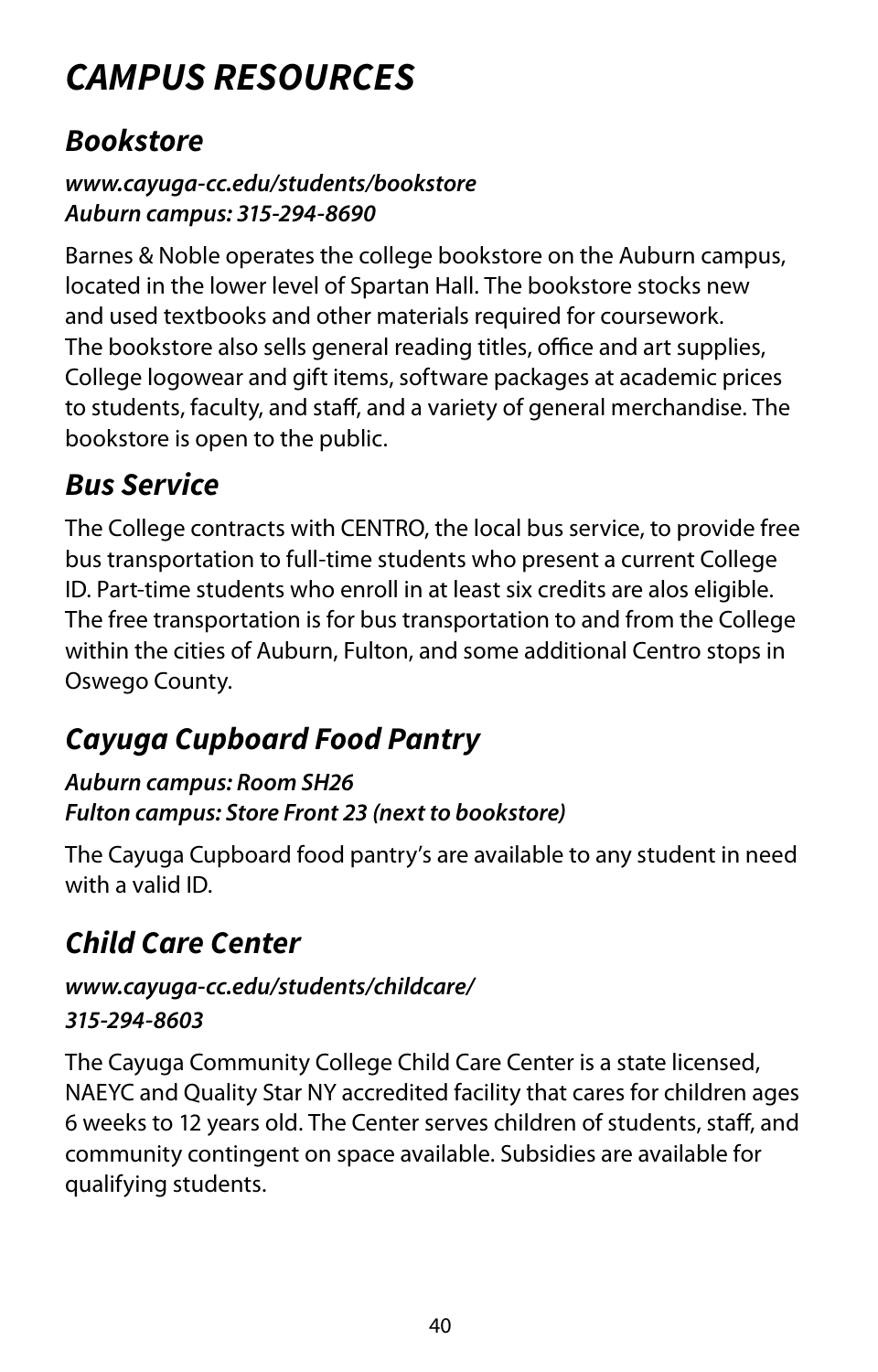## <span id="page-41-0"></span>*Community Services*

### **AUBURN**

 East Hill Family Medical, Inc. Family Planning Services: 144 Genesee St. 315-253-8477 Auburn Housing Authority: 20 Thornton Ave. 315-253-6249 Auburn Police Department: 46 North St. 315-253-3231 Cayuga County Mental Health Center: 146 North St. 315-253-0341 Cayuga County Health and Human Services: 160 Genesee St Health Services 315-253-1560 Human Services 315-253-1011 Food Stamps 315-253-1210 CHAD (Confdential Help for Alcohol & Drugs): 75 Genesee St., Ste. #4. 315-253-9786 Contact (telephone counseling service)315-251-1400 Fire Department in Auburn: 315-253-4031 Motor Vehicle Department: 160 Genesee St. 315-253-1241 Veterans Cayuga County Service: 160 Genesee St. 315-253-1281 YMCA-WEIU: 29 William St. 315-253-5304

### **FULTON**

**Catholic Charities of Oswego County:** County of Oswego Council Alcoholism (COCOAA)<br>53 E 3rd St. Oswego. 315-342-2370 365 W. First St. S, Fulton. 315-598-3980 Department of Social Services 1 Spring St., Mexico. 315-963-5000 Farnham, Inc. 113 Skyler St., Ste. #1, Fulton. 315-593-0796 283 W. 2nd St., Ste. #200 Oswego. 315-342-4489 Fulton Fire Department: 911 Fulton Police Department: 911 Harbor Lights Chemical Dependency Service 111 Hamilton St., Mexico. 315-963-0777 Oswego Hospital Behavior Services: 315-343-8162 Oswego Counties Opportunities, Inc. 315-598-4717 Fulton Health Center: 522 S. Fourth St. 315-598-4740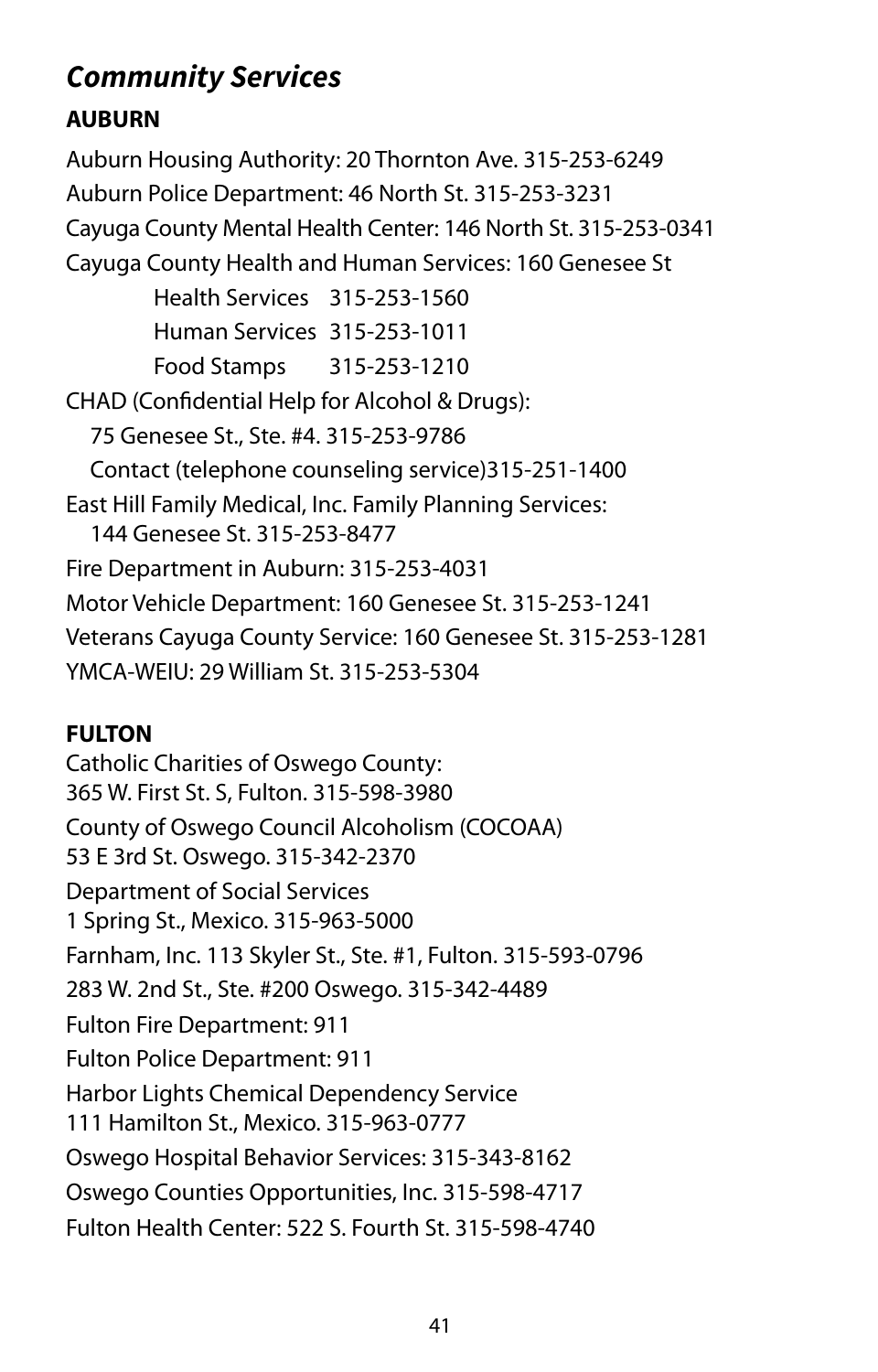### <span id="page-42-0"></span>*Financial Services*

*[www.cayuga-cc.edu/fnancial-aid/](https://www.cayuga-cc.edu/financial-aid/)  Financial Services Office (315) 294-8470 [fnancialservices@cayuga-cc.edu](mailto:financialservices%40cayuga-cc.edu?subject=Financial%20Services)* 

### **BILLING FOR TUITION AND FEES**

If you are an accepted student, you will be billed before the beginning of the semester. All tuition bills are emailed to the student's Cayuga Community College email account. Information on the student email account is located on the home page of the personal information tab in myCayuga. Please remember that your Cayuga email address is a valid and official method of College communication. Tuition bills can be paid by cash or check (to Cayuga Community College) at the Financial Services Office. Credit card payments must be made online through your myCayuga account. To do so, visit <www.cayuga-cc.edu>and click on myCayuga Login/student quick links/pay your tuition bill. Failure to pay the bill by the due date will result in de-registration of classes and a hold will be placed on your account. Delinquent accounts will be forwarded to a collection agency. The collection agency will add a fee of up to 35% and report the account to credit bureaus. The student will be responsible for the balance due and any collection fees associated with the account.

### *Payment Plan*

 available for Intersession. You can also pay tuition automatically through one of our payment plans ofered through Nelnet Business Solutions. There are payment plans available for Fall, Spring, and Summer semesters. There is no plan

### **FINANCIAL AID**

Financial aid is available. Cayuga is committed to making attendance possible for students who would otherwise be denied higher education because of inadequate funds.

### *Complete The FAFSA*

- Create an FSA ID at *[studentaid.gov](https://studentaid.gov/)*
- Complete the (FASFA) Free Application for Federal Student Aid at [studentaid.gov](https://studentaid.gov) **Cayuga's school code is 002861**

*Apply for TAP [www.hesc.ny.gov](https://www.hesc.ny.gov/)*  **Cayuga's TAP code is 2005**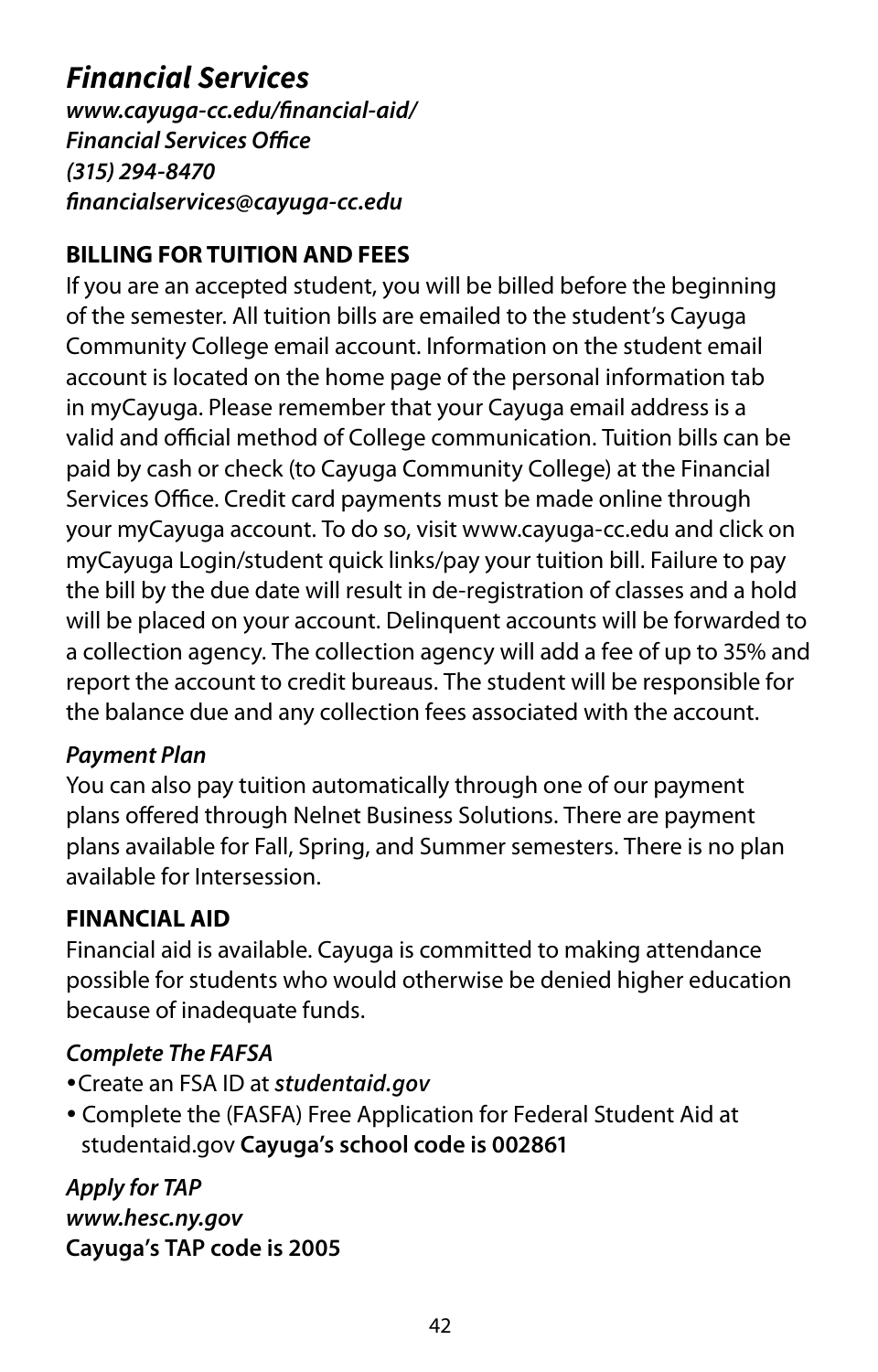## <span id="page-43-0"></span>*Housing*

### *[www.cayuga-cc.edu/students/student-life/housing](https://www.cayuga-cc.edu/students/student-life/housing/)*

Students are responsible for arranging their own housing. A variety of off-campus housing options are available including Lattimore Hall, a privately-owned and managed apartment building in downtown Auburn. The Centers for Student Engagement and Academic Advisement maintains a list of off-campus housing available each semester. The list includes apartments and room rentals ofered by Auburn area landlords for college students, and is posted at *[www.cayuga-cc.edu/students/student-life/housing/](www.cayuga-cc.edu/students/student-life/housing) of-campus-housing.* While the College assumes no responsibility for inspecting, approving, or supervising off-campus housing, each landlord listed must sign a non-discrimination statement certifying that there will be no discrimination on the basis of race, gender, religion, national origin, age, disabilities or marital status.

Students are encouraged to begin searching for housing early in the summer before starting at Cayuga.

Contracts with local bus services in Cayuga and Oswego Counties provide free bus transportation to full-time Cayuga students with proper identifcation.

### **[LATTIMORE HALL](http://www.lattimorehall.com/)**

### *[www.lattimorehall.com](http://www.lattimorehall.com/)  81 Genesee Street, Auburn, N.Y. 13021 315-258-3800 or [info@lattimorehall.com](mailto:info%40lattimorehall.com?subject=)*

Lattimore Hall, a privately-owned and managed apartment building in downtown Auburn, was designed to offer housing specifically for Cayuga students from out of the area. With a capacity of approximately 90 students and an on-site professional staff, Lattimore Hall offers 3-, 4-, and 6-bedroom furnished suites with phone, cable, and internet access.

Located in the heart of historic Auburn, New York, Lattimore Hall is within walking distance from museums, churches, shops, restaurants, a large Wegman's supermarket & pharmacy and the YMCA. Free Centro bus service transports students between the Auburn campus and Lattimore Hall.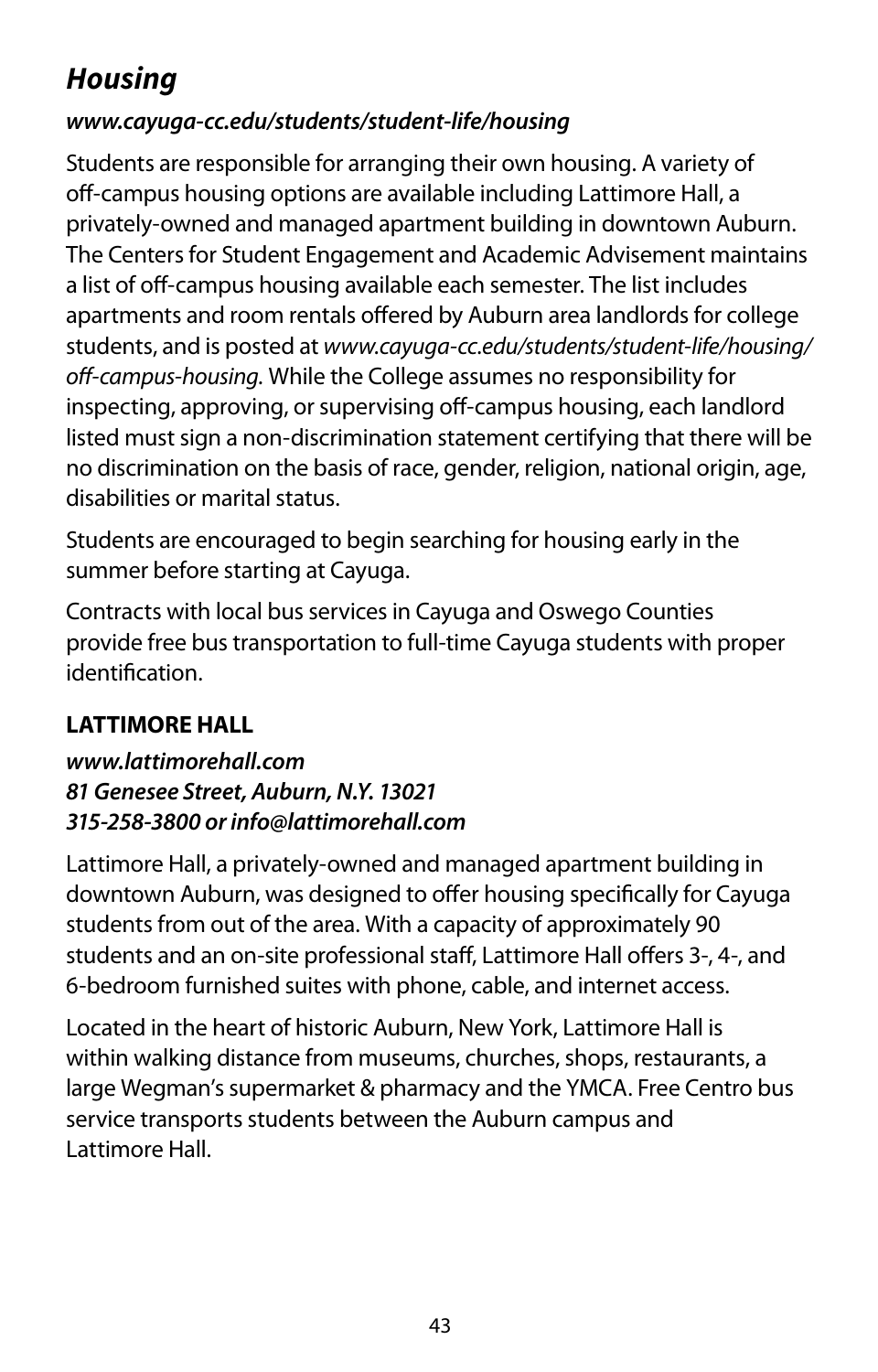## <span id="page-44-0"></span>*IT Services*

*315-294-8568 [helpdesk@cayuga-cc.edu](mailto:helpdesk%40cayuga-cc.edu%20?subject=)  Auburn campus in room M331.* 

### **HELP DESK**

If you need technical support, please contact our Help Desk. You can submit a support request ticket by using our Help Desk Portal. You can also call 315-294-8568 for support.

### **MYCAYUGA**

MyCayuga is your personal web-based gateway to electronic resources at Cayuga Community College. MyCayuga offers self-service, 24/7 online access to your academic and fnancial information. With myCayuga, you can:

 view your class schedule view your fnal grades read college announcements view course schedules register for classes pay your tuition bills as well as accept your fnancial aid online

### *Veterans Services*

*[www.cayuga-cc.edu/students/services/veterans/](www.cayuga-cc.edu/students/services/veterans) Emily Cameron, Assistant Director, Community Education and Workforce Development; Veteran's Programming and Initiatives 315-294-8527 or [emily.cameron@cayuga-cc.edu](mailto:emily.cameron%40cayuga-cc.edu?subject=)*  **Debbi Purcell, VA School Certifying Official** *315-294-8841 or [purcell@cayuga-cc.edu](mailto:purcell@cayuga-cc.edu)* 

Cayuga Community College welcomes veterans as an asset to our College community. We seek to ensure a successful transition from military service to college entry through degree completion. Each semester, we host a veteran welcome session within orientation to explain the various veteran specifc student support services available through the College. Student Veteran Workshops are ofered throughout the semester for student veterans as well as students who are spouses/children of veterans on both campuses. The workshops invite guest presenters from campus as well as in the community to discuss services/programming ofered and provides time for our students to ask questions.

A veteran certifying official is available on each campus to assist veterans with their educational benefts compliance issues and refer them to other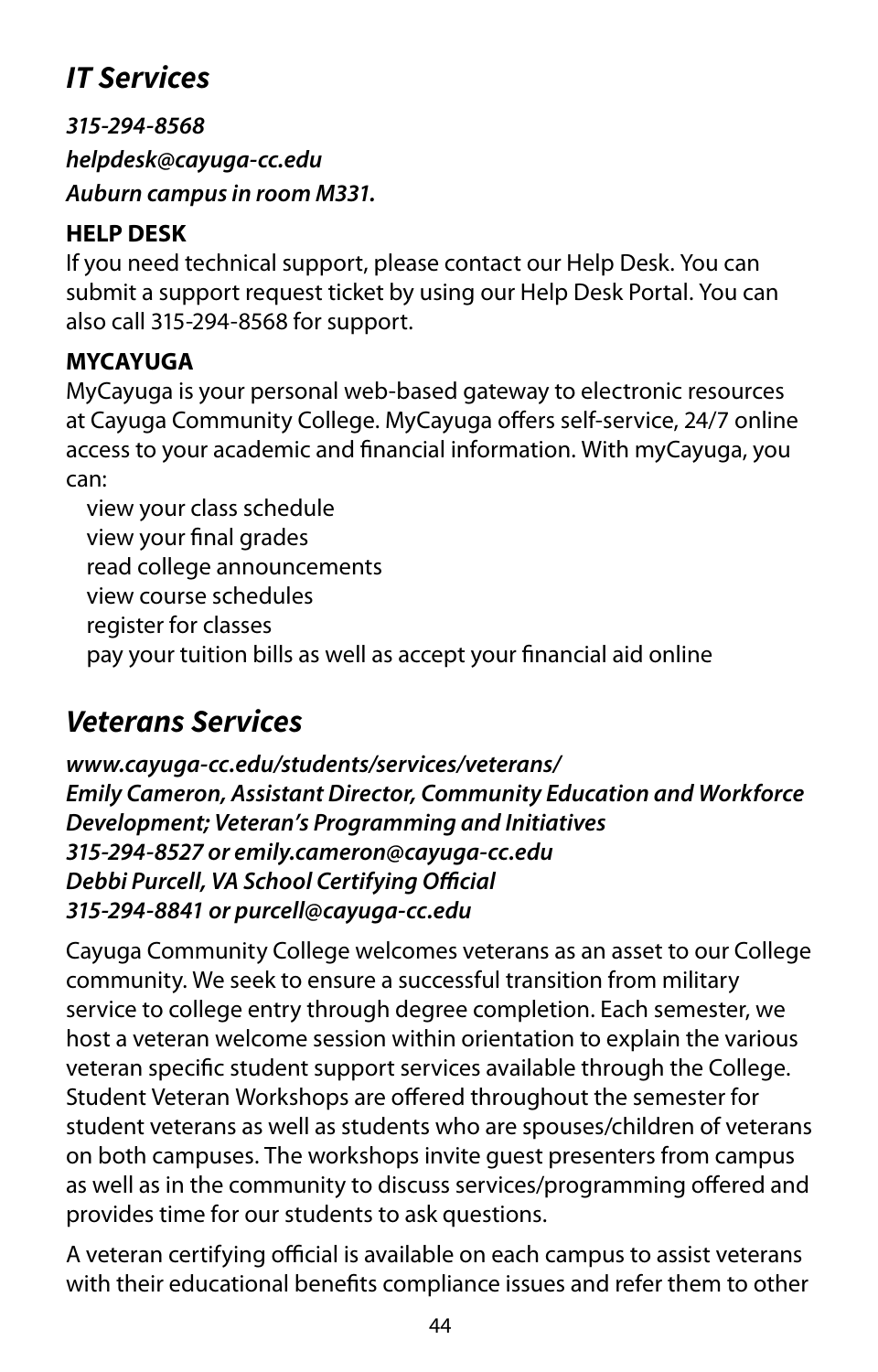<span id="page-45-0"></span>College resources specifc to their needs. Student veterans on either campus are invited to join an SVA-afliated Veterans Club.

In accordance with Title 38 US Code 3679 subsection (e), this school adopts the following additional provisions for any students using U.S. Department of Veterans Affairs (VA) Post 9/11 G.I. Bill® (Ch. 33) or Vocational Rehabilitation and Employment (Ch. 31) benefts, while payment to the institution is pending from the VA. This school will not:

- · Prevent nor delay the student's enrollment;
- · Assess a late penalty fee to the student;
- · Require the student to secure alternative or additional funding;
- · Deny the student access to any resources available to other students who have satisfed their tuition and fee bills to the institution, including but not limited to access to classes, libraries, or other institutional facilities.

### *However, to qualify for this provision, such students may be required to:*

- –Produce the Certifcate of Eligibility by the frst day of class;
- –Provide written request to be certifed;
- –Provide additional information needed to properly certify the enrollment as described in other institutional policies.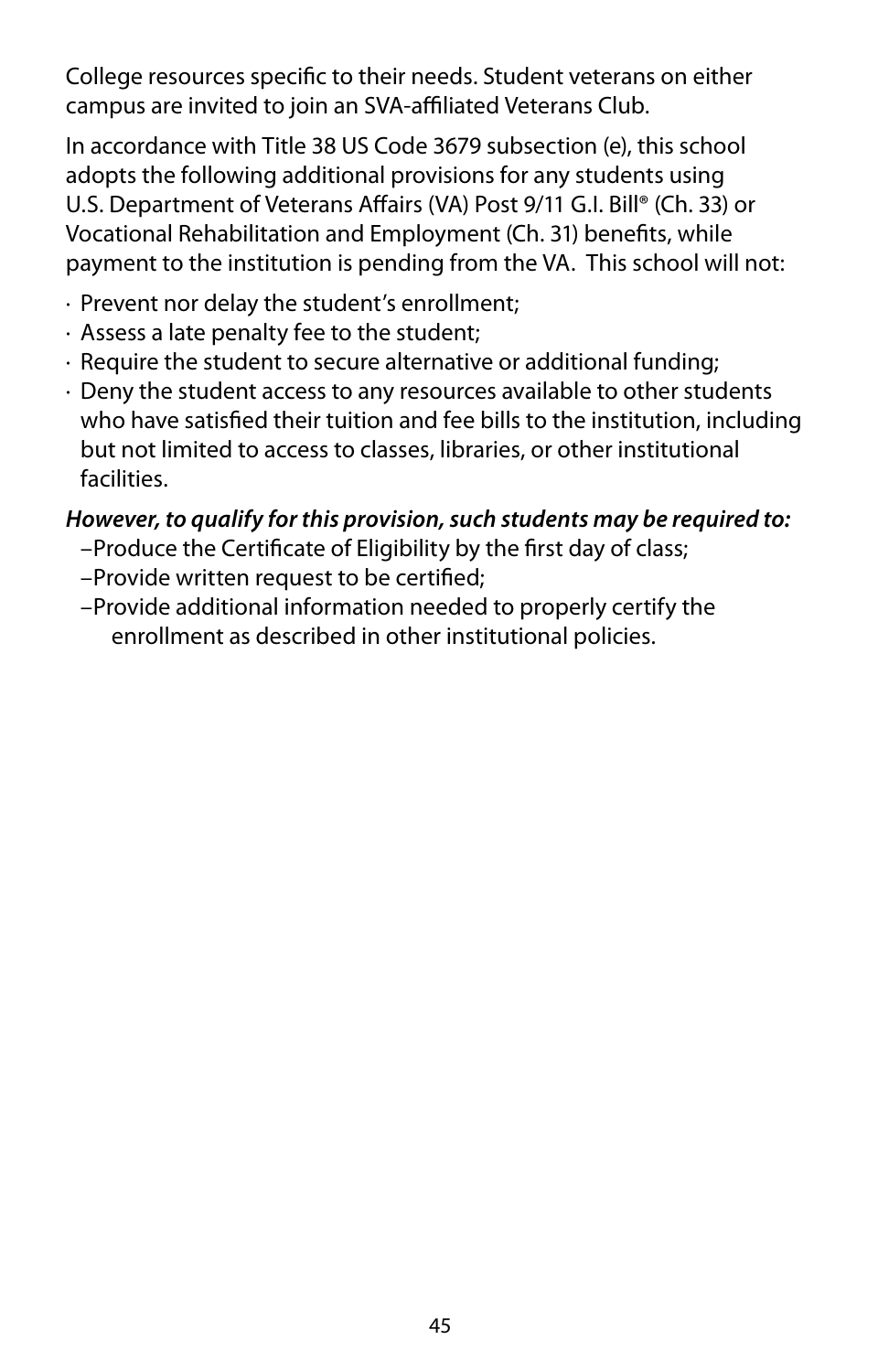# <span id="page-46-0"></span>*STUDENT LEADERSHIP*

### *Student Clubs and Campus Ativities*

*[www.cayuga-cc.edu/students/student-life/clubs](https://www.cayuga-cc.edu/students/student-life/clubs/)  Auburn Campus: 315-294-8412 Fulton Campus: 315-593-9327* 

### **FACULTY-STUDENT ASSOCIATION (FSA)**

The FSA is an incorporated body of administrators, faculty and students whose purpose is to promote and cultivate educational and cultural relations among the students and faculty of this College. The FSA oversees the expenditure of the student activity fee, which each student is required to pay.

### **STUDENT ACTIVITY HOUR**

Cayuga Community College celebrates student activities hour on Mondays, Wednesdays, and Fridays, between 11 am to 12 pm. The activities hour was created to give student clubs, organizations and the general campus an opportunity to meet or attend the variety of extracurricular programs scheduled during this college break time. The activity hour also serves as an ideal time to provide a host of college and or student committee meetings at a designated free time.

### **THE STUDENT CENTER**

Auburn: Located on the first floor of Auburn campus. Students can use the center to just relax and hang out with friends or utilize the pool tables and other services.

Fulton: Located near the main entrance at the Fulton Campus. The Student Center serves as a recreation area with a pool table, TV and games to occupy downtime between classes.

### **STUDENT CLUBS**

There are many benefts from joining a student club or organization including meeting new friends. Club involvement also offers an opportunity for students to learn skills such as time management and group dynamics. These experiences combined with academic learning are the ingredients of a well-rounded education. Students are encouraged to join one of the various campus clubs or organizations because the experience can last a lifetime. Please take the time to review the list of campus clubs by contacting the Student Government Organization.

If you would like to establish a new club on campus and know of interested students, contact the Student Government, Director of Student Activities, or Student Engagement Coordinator.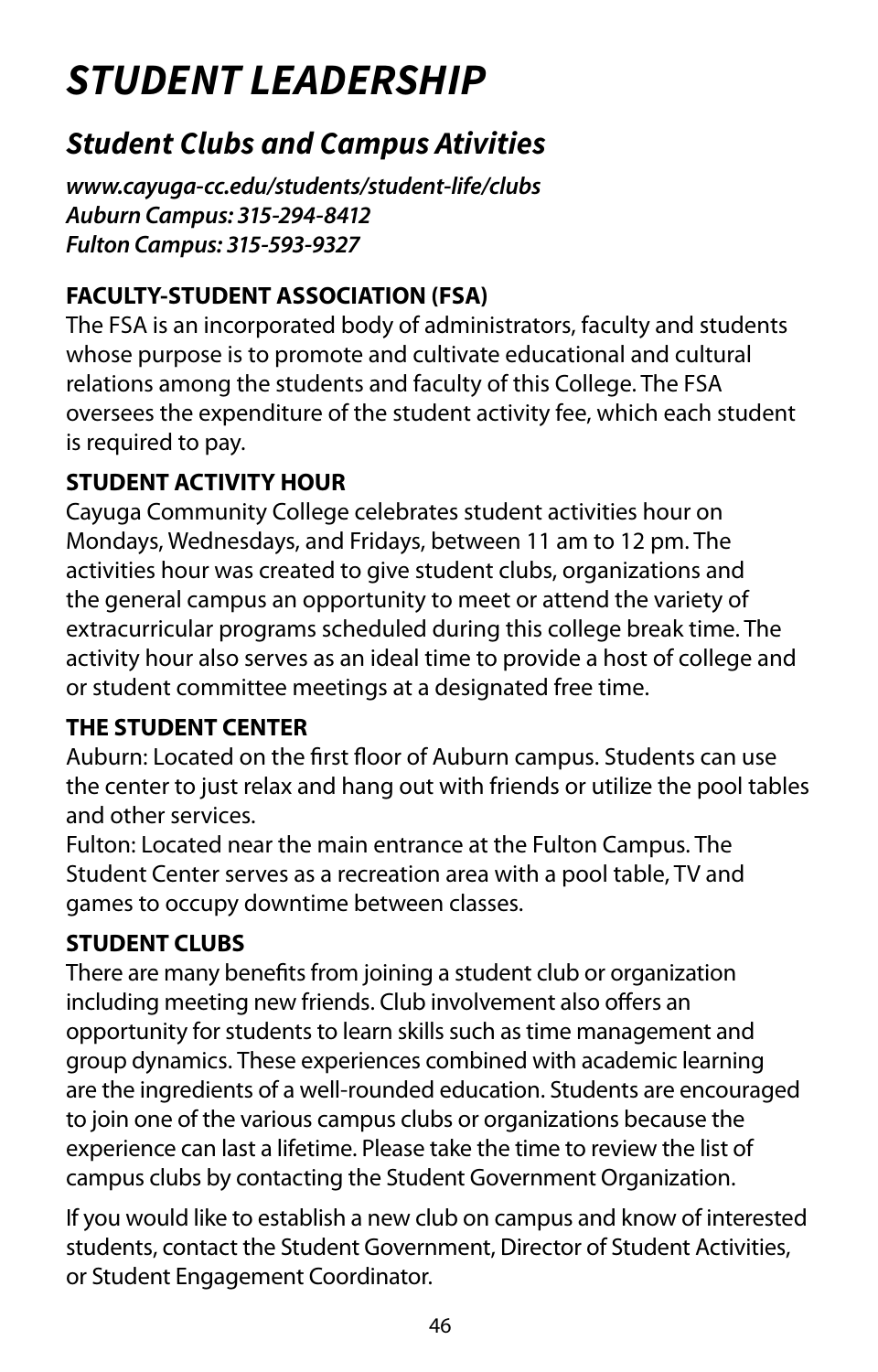All clubs are funded by the Student Activity fee, managed by the Student Government.

### **STUDENT ACTIVITIES BOARD**

The SAB was formed by the Faculty-Student Association to plan campus activities at both the Auburn and Fulton Campuses such as lectures, stand-up comedians, magicians, concerts, flms and special events. The Board has been very active in providing events and activities that have helped create a vibrant campus atmosphere. If you are interested in joining the SAB please see the Director of Student Activities in room M131 at the Auburn campus or see the Student Engagement Coordinator in the Student Center at the Fulton campus.

### **STUDENT GOVERNMENT ORGANIZATION**

An "official" voice for students' concerns and suggestions, providing leadership and direction for students whether it be an individual student or club. SGO executive officers include a president, vice president, secretary, treasurer at each campus and only one student trustee. Although both boards focus on the club activities for each respective campus, they also work together on issues and events involving the entire student body. All executive positions are elected posts and some receive stipends. SGO also has student board members and the remaining student body is made up of student senators (comprised mostly of representatives of student clubs). SGO is responsible for distributing the budgets for student clubs. For more information, visit the  $SGO$  office.

### **THE NATIONAL SOCIETY OF LEADERSHIP AND SUCCESS**

The NSLS is a community of leaders building a better world with chapters at hundreds of universities. The NSLS is a nationwide movement to make a positive impact on a local and global scale. The NSLS provides students with tools to identify their passions. We build purpose driven leaders.

### **PHI THETA KAPPA**

#### *Omicron Gamma Chapter - Auburn Beta Tau Iota Chapter - Fulton*

Phi Theta Kappa, the international honor society of the two-year college, has been recognizing and encouraging excellence among two-year colleges since it was founded in 1918. Today, the Society has grown to become the largest honor society in higher education with more than 2 million members and 1,200 chapters located in 50 states. The recognition and scholarship opportunities that PTK brings to an institution; its faculty advisors, and most importantly to its student members are unparalleled by any other student organization. Membership eligibility is based upon a GPA of 3.5 and community service. Invitations are extended to students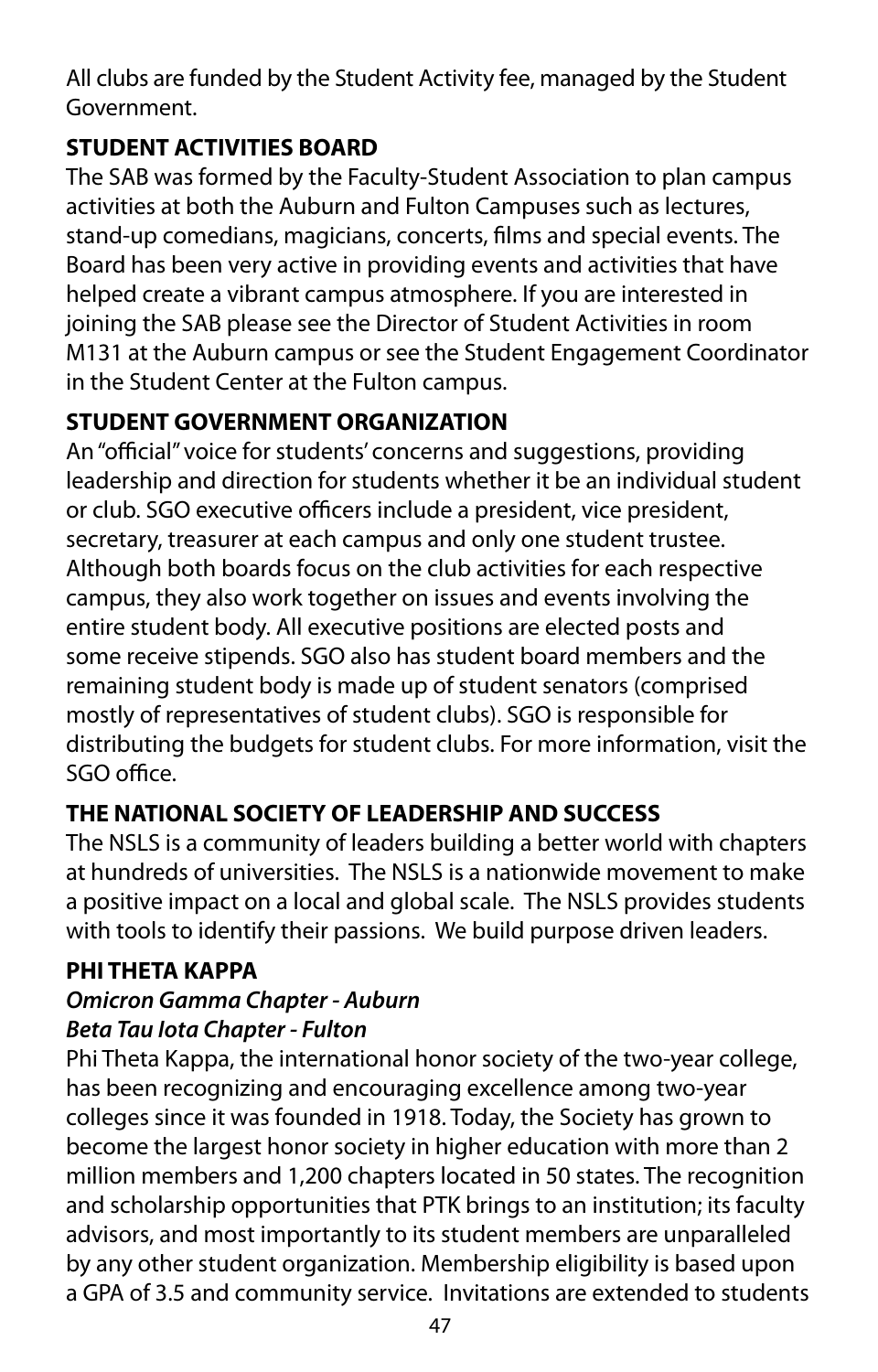each semester and an induction ceremony is held each spring. PTK selects its members after the frst semester grades have been mailed. Visit www. ptk.org

### **PHI BETA LAMBDA (PBL)**

Phi Beta Lambda (PBL) is the largest collegiate business student organization in the U.S. with almost 500 participating active colleges and universities and close to 12,000 student members. The mission of PBL is to develop leadership, communication, networking and team skills for students. PBL will also provide CCC students with the ability to participate in individual and team competitions. Competitive events can provide students with real, documented achievement and branding opportunities that should serve any student well when they get ready to graduate, seek employment or transfer to a four-year college.

### **THEATRE PRODUCTIONS (HARLEQUIN)**

A mainstage/studio theatre structure encourages activity in all aspects of theatrical activity including acting, directing, production, and backstage work. Participation is based on expressed interest and plays are selected to ft the interest and abilities of the individuals within the group. No experience is necessary! If you are interested in any facet of theatre productions, you are encouraged to join this organization.

### **THE CAYUGA COLLEGIAN (STUDENT NEWSPAPER)**

The Collegian needs students interested in news reporting, sports, column and feature writing, copy editing, business advertising, photography, art and page design. The Collegian is Cayuga's student newspaper publishing 15 issues per academic year, often on a weekly schedule. The paper has been an award-winning publication in Associated Collegiate Press, Columbia Scholastic Press Association and America's Scholastic Press Association competitions. Get involved with the "student news voice" at Cayuga!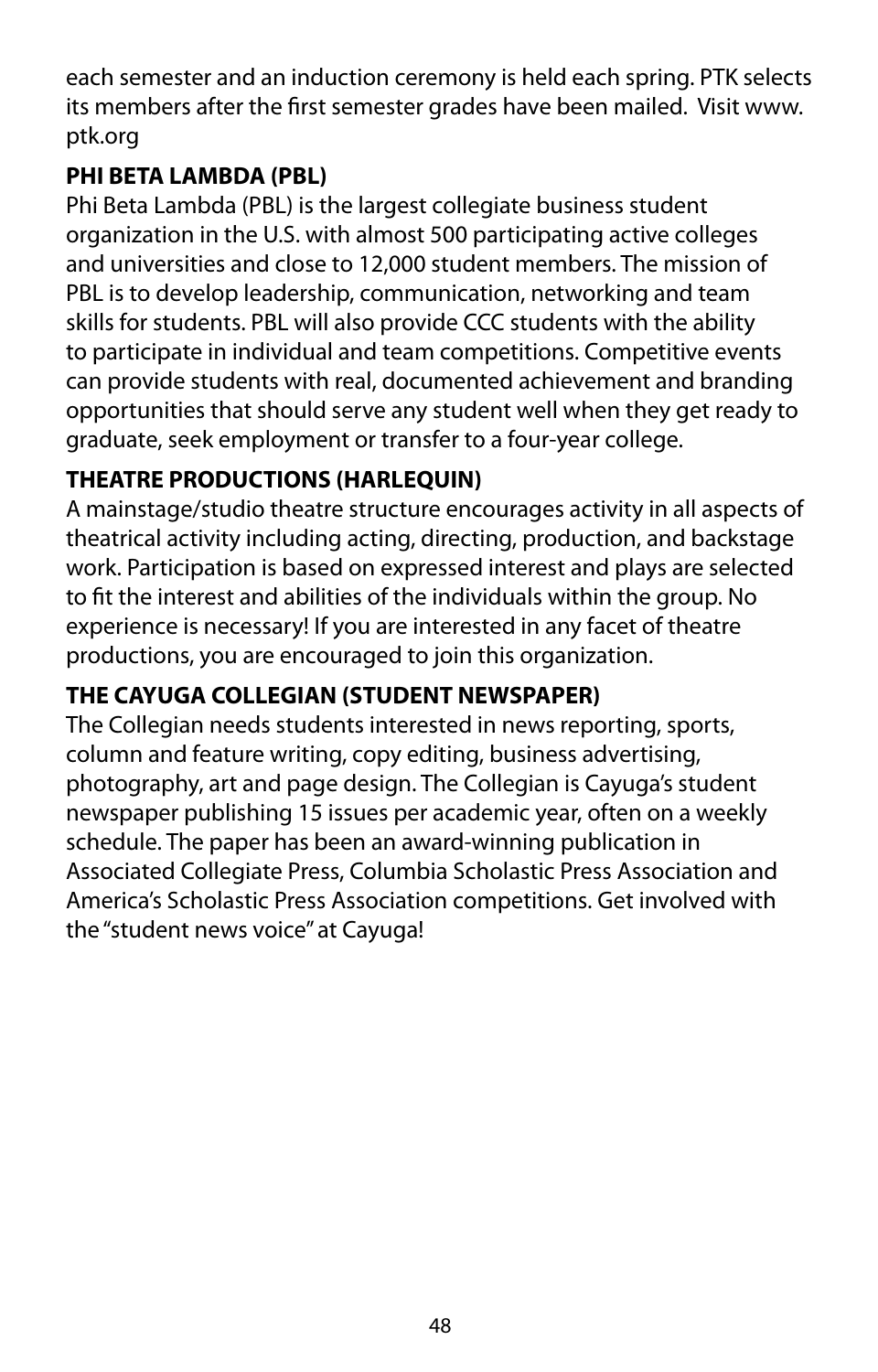# <span id="page-49-0"></span>*FITNESS*

### *Athletics*

#### *[www.cayugaspartans.com](https://www.cayugaspartans.com/landing/index)  315-294-8861*

Cayuga's intercollegiate sports teams for men and women are afliated with the National Junior College Athletic Association (NJCAA) and compete in Region III, Mid-State Athletic Conference (MSAC) at the Division III level. Regional competition can lead to national qualifcation, depending on post-season success. The College felds the following men's and women's intercollegiate teams:

### **WOMEN'S**

### *Basketball, Lacrosse, Soccer, Softball, Volleyball*

### **MEN'S**  *Baseball, Basketball, Lacrosse, Soccer*

All students who wish to take part in any intercollegiate athletic program must have a current sports physical on fle with the College's Health Services Office prior to participating in practice or game competition.

Facilities include Falcon Park, Spartan Hall, Fitness Center, recreational Nature Trail, auxiliary gym space, team locker rooms, athletic training room, equipment room and racquetball courts. The College works with the City of Auburn to have access to off-campus facilities (Holland Stadium, Casey Park, and the Highland Park Club) for Cayuga Community College sporting events.

## *Spartan Hall*

The Health/Physical Education/Recreation Facility features four full courts for a variety of indoor activities. In the center of the facility is one court for racquetball, handball and paddleball, along with two auxiliary spaces for dance, judo, self-defense and martial arts activities. Other building features include a whirlpool and training room. There is also a mile long exercise nature trail which is great for walking, jogging or cross country skiing.

## *Campus Fitness Center*

All students are assessed a \$20.00 fee per semester regardless of campus or credit hour status. This fee allows use of the campus ftness center. Hours of operation are posted and may vary during breaks and/or holidays.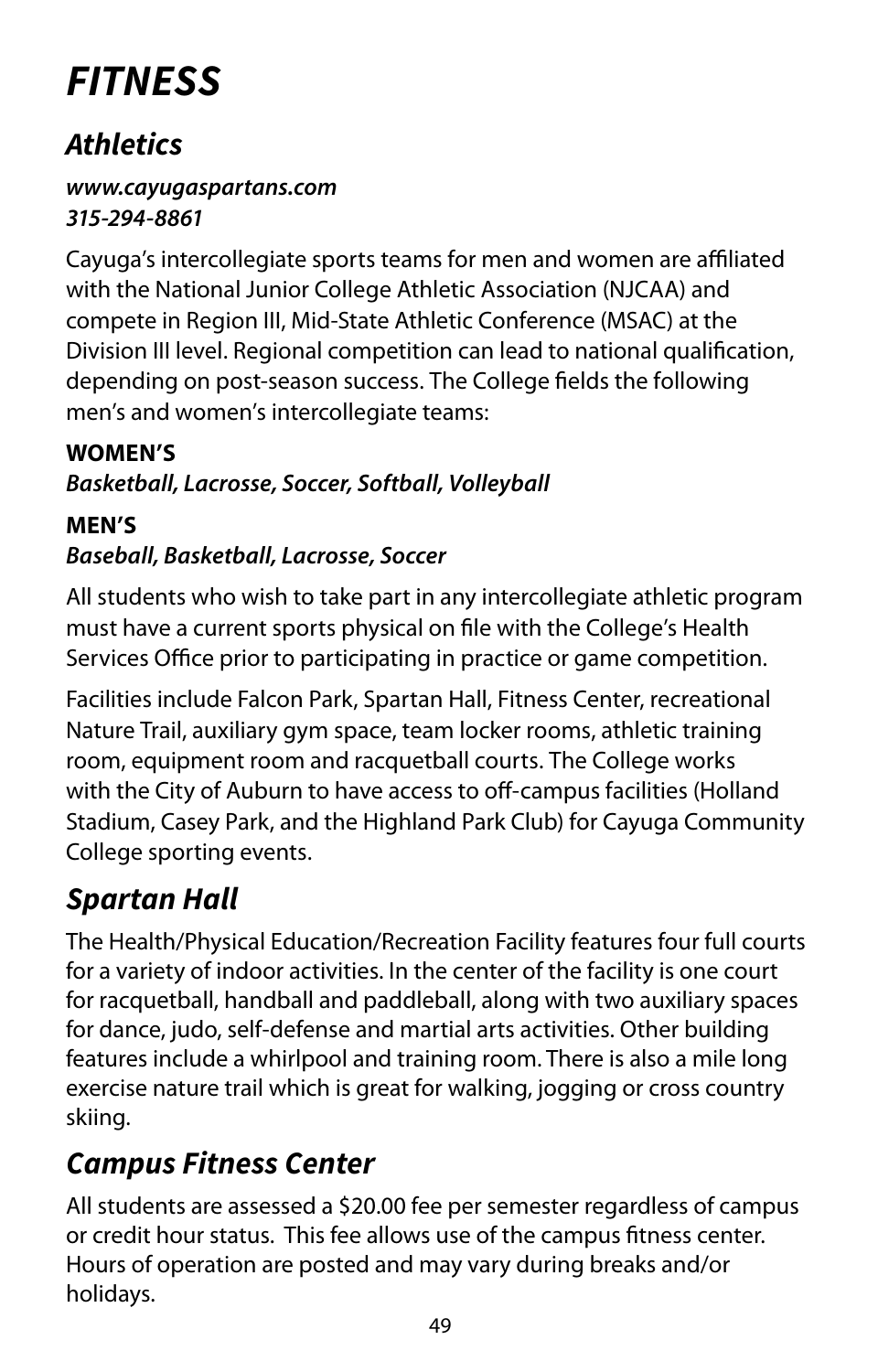# <span id="page-50-0"></span>*WELLNESS*

## *Counseling Services*

### *[www.cayuga-cc.edu/adjunctfacultyhandbook/services/counseling-for](https://www.cayuga-cc.edu/adjunctfacultyhandbook/services/counseling-for-students/)[students](https://www.cayuga-cc.edu/adjunctfacultyhandbook/services/counseling-for-students/)*

### *Auburn Campus: Jerimy Blowers, Ph.D. 315-294-8526 Fulton Campus: Christina Bentley 315-593-9310*

Counseling and other student services are available in the Centers for Student Engagement and Academic Advisement in Auburn and in Fulton. All counseling sessions are confdential.

### *Counselors can assist with questions and problems including:*

- Short-term, confdential, solution-focused counseling
- Referral to both on and off campus resources to best serve the unique and individual needs of each student
- Providing campus-wide and classroom-based programs covering a wide spectrum of health and wellness topics
- Educational planning to help ensure that students meet degree requirements and prepare for transfer or career

## *Health Services Ofice*

### *[www.cayuga-cc.edu/students/services/health-services](https://www.cayuga-cc.edu/students/services/health-services/)  Auburn Campus: 315-294-8503*

### **The Health Services Office provides the following services:**

- First aid and assistance with illness
- Medical referrals as needed and when appropriate
- Detailed information on NYS Immunization requirements per NYS Public Health Law 2165 and 2167. Requirements are for students born after 1/1/1957 and enrolled in 6 credit hours or more on campus. Students enrolled for online courses only are not required.
- Processing of insurance claim forms
- Tuberculosis skin testing for Nursing students
- Free health information brochures
- • Notes communicating health absences to instructors when requested by students
- Immunization transcripts
- Health education programs
- Blood pressure screening
- Referrals to NYS Navigators for ACA Health Insurance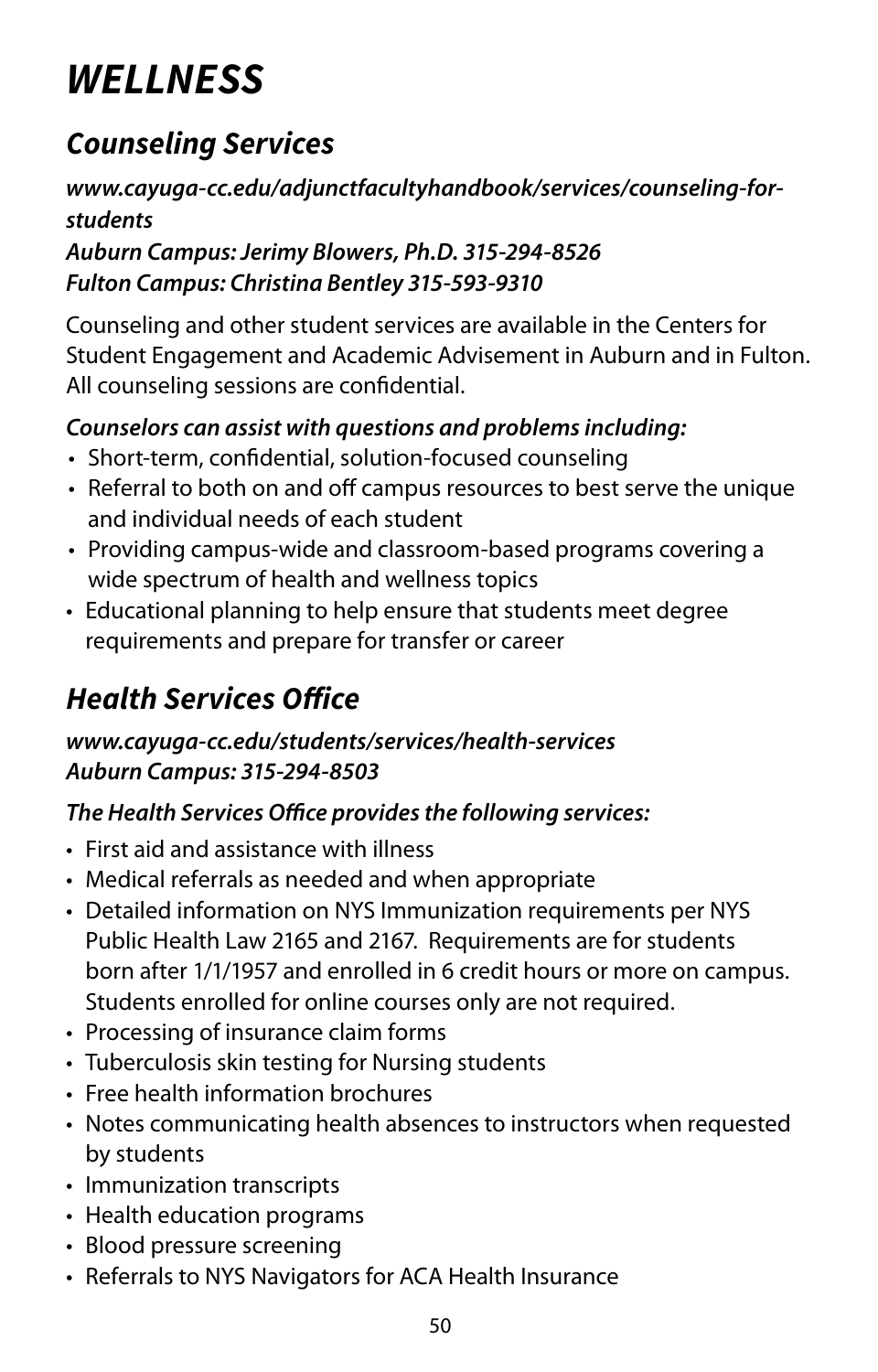# <span id="page-51-0"></span>*CAMPUS SAFETY AND SECURITY*

## *Public Safety Ofice*

### *[www.cayuga-cc.edu/public-safety](https://www.cayuga-cc.edu/public-safety/)  Auburn campus 315-294-8411 Fulton campus 315-593-9367*

The Office of Public Safety is responsible for the safety of the campus community and the enforcement of federal, state and local laws, including College rules and regulations, and works closely with other local, County, State, and Federal agencies.

The Director of Public Safety is the College's designated Campus Safety Survey Administrator and is provides all campus crime statistics as required by the United States Department of Education.

The Annual Security Report which includes campus safety information and annual crime statistics, is available at<www.cayuga-cc.edu/public>safety/safety-alerts/. For a hard copy, contact the Office of Public Safety.

## *Rave Alert*

### *[www.cayuga-cc.edu/public-safety/safety-alerts](https://www.cayuga-cc.edu/public-safety/safety-alerts/)*

Cayuga is among the SUNY campuses that use Rave Alert System as their notification system to notify college students, faculty and staff of possible emergencies.

Our Rave Alert notices are intended only for situations involving imminent danger to health or human safety. These may include severe weather, snow closings, utility failure, major road closings, fre or hazardous-material spill in the area, and bomb or weapon threats.

Every Cayuga student and employee has an account in myCayuga, the College's information system. You can use your myCayuga account to sign up for our Rave Alert service. Then, if Cayuga Community College generates a Rave Alert notice, it will be sent to you via the phone (text) and/or e-mail contact information you provide.

It's important to understand that while this service is intended to enhance public safety for the campus community, it does not represent a guarantee. Reliability depends on human factors such as accuracy and timeliness of information, and on technical factors such as cell phone network coverage, in-bound traffic on telephone land lines, and availability of power to the college server and your computer. Students, faculty and staff are encouraged to take advantage of the Rave Alert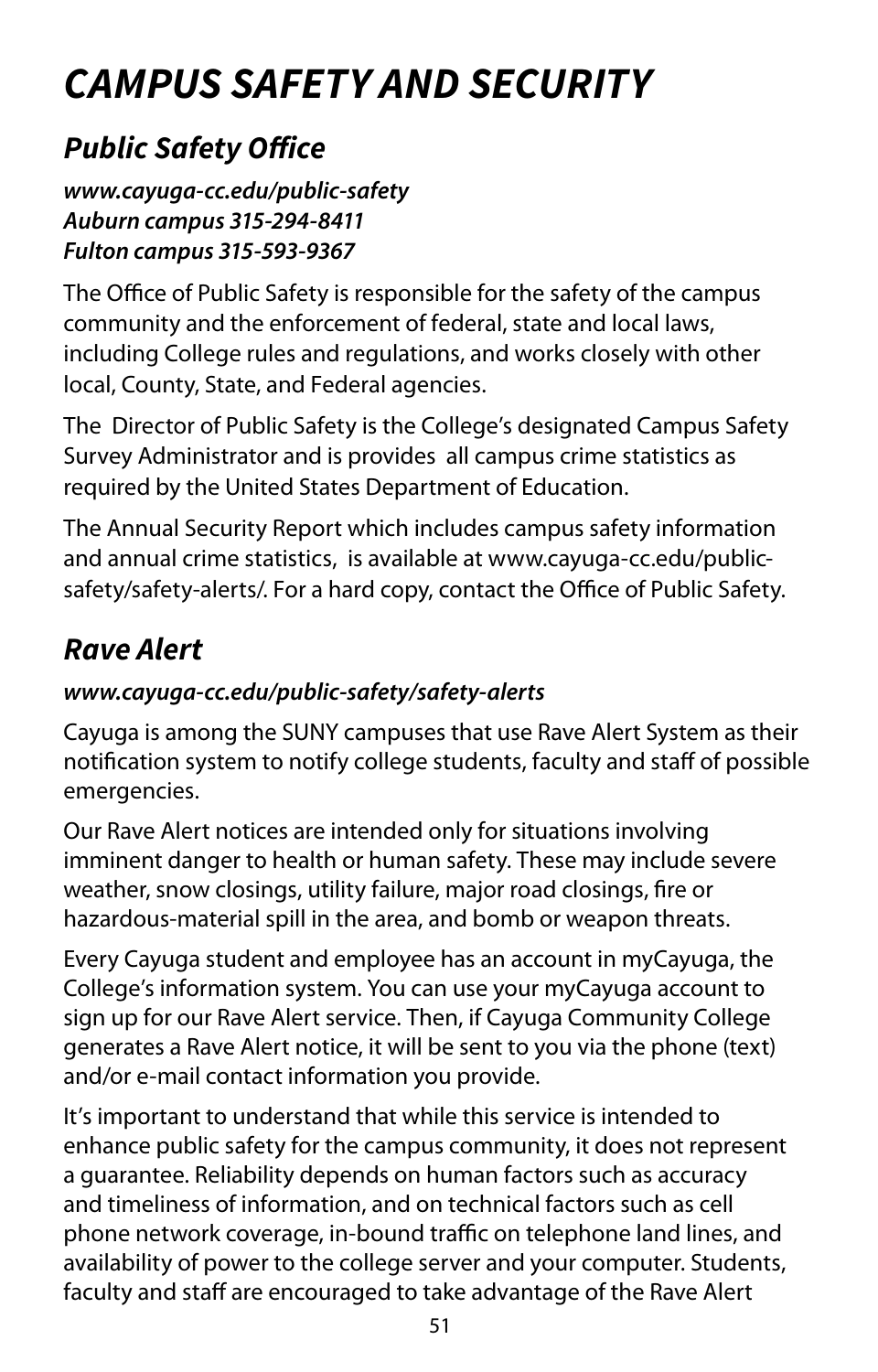<span id="page-52-0"></span>service as a prudent measure while continuing to exercise normal attention to personal and community safety.

### *Parking Policies*

The goal of College traffic and parking policies is to ensure a safe flow of traffic and the maximum number of safe parking spaces for students, employees and visitors. Speed limit and stop signs, and pavement markings indicate regulations that are enforced by the Office of Public Safety; tickets are answerable to Auburn or Fulton City Court, depending on campus location.

### **PARKING ON CAMPUS**

While there are no parking permits needed to park on the college grounds of Cayuga Community College, members of the college community are asked to be mindful of Reserved Parking spaces and of proper parking in between the lines. There is also no parking on grass areas. Any violations of these rules can result in a Parking Citation answerable to Auburn or Fulton City Court, depending on campus location.

### *Student ID*

 facilities, and they are required at many events sponsored by the College. ID cards can be obtained in the Office of Public Safety during office hours. A College ID card is positive means of identifcation. ID cards allow staf members to use college facilities, and are required at many College sponsored events. College identifcation cards are used as a means of identifying students and staff, they allow staff members to use college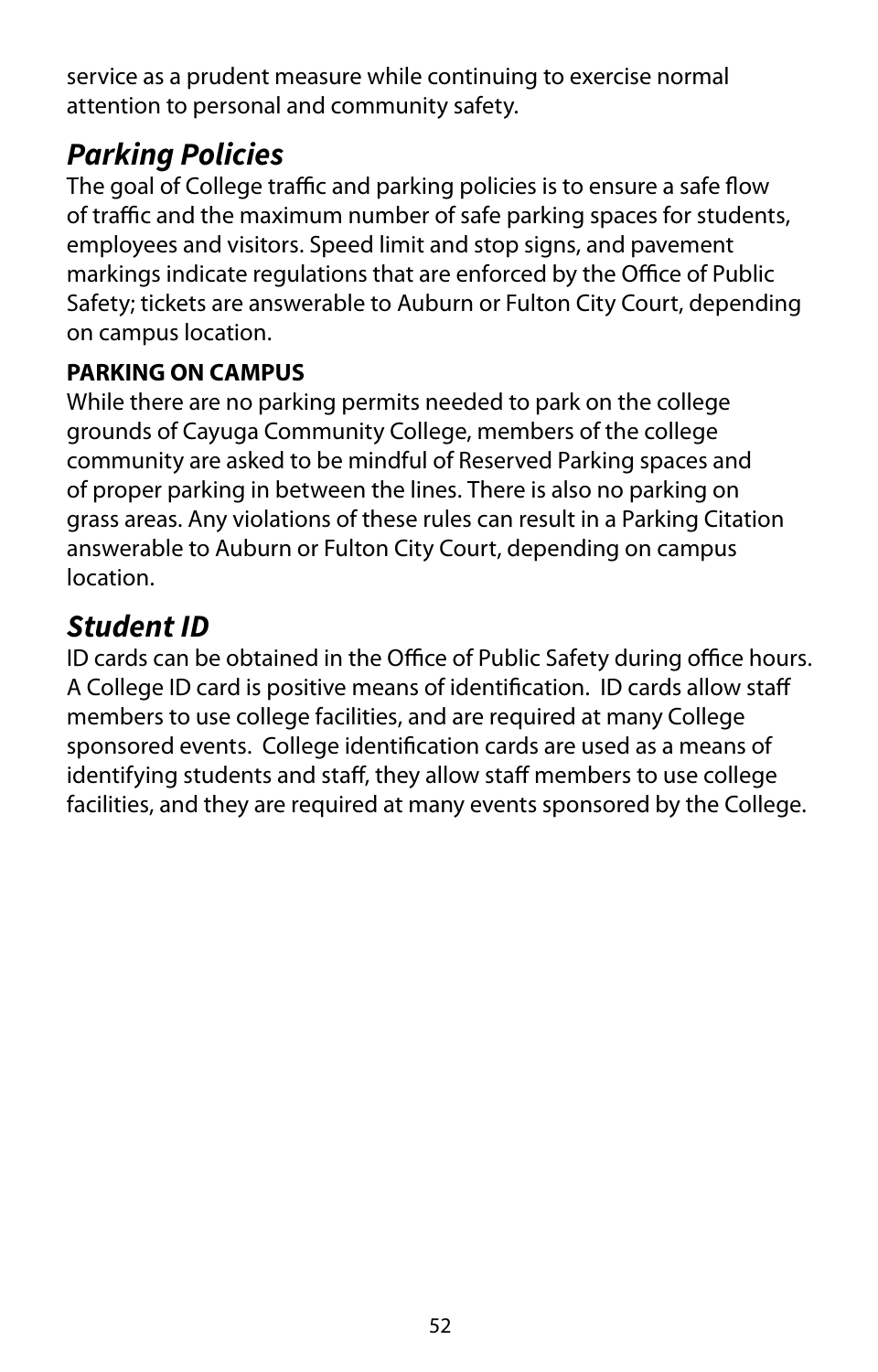# <span id="page-53-0"></span>*STUDENT RIGHTS AND RESPONSIBILITIES*

### *Rules and Regulations*

As an enrolled Cayuga student, you are expected to follow College rules and regulations as well as all local, state and federal laws. Incidents of misconduct and violation of the Student Code of Conduct are reported to the Director of the Centers for Student Engagement and Academic Advisement, convener of the Faculty/Student Judicial Review Committee. If you are found in violation, you may be subject to disciplinary action ranging from admonition to expulsion.

### *Sexual Violence Victim/Survivor Bill of Rights*

*[www.cayuga-cc.edu/students/resources/sexual-assault-prevention](https://www.cayuga-cc.edu/students/resources/sexual-assault-prevention/)  Charles Romer, Title IX Coordinator (315) 294-8556 or [cromer@cayuga-cc.edu](mailto:cromer%40cayuga-cc.edu?subject=)* 

### **ALL STUDENTS HAVE THE RIGHT TO:**

- Make a report to local law enforcement and/or state police;
- Have disclosures of domestic violence, dating violence, stalking, and sexual assault treated seriously;
- Make a decision about whether or not to disclose a crime or violation and participate in the judicial or conduct process and/or criminal justice process free from pressure from the institution;
- Participate in a process that is fair, impartial, and provides adequate notice and a meaningful opportunity to be heard;
- Be treated with dignity and to receive from the institution courteous, fair, and respectful health care and counseling services, where available;
- Be free from any suggestion that the reporting individual is at fault when these crimes and violations are committed, or should have acted in a diferent manner to avoid such crimes or violations;
- Describe the incident to as few institutional representatives as practicable and not to be required to unnecessarily repeat a description of the incident.
- respondent, and/or their friends, family and acquaintances within the<br>jurisdiction of the institution; • Be free from retaliation by the institution, the accused and/or the
- Access to at least one level of appeal of a determination;
- reporting individual, accused, or respondent throughout the judicial<br>53 • Be accompanied by an advisor of choice who may assist and advise a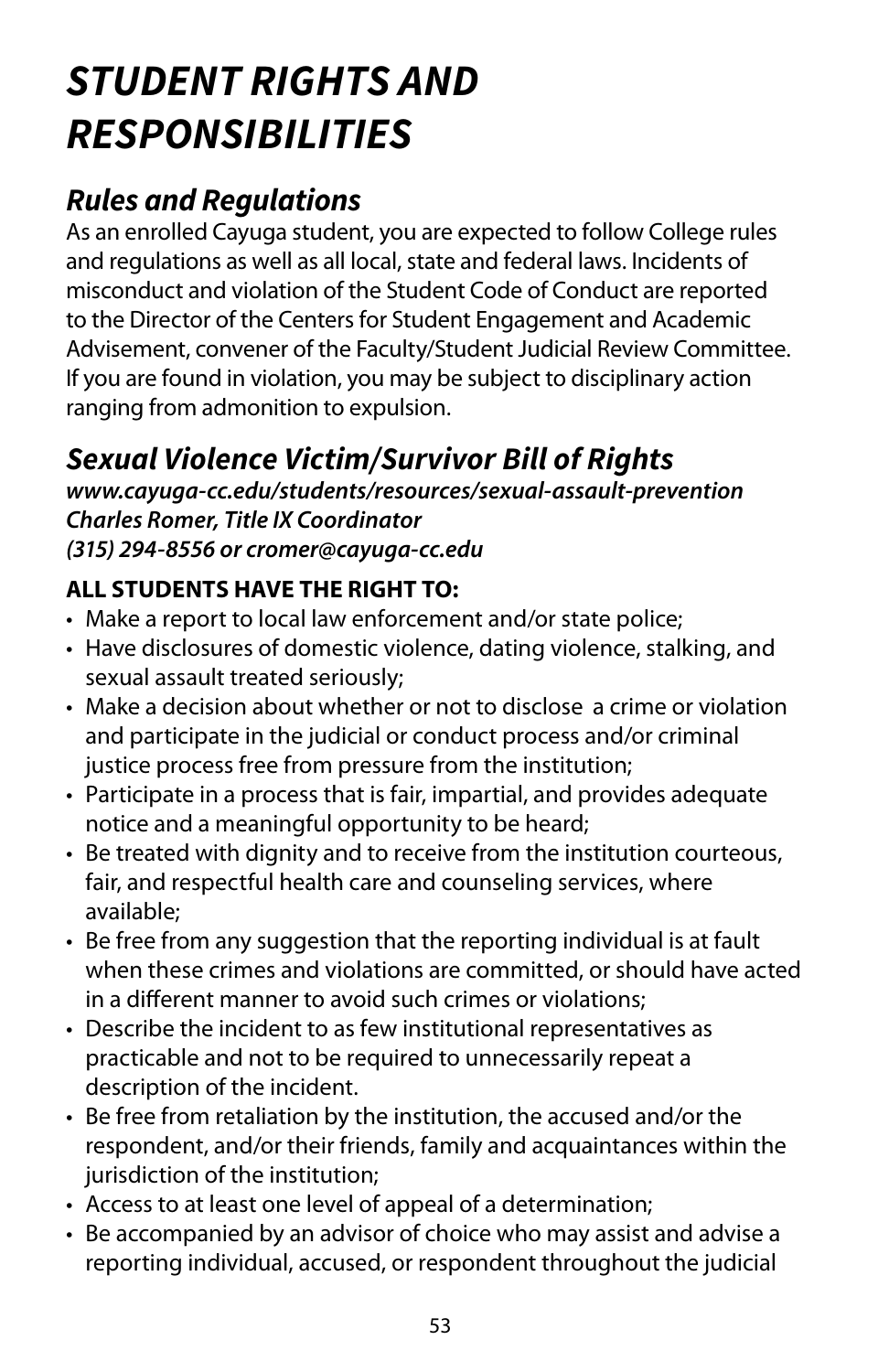<span id="page-54-0"></span>or conduct process including during all meetings and hearings related<br>to such process;

• Exercise civil rights and practice of religion without interference by the investigative, criminal justice, or judicial or conduct process of the College.

### **OPTIONS IN BRIEF:**

Victims/survivors have many options that can be pursued simultaneously, including one or more of the following:

- Receive resources, such as counseling and medical attention;
- Confidentially or anonymously disclose a crime or violation (for detailed information on confidentiality and privacy, visit Options for Confdentially Disclosing Sexual Violence).
- complaints, including the Title IX Coordinator, a Student Conduct<br>employee, or a Human Resources employee; • Make a report to: An employee with the authority to address
	- Office of Public Safety;
	- Local law enforcement; and/or
	- Family Court or Civil Court.

### *Student's Bill of Rights*

The State University of New York and Cayuga Community College are committed to providing options, support and assistance to victims/ survivors of sexual assault, domestic violence, dating violence, and/ or stalking to ensure that they can continue to participate in College/ University-wide and campus programs, activities, and employment. All victims/survivors of these crimes and violations, regardless of race, color, national origin, religion, creed, age, disability, sex, gender identity or expression, sexual orientation, familial status, pregnancy, predisposing genetic characteristics, military status, domestic violence victim status, or criminal conviction, have the following rights, regardless of whether the crime or violation occurs on campus, of campus, or while studying abroad:

### **THE CAMPUS SEX CRIME PREVENTION ACT OF 2000**

The Campus Sex Crime Prevention Act of 2000 and New York's "Megan's Law" require the state's Division of Criminal Justice Services to inform college campuses when a registered sex offender is enrolled or employed. Any member of the college community may request information about registered sex offenders by contacting Doug Kinney, Director of Public Safety, at **315-294-8411 or [doug.kinney@cayuga-cc.edu](mailto:doug.kinney%40cayuga-cc.edu?subject=)***.*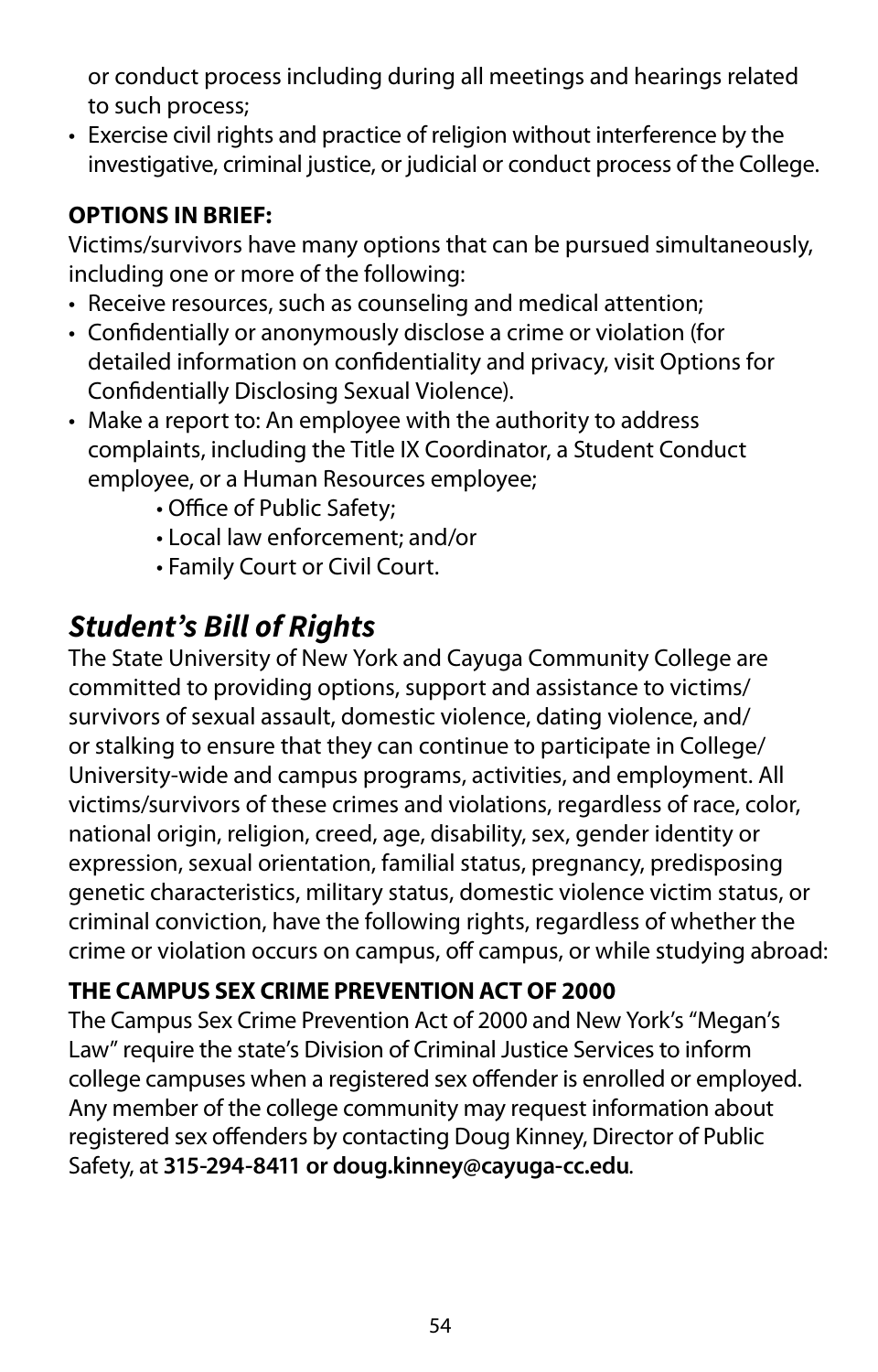### <span id="page-55-0"></span>*Student Code of Conduct, Discipline, And Conduct Review Process*

Cayuga Community College has a long and distinguished tradition of higher education and a commitment to core values and ethics, which are vital to all communities. All members of the Cayuga Community College community are required to be committed to civility, respect, personal ethics, fairness, honesty, and remain accountable to self and others.

All members of the College community enjoy the rights that are guaranteed to them by federal, state laws, and College policy and, therefore, must assume responsibilities implied by these rights. Students are expected to maintain standards of conduct in keeping with these laws and policies. The College Conduct Review Process is utilized when student behavior may have violated these expectations either on or off-campus. Initiation of the Conduct Review process for off-campus incidents will occur when the violation is committed while participating in a College sanctioned or sponsored activity, the violation adversely affects the educational or service function of the College, or the violation adversely afects the individual's suitability as a member of the College community.

The College maintains a policy on Student Code of Conduct and Conduct Review Procedures. The most current policy is available on the College website.

### **DEFINITIONS**

- "College" is defned as: Cayuga Community College, including the Auburn campus, Fulton campus and any other premises utilized by the College or Association, The Faculty Student Association and other affiliated organizations.
- "College premises" is defned as: All buildings or grounds owned, leased, operated, controlled, utilized or supervised by the College.
- "College Official" is defined as: Any person employed by the College or other affiliated organizations to work in a faculty, administrative, clerical, or security role, and any other person designated to serve the College in an official capacity that supports the College's mission.
- during the academic year, after classes end, and during periods between • "Student" is defned as: Any person enrolled in or auditing courses, either full-time or part-time, from the time of initial enrollment through the actual awarding of a degree, including the time before classes begin, terms of actual enrollment. A student is subject to adjudication of and sanctions for violations of the law and of the Student Code of Conduct through the Campus disciplinary system.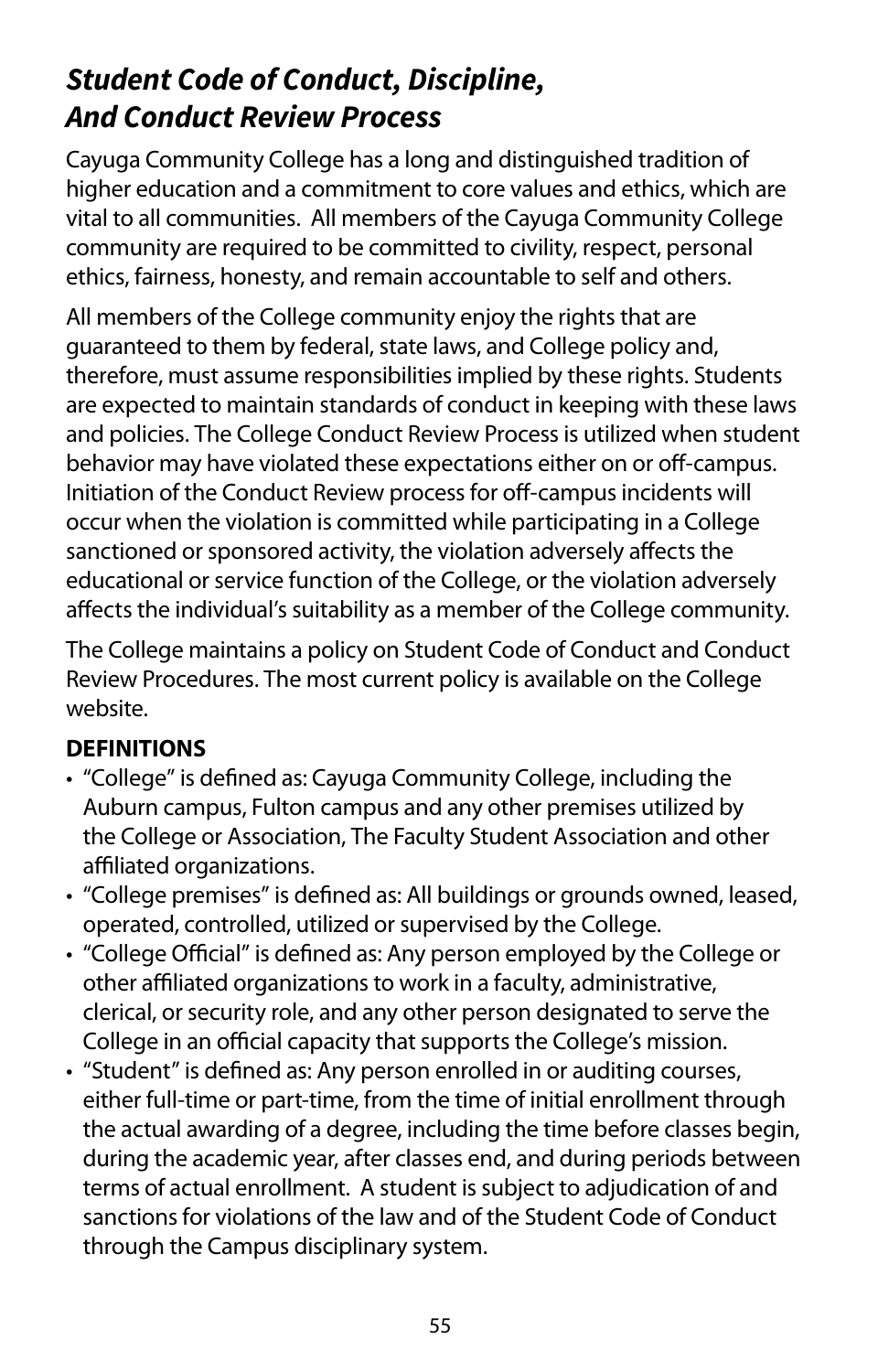- "College-sponsored activity" is defined as: Any activity on or off campus which is initiated, aided, authorized or supervised by the College or its affiliated organizations.
- "Complainant" is defned as: Any person who fles a report which indicates that a student may have violated the law and/or College policy.
- "Respondent" is defned as: Any student documented to have potentially violated the law and/or College policy.
- "Preponderance of the evidence" is defned as: Enough information which supports that the act "more than likely" occurred.

### **CRIMINAL/CIVIL PENALTIES**

and may act simultaneously with either civil or criminal proceedings. Students who engage in alleged violations of the Student Code of Conduct may also face civil or criminal actions and penalties. This statement is not intended to replace federal, state, or local actions. The College's Conduct System is completely independent of any civil and criminal proceedings Any action involving the student in a legal proceeding does not free the student from responsibility to participate in a College disciplinary hearing. The College will decide whether to proceed with action, before, after, or simultaneously with a legal proceeding.

### **MEDICAL AMNESTY / GOOD SAMARITAN POLICY**

Cayuga Community College's Medical Amnesty Policy is intended to encourage students to seek medical assistance including, but not limited to, drug and alcohol overdoses without worrying about college judicial consequences. The policy is endorsed by the Office of Public Safety and the Office of the Dean of Students, is consistent with Cayuga Community College's commitment to maintaining a safe and secure learning environment, and consistent with New York State law.

## *Student Code of Conduct*

The following behaviors are prohibited. Any student found to have committed or to have attempted to commit the following are subject to student conduct action. Violations may lead to actions including disciplinary and/or educational sanctions:

- 1. All forms of academic misconduct, including but not limited to: cheating, fabrication, plagiarism, or facilitation of academic dishonesty.
- 2. All forms of dishonesty, including but not limited to: fabrication of information or knowingly furnishing false information to the institution, fraud, forgery, alteration or use of College documents or instruments of identifcation with intent to defraud, reporting false emergency to the College or to College officials acting in performance of their duties.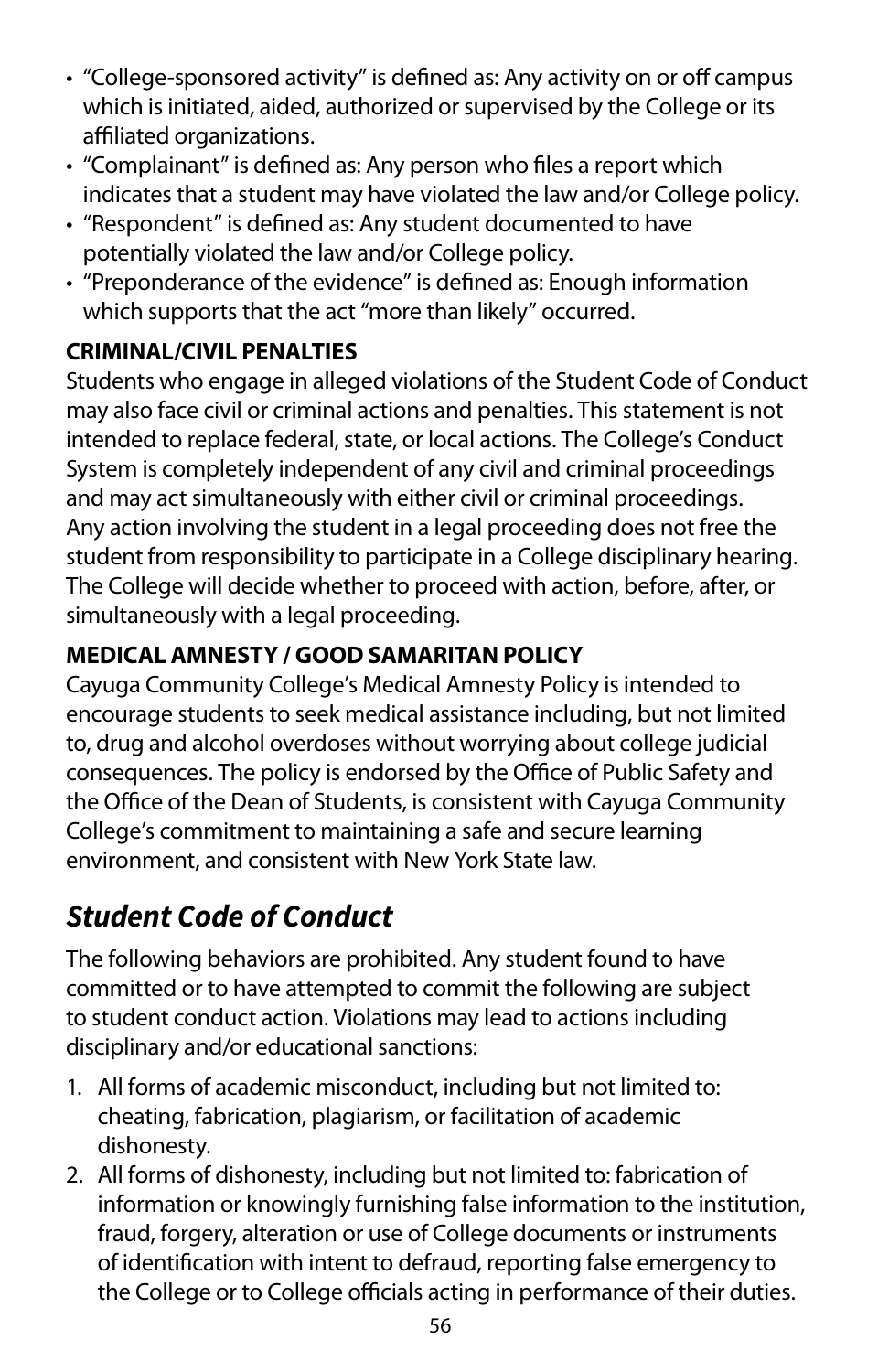- 3. Failure to identify oneself to or comply with directions of College Official or other public officials, resisting or obstructing such officials in the performance of their duties.
- 4. Violations of state, local, federal laws and published policies such as those pertaining to, but not limited to: computer use, athletic facilities, tobacco use, recreational facilities, Library and Center for Academic Success, or any support offices of the College.
- 5. Broadcasting, streaming, or otherwise sharing private information without authorization of all involved parties.
- 6. Disorderly conduct that creates a disruption, unreasonable annoyance, or alarm which obstructs teaching or classroom activities, research, administration, or other College sanctioned events or activities.
- as, extinguishers, smoke detectors, alarm pull stations or emergency<br>exits) including activating a false fire alarm. 7. Creating or contributing to a fre, failing to evacuate a facility during the sounding of a fire alarm or upon the direction of a staff member, or tampering with, or the unauthorized use of office safety equipment (such
- 8. Damage, destruction, theft or unauthorized use of property or services owned by another party.
- 9. Unlawful distribution, dispensing, possession, use or sale of illegal, controlled substances, prescription drugs, or drug paraphernalia.
- 10. Distribution, possession, use, or sale of alcohol in violation of College policy.
- 11. With the exception of campus police officers or other law enforcement officials acting in the performance of their duties, possession, use, or manufacture of a frearm or other weapon as defned in College Policy.
- person and/or conduct that causes reasonable apprehension of such<br>harm. 12.Endangering, threatening, or causing mental or physical harm to any
- harassment, sexual discrimination, sexual violence, dating/domestic<br>violence, or stalking. 13. Violations of the College's Title IX Policy which includes; sexual
- 14. Harassment or any form of verbal or physical abuse including; bullying, cyberbullying, stalking, intimidation.
- or group because of race, color, national origin, ancestry, gender, gender 15. Mistreatment of an individual or group, including bullying, physical or verbal abuse, and harassment, intimidation, against an individual identity and expression, age, disability, religion or religious practice, or sexual orientation, or any other protected class of individuals.
- 16. Hazing, defned as an action, which endangers the physical or mental health or safety of another person for the purpose of initiation, admission into, affiliation with, or as a condition for continued membership in a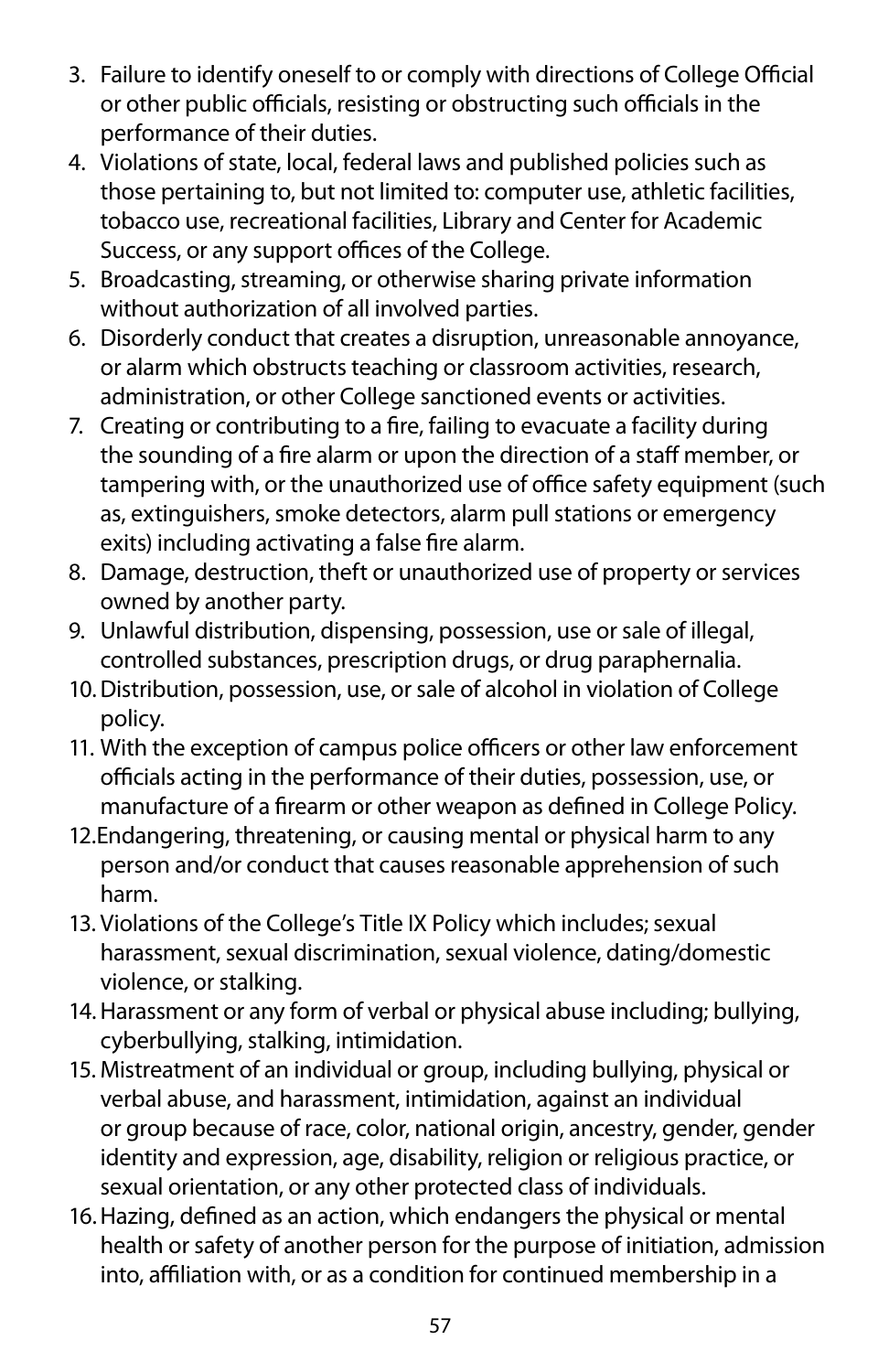group or organization. This policy may apply to organizations or groups, whether or not they are officially organized. Individuals who are present and take no action to prevent hazing will also be in violation.

- 17. Lewd, obscene or indecent behavior.
- 18. Unauthorized access or use of a space belonging to the College or another individual.
- 19. Failure to comply with a College official.
- the Student Conduct System; distorting or misrepresenting influence or discourage an individual's proper participation in, or 20. Abusing the College Discipline and Conduct Review system, including but not limited to: failure to obey the notice from a Conduct Board or Conduct Administrator to appear for a meeting or hearing as part of information before a conduct administrator or board; attempting to use of, the conduct review system; harassing (verbal or physical) and/ or intimidating a member of a conduct review board; or failing to comply with the terms of any imposed disciplinary sanction. This includes violations of any "No Contact Notices" issued.
- 21. Intentional obstruction which unreasonably interferes with freedom of movement, either pedestrian or vehicular, on College premises.
- 22. Student conduct on or off campus that poses a safety concern to the College community.
- 23. Student conduct on or off campus that adversely affects the College community.

### **STUDENT CODE OF CONDUCT ADMINISTRATION**

The Dean of Students, or designee, shall administer the Student Code of Conduct and questions regarding its interpretation shall be referred to the Dean, or designee, for fnal determinations.

### **REPORTING MISCONDUCT**

Any member of the College community may fle a complaint alleging misconduct by submitting a formal report. Individuals can submit an incident report with the Office of Public Safety or the Dean of Students. Once notice is received, the College will proceed with a preliminary investigation. If the misconduct involves sexual assault, domestic violence, dating violence, and/ or stalking, additional resources for reporting can be found in the College's Sexual Assault, Domestic Violence, Dating Violence and Stalking Prevention, Title IX Policy. Federal, state, local, and SUNY guidelines are set so that those impacted by sexual violence can be supported throughout the process. Information regarding Title IX can be accessed here: *[www.cayuga-cc.edu/](https://www.cayuga-cc.edu/students/resources/sexual-assault-prevention/)  [students/resources/sexual-assault-prevention](https://www.cayuga-cc.edu/students/resources/sexual-assault-prevention/)***.**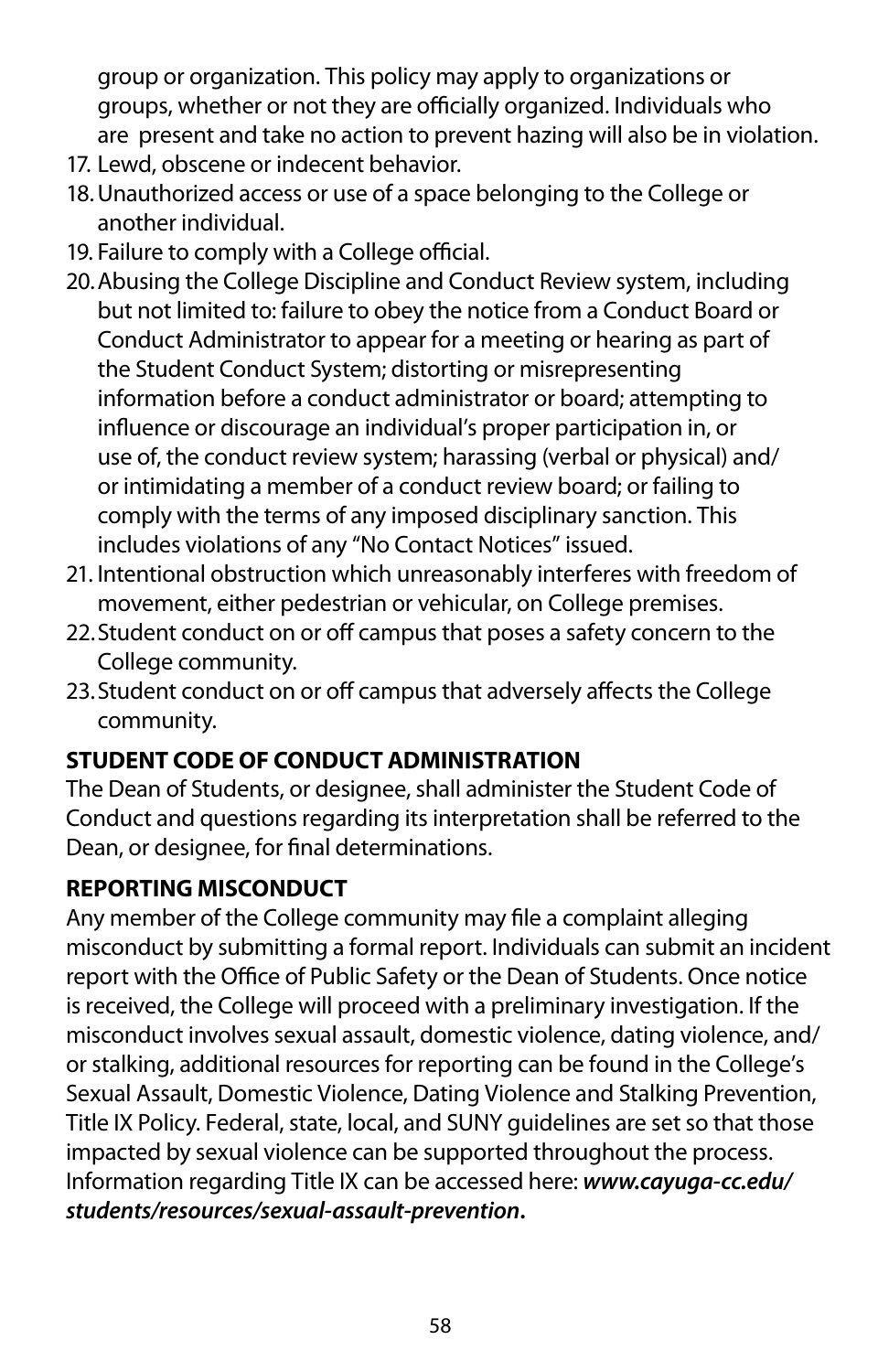### **HEARINGS**

*Informal Hearing* – A meeting between the Dean of Students, or designee, and the accused student is considered an informal hearing. At this meeting, the student will be apprised of misconduct complaints and/or charges, typically, but not necessarily, in writing. The accused student will be given the opportunity to discuss, dispute, and/or accept responsibilities for the violation. In cased of severe or violent alleged misconduct, an informal hearing may be bypassed and the accused student will be notifed in writing of charges of alleged misconduct and the date and time of a formal hearing.

*Formal Hearing* – A formal hearing may be called by a Student Conduct Administrator so, or when the Student wishes to appeal disciplinary action taken by the Dean of Students, or designee through an informal hearing. The Dean of Students, or designee, shall determine if a formal hearing with one hearing officer or the Conduct Review Board is appropriate. Such decision will be based upon the circumstances and severity of each individual case.

### **STUDENT CONDUCT PROCEDURES**

The following process and procedures are used to adjudicate all conduct cases with the exception of those incidents deemed Title IX complaints, which include sexual harassment, sexual assault, rape, sexual violence, dating violence, domestic violence and stalking. The process for adjudicating Title IX cases can be found at *[www.cayuga-cc.edu/students/](https://www.cayuga-cc.edu/students/resources/sexual-assault-prevention) [resources/sexual-assault-prevention.](https://www.cayuga-cc.edu/students/resources/sexual-assault-prevention)* 

#### *The following information outlines the process by which student conduct cases are reviewed and resolved:*

- 1. The Student Conduct Officer receives written notice of a possible violation of College policy. The Officer will review the report and determine if additional action is required which may include investigation by Public Safety and/or disciplinary charges.
- Student Code of Conduct, the student will receive written notice 2. If the Conduct Officer determines there may have been a violation of the including the following no less than (5) days prior to the meeting:
	- a. Alleged violations of the Student Code of Conduct;
	- b. Supporting information related to the alleged violations including; date, time, location of incident;
	- c. Information regarding the code of conduct/disciplinary process;
	- d. Opportunity to offer evidence to be considered in resolving the allegations through a scheduled hearing; providing specifc date, time, location.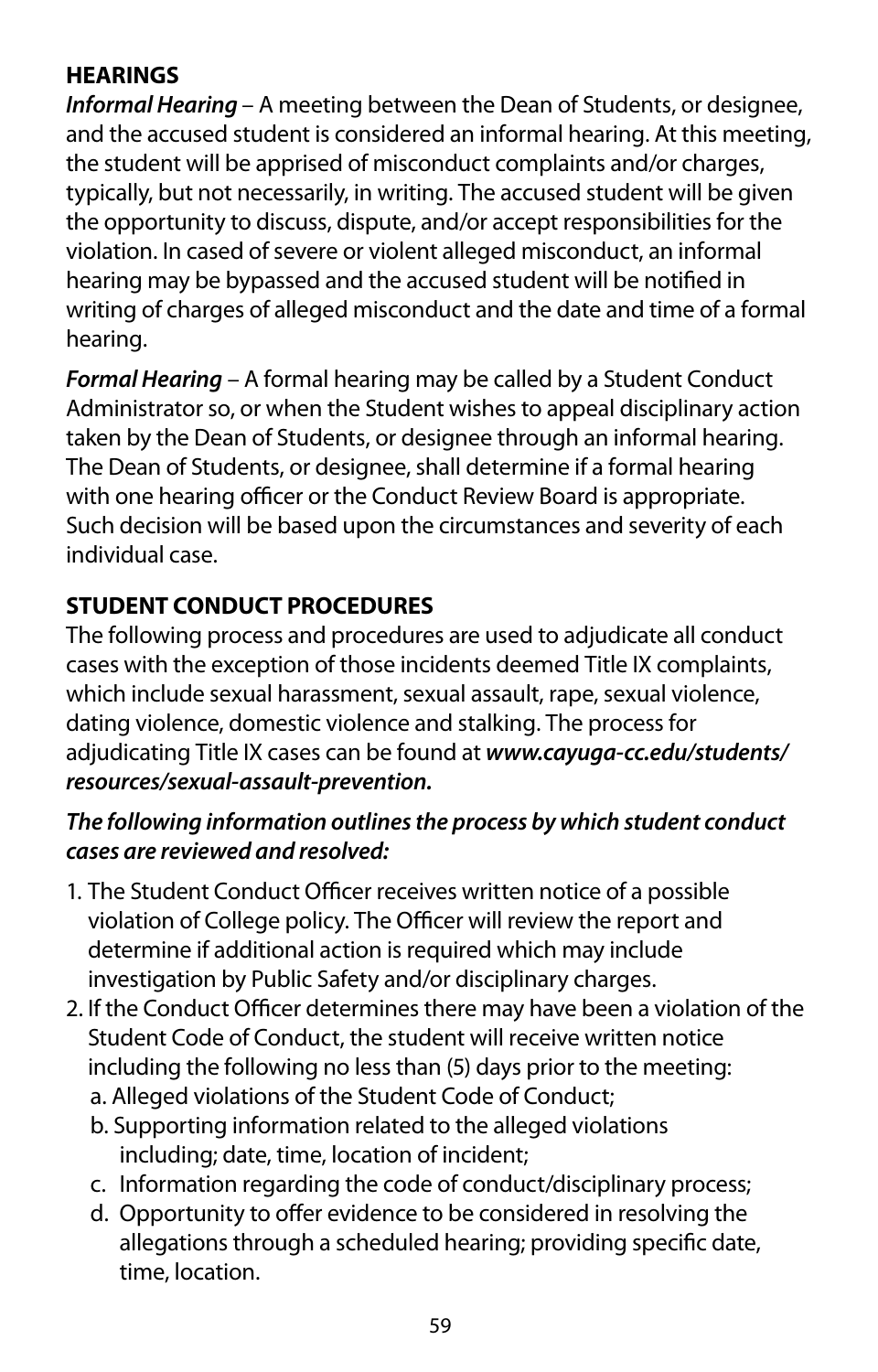- 3. The scheduled hearing with the Student Conduct Officer or Student Conduct Board will be conducted at a specified date and time.
	- a . The hearing will be conducted in private.
	- b. There will be a verbatim record of the hearing via digital audio recording for all formal hearings. Deliberations will not be recorded. The record shall be the property of the College.
	- c. The student may bring an advisor to accompany them to the scheduled hearing. If the student chooses to bring an advisor, he/ she must notify the Dean of Students (designee) at least forty-eight hours in advance of the scheduled hearing. The student may consult with the advisor prior to answering questions or making any statements, but the advisor will not be permitted to speak or participate in the hearing.
	- d. During this hearing, the student will be provided details of the incident and the alleged violations. The student will be provided an opportunity to respond to the alleged violations and to share information for consideration by the hearing officer/board.
	- e. If the student does not appear for a scheduled hearing, the information in support of the charges shall be presented and a decision rendered based on the information available. Inability of an accused student to appear at any Student Conduct Hearing due to long distance travel, incarceration, or other reasons, may not result in an extension of the time period before the hearing. In such cases, an accused student may be given the opportunity to participate in a hearing by telephone or by written statement. The appropriateness of such arrangements will be determined by the Student Conduct Officer.

In is the responsibility of the Student Conduct Officer/Board to make a determination based on the "preponderance of evidence" standard. If the evidence presented meets that standard, meaning it is "more likely than not" that the misconduct occurred, then the student will be found responsible.

The Student Conduct Officer/Board shall render its decisions to the student in writing within 10 business days. The written decision shall be considered part of the student's educational record.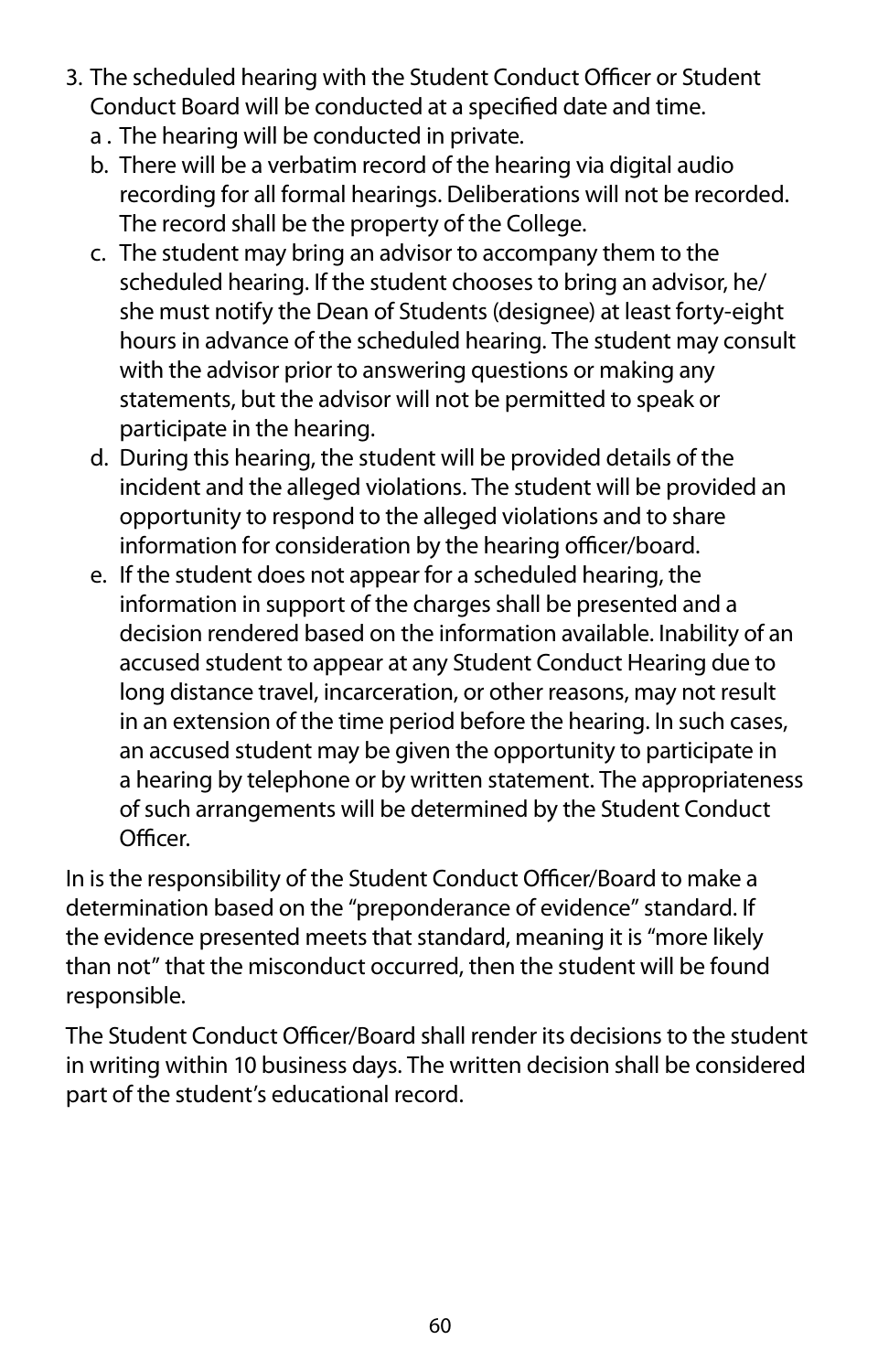### **SANCTIONS**

### *The following sanctions may be imposed upon any student found to have violated the Student Code of Conduct:*

- violated the Student Code of Conduct. A verbal reprimand does not<br>become a matter of permanent record. • Verbal Reprimand: An oral statement to the student that he/she has
- Written Warning: A written notice to the student that indicates the behavior was unacceptable and that any additional violations of the Code of Conduct will be followed with an escalated response in conduct action from the College. A written warning becomes part of a student's disciplinary fle and educational record.
- damage(s) or misappropriation of property to the College or other owner. • Restitution: This sanction requires the student to reimburse for Reimbursement may take the form of compensation for damages or an appropriate period of service.
- community service, attendance at workshops, or other educational<br>programs. • Educational Assignment: This is a sanction designed to assist the student in understanding the impact of their behavior. Examples include, but are not limited to, research papers, letters, creation of educational materials,
- Restrictive Measures: A ban from activities, campus facilities, and/or service areas on campus. This can also include limitation on contact with another person.
- Disciplinary Probation: A change in student status between good standing and suspension or expulsion from the College for a specifed period of time which may or may not include specifc conditions. If conditions are applied, such conditions would include, but not be limited to exclusion from participation in privileges or College activities, including access to facilities, participation in athletics and extracurricular activities, and off-campus College sponsored events. Failure to comply with conditions or additional violations of the Code of Conduct while on probation will result in additional disciplinary actions.
- Suspension: Separation from the College, including enrollment in individual is considered persona non grata and cannot come to campus classes and other privileges or activities for a definite period of time or until certain specifc conditions have been met. While on suspension, the without prior approval from the College's Public Safety. This will become part of the disciplinary fle, student educational fle, and may include a notation on the student's transcript.
- Expulsion: Permanent termination of a student's status at the College for an indefnite period of time. Upon expulsion, the individual is considered persona non grata and cannot come to campus without prior approval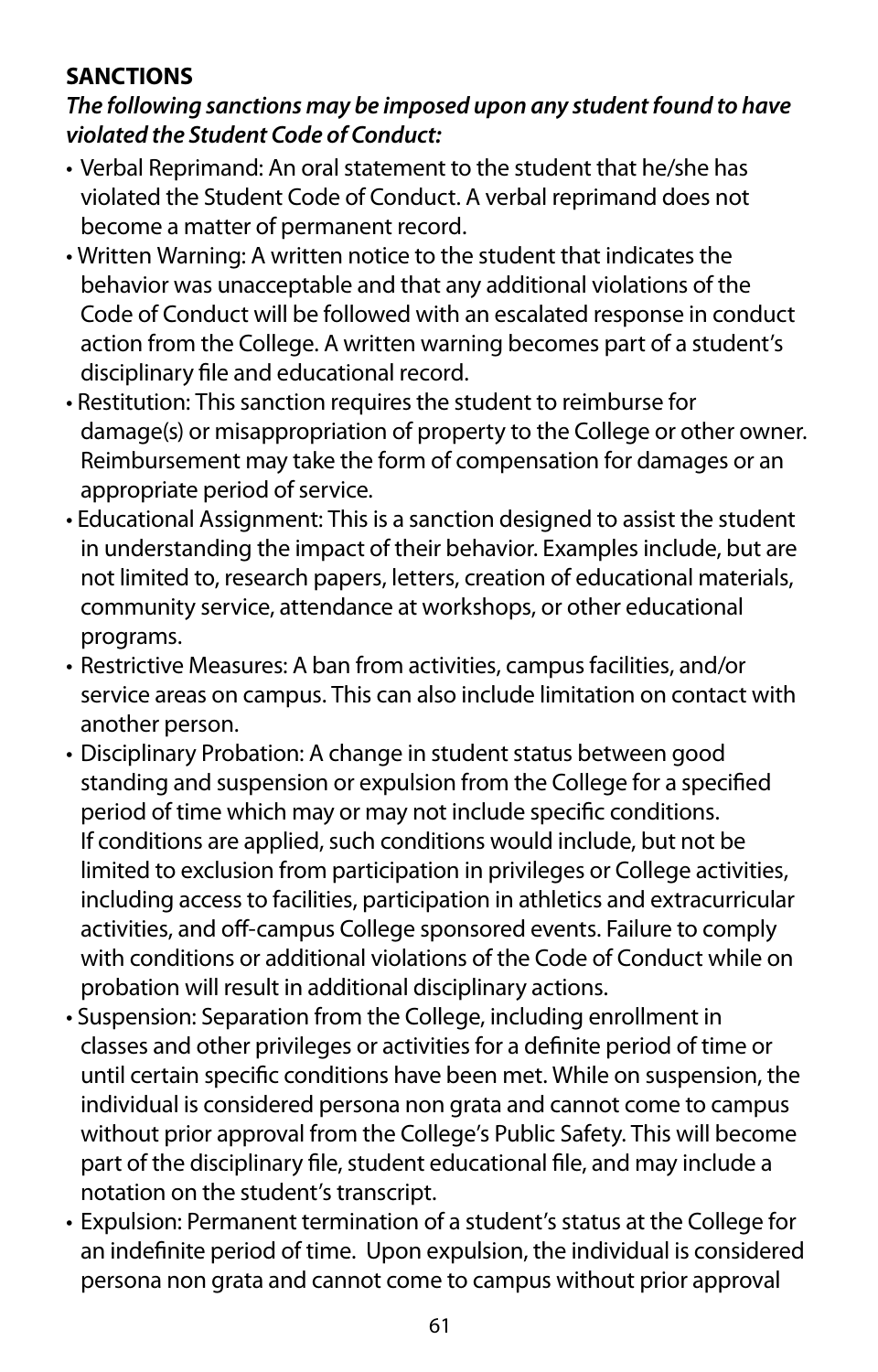from the College's Public Safety Office. This will become a part of the disciplinary fle, student educational fle, and may include a notation on the student's transcript.

- Revocation of Admission and/or Degree: Admission to or a degree awarded from the College may be revoked for fraud, misrepresentation, or other violations of College standards in obtaining the degree, if such violations were committed by a student prior to graduation.
- Referral: A referral to an on or off campus resource in order to more specifcally address issues related to the behavior.

All Students are responsible for complying with all assigned sanctions. Failure to comply with a sanction may result in additional conduct action.

### **INTERIM ACTIONS**

The College may impose restrictions, separate a student from the community, and/or issue restrictive measures during an investigation and pending a hearing if, in the Student Conduct Officer, or designee's judgment, the student's presence on campus constitutes a threat of serious harm to others and/or faces allegations of a serious criminal nature; to prevent the disruption of normal operations of the College; to preserve the integrity of the investigation; and/or, to preserve College property These interim measures will be for no more than ten (10) business days pending the scheduling of a hearing. If an interim suspension occurs immediately before or during College calendar breaks, the College may hold the hearing within ten (10) business days after the resumption of classes.

During an interim action, students may be denied access to the campus (including classes), and electronic services of the College, other Distance Learning activities, e-mail, and/or all other College activities or privileges. Continued use of such services without the express permission of the Dean of Students, or designee, will warrant additional conduct action and could be considered trespassing.

### **APPEAL PROCEDURE**

In cases when the original hearing is conducted by the Conduct Hearing Board, and the Student Conduct Officer imposes a sanction less serious than expulsion, the Vice President for Student Affairs serves as the appeal officer. In cases where the sanction is expulsion, the President of the College will serve as appeal officer. In cases when the Vice President of Student Affairs serves as the hearing officer, the President of the College shall serve as the appeal officer.

The student may appeal a disciplinary action, determined through a hearing, by writing the appropriate appeal officer within five (5) business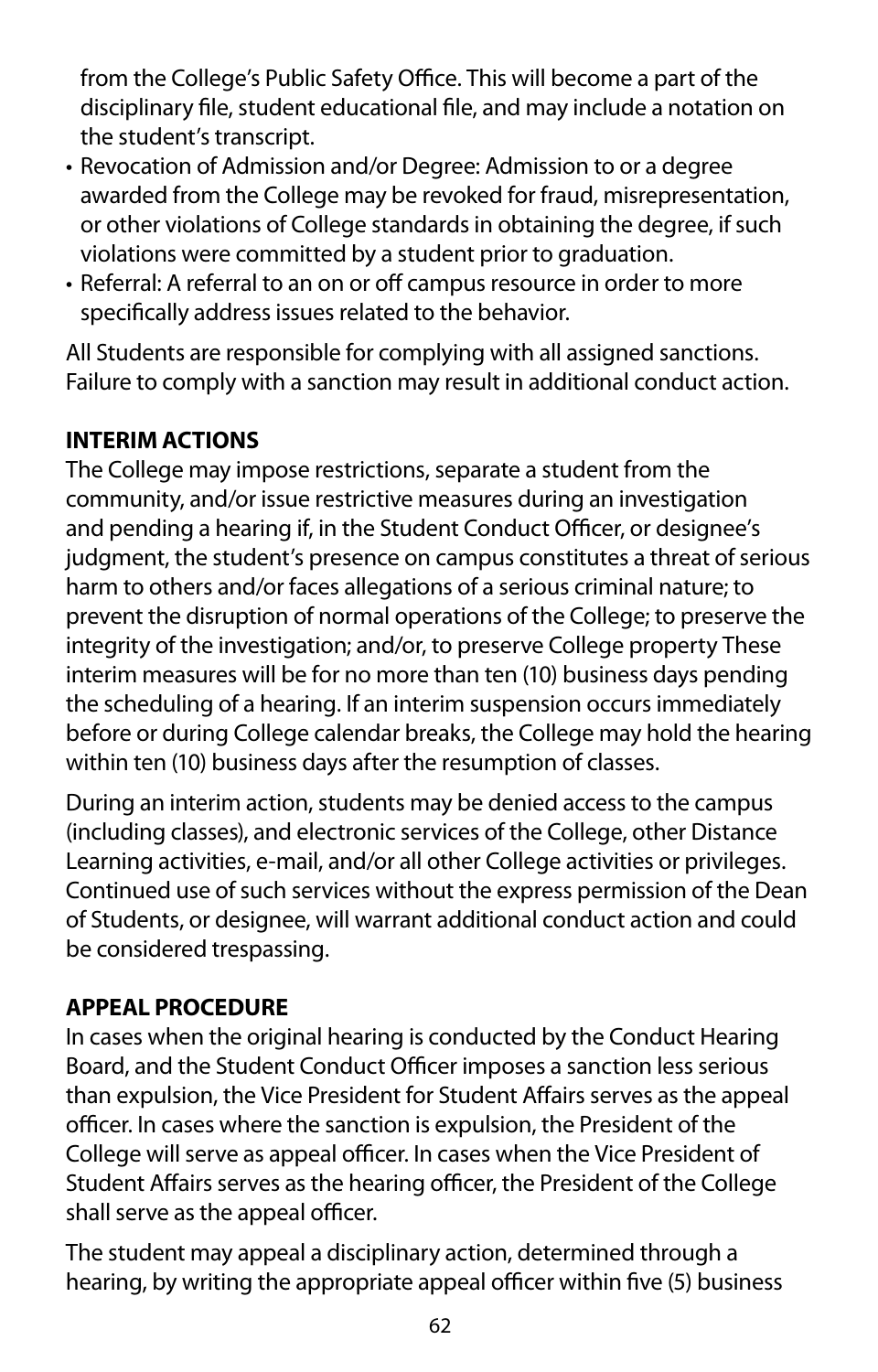<span id="page-63-0"></span>days after receipt of the written notifcation of the hearing outcome. The written appeal must include a statement showing why the appeal has merit. A personal meeting with the student fling the appeal will be at the discretion of the appeal officer.

### *An appeal shall be limited to review of the verbatim record of the initial hearing and supporting documents for one or more of the following purposes:*

- To determine whether the original hearing was conducted fairly in light of the charges and presented evidence, and in conformity with prescribed procedures;
- To determine whether the appropriateness of the sanction in relation to • To determine whether the appropriateness of the sanction in relation to the violation of the Student Code of Conduct that the student was found to have committed;
- To consider new evidence, unavailable at the time of the hearing that is sufficient to alter a decision.

Upon appeal, the appeal officer will approve, disapprove, or modify the original findings, determination and/or sanctions. The appeal officer will transmit his/her decision in writing within ten (10) workdays, to the student and the Student Conduct Administrator.

## *Transcript Notation Policy*

A student found responsible and suspended or expelled after a conduct process for violations that constitute a crime of violence will have the following notation added to his or her transcript:

- Suspended [or Expelled] after a fnding of responsibility for a code of conduct violation
- A student who withdraws while conduct charges constituting a crime of violence are pending will have the following notation added to his or her transcript:
- Withdrew with conduct charges pending suspended students may appeal the inclusion of the transcript notation one year after it is applied at which time the notation may, in the sole discretion of the College, be removed. Transcript notations for expelled students are permanent. If a fnding of responsibility is vacated, the transcript notation shall be removed.